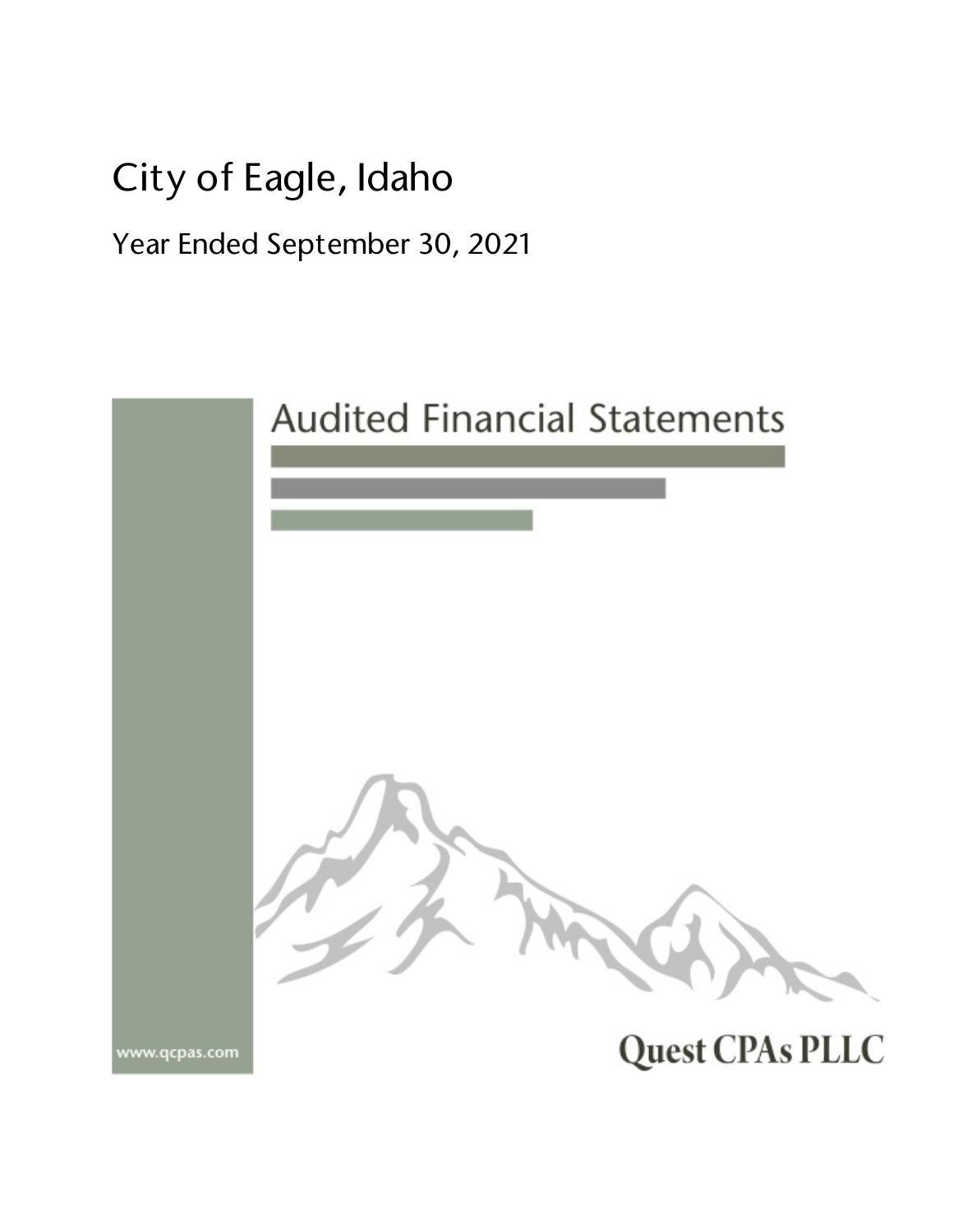#### **CITY OF EAGLE, IDAHO**  Table of Contents

| <b>Financial Section</b>                                                                                                                                                                    |    |
|---------------------------------------------------------------------------------------------------------------------------------------------------------------------------------------------|----|
|                                                                                                                                                                                             | 1  |
| <b>Basic Financial Statements</b>                                                                                                                                                           |    |
| Government-Wide Financial Statements                                                                                                                                                        |    |
|                                                                                                                                                                                             | 4  |
|                                                                                                                                                                                             | 5  |
| <b>Fund Financial Statements</b>                                                                                                                                                            |    |
|                                                                                                                                                                                             | 6  |
| Statement of Revenues, Expenditures, and Changes in Fund Balances – Governmental Funds                                                                                                      | 9  |
|                                                                                                                                                                                             | 12 |
| Statement of Revenues, Expenses, and Changes in Net Position – Proprietary Funds                                                                                                            | 13 |
|                                                                                                                                                                                             | 14 |
|                                                                                                                                                                                             | 15 |
| <b>Required Supplementary Information</b>                                                                                                                                                   |    |
| Budgetary Comparison Schedule - General and Major Special Revenue Funds                                                                                                                     | 29 |
|                                                                                                                                                                                             | 31 |
|                                                                                                                                                                                             | 32 |
| <b>Supplementary Information</b>                                                                                                                                                            |    |
|                                                                                                                                                                                             | 33 |
| Combining Statement of Revenues, Expenditures, and Changes in Fund Balances - Nonmajor                                                                                                      | 34 |
|                                                                                                                                                                                             | 35 |
| <b>Other Reports and Schedules</b>                                                                                                                                                          |    |
| Independent Auditor's Report on Internal Control Over Financial Reporting and on Compliance<br>and Other Matters Based on an Audit of the Financial Statements Performed in Accordance with | 36 |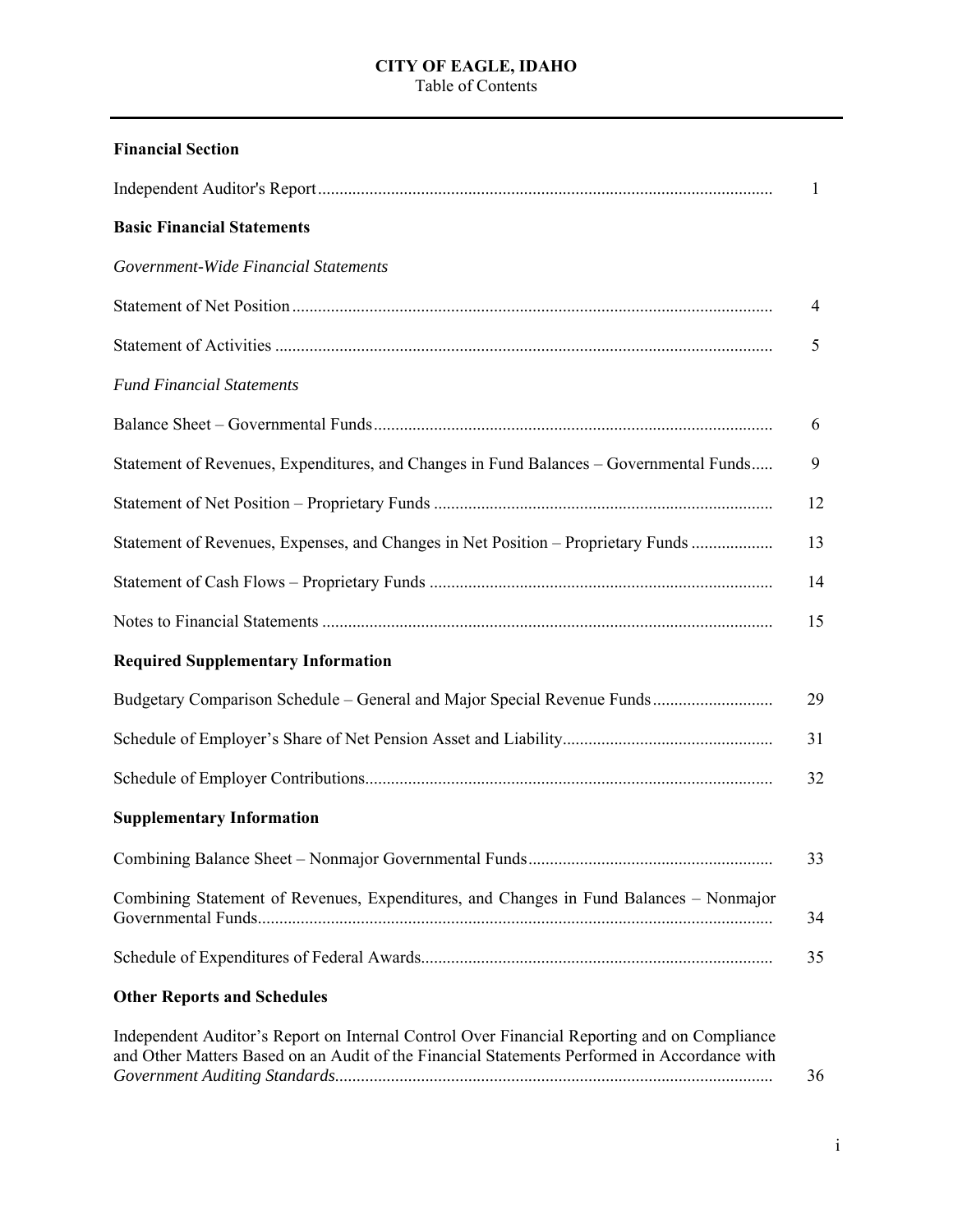#### **CITY OF EAGLE, IDAHO**  Table of Contents

| Independent Auditor's Report on Compliance for Each Major Program and on Internal Control |    |
|-------------------------------------------------------------------------------------------|----|
|                                                                                           | 38 |
|                                                                                           |    |
|                                                                                           | 40 |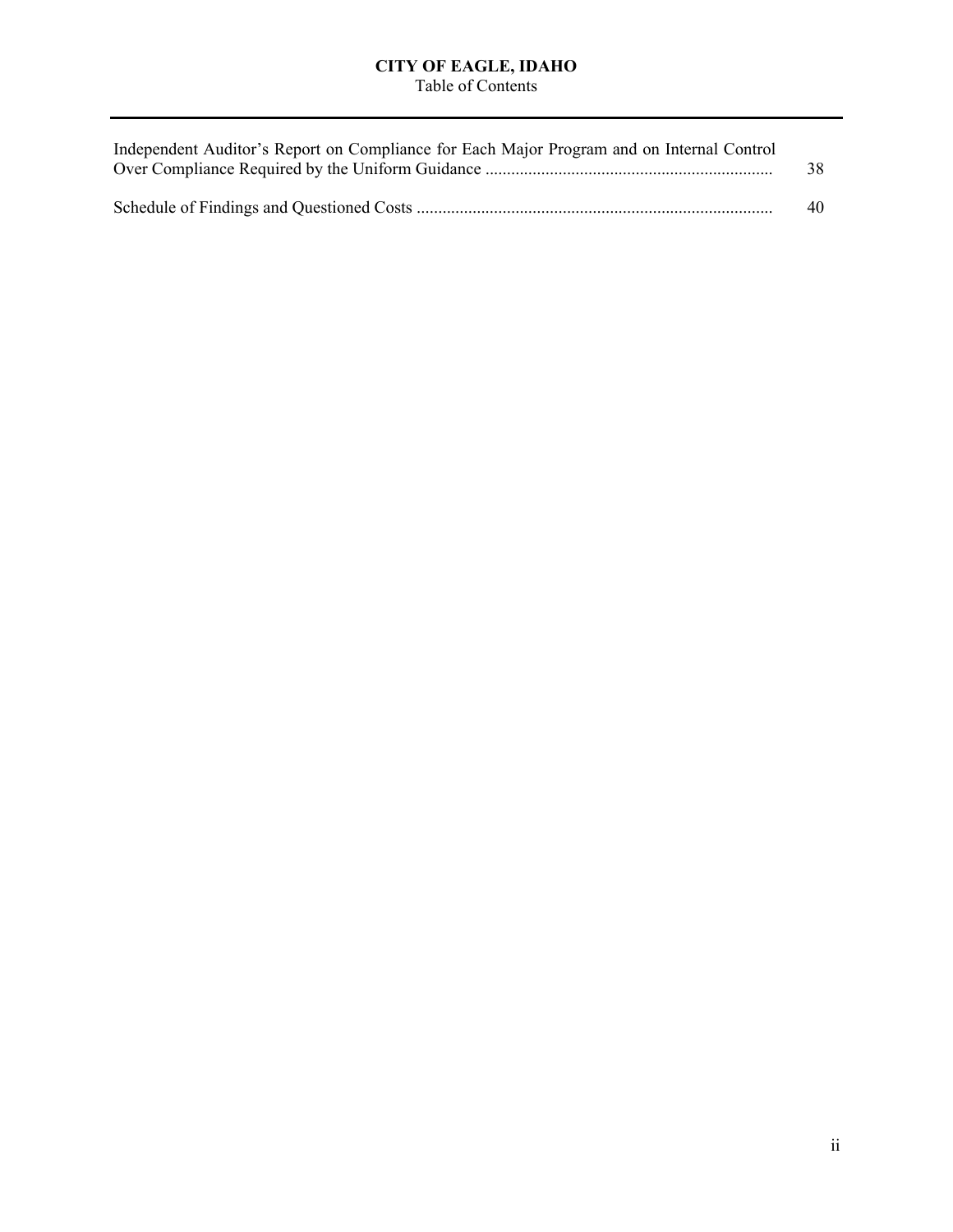

#### **Independent Auditor's Report**

Honorable Mayor and City Council City of Eagle, Idaho

#### **Report on the Financial Statements**

We have audited the accompanying financial statements of the governmental activities, the business-type activities, each major fund, and the aggregate remaining fund information of the City of Eagle, Idaho (the City) as of and for the year ended September 30, 2021, and the related notes to the financial statements, which collectively comprise the City's basic financial statements as listed in the table of contents.

#### **Management's Responsibility for the Financial Statements**

Management is responsible for the preparation and fair presentation of these financial statements in accordance with accounting principles generally accepted in the United States of America; this includes the design, implementation, and maintenance of internal control relevant to the preparation and fair presentation of financial statements that are free from material misstatement, whether due to fraud or error.

#### **Auditor's Responsibility**

Our responsibility is to express opinions on these financial statements based on our audit. We conducted our audit in accordance with auditing standards generally accepted in the United States of America and the standards applicable to financial audits contained in *Government Auditing Standards,* issued by the Comptroller General of the United States. Those standards require that we plan and perform the audit to obtain reasonable assurance about whether the financial statements are free of material misstatement.

An audit involves performing procedures to obtain audit evidence about the amounts and disclosures in the financial statements. The procedures selected depend on the auditor's judgment, including the assessment of the risks of material misstatement of the financial statements, whether due to fraud or error. In making those risk assessments, the auditor considers internal control relevant to the entity's preparation and fair presentation of the financial statements in order to design audit procedures that are appropriate in the circumstances, but not for the purpose of expressing an opinion on the effectiveness of the entity's internal control. Accordingly, we express no such opinion. An audit also includes evaluating the appropriateness of accounting policies used and the reasonableness of significant accounting estimates made by management, as well as evaluating the overall presentation of the financial statements.

We believe that the audit evidence we have obtained is sufficient and appropriate to provide a basis for our audit opinions.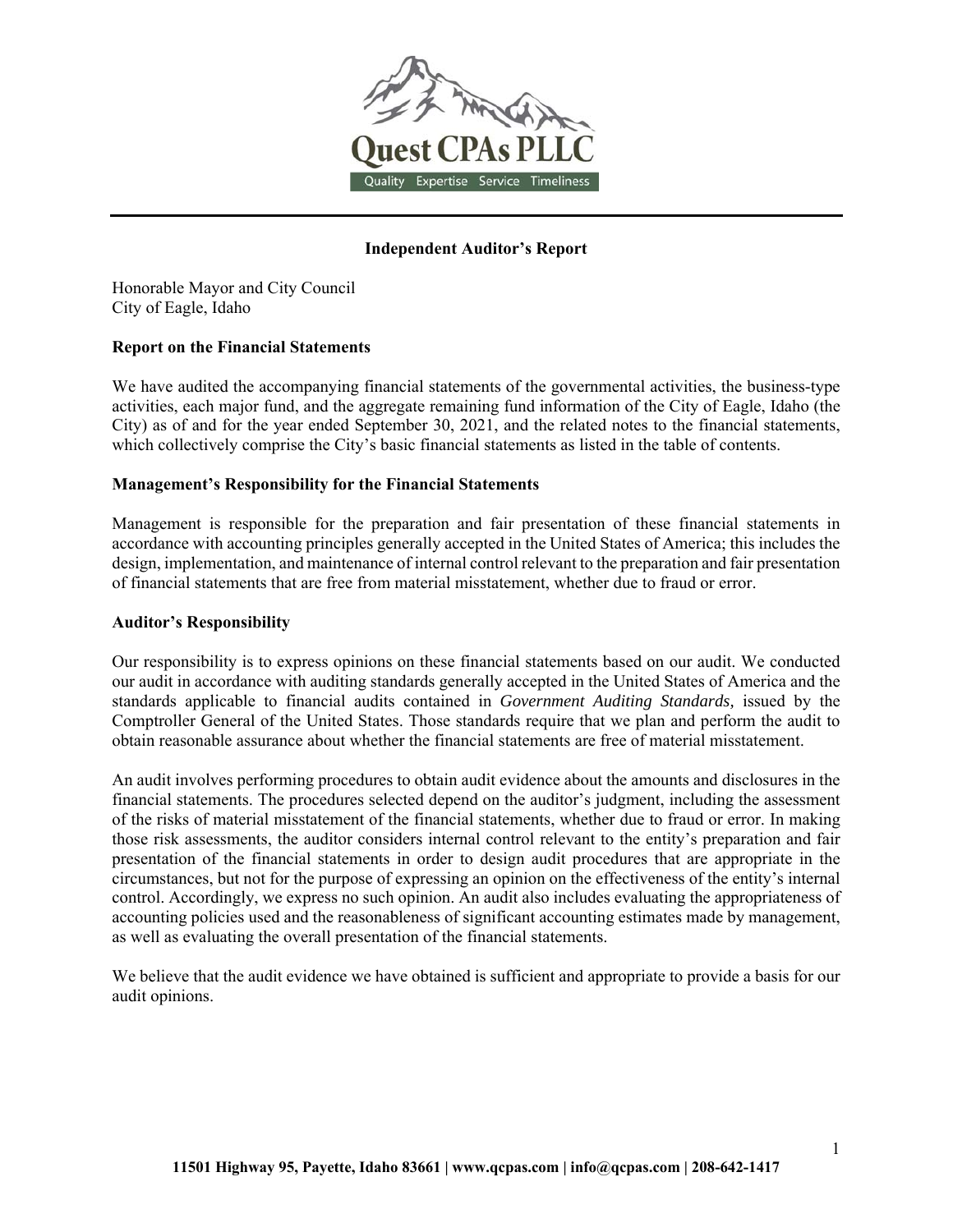#### **Opinions**

In our opinion, the financial statements referred to above present fairly, in all material respects, the respective financial position of the governmental activities, the business-type activities, each major fund, and the aggregate remaining fund information of the City as of September 30, 2021, and the respective changes in financial position, and, where applicable, cash flows thereof for the year then ended in accordance with accounting principles generally accepted in the United States of America.

#### **Other Matters**

#### *Required Supplementary Information*

Accounting principles generally accepted in the United States of America require that the budgetary comparison schedules, schedule of employer's share of net pension asset and liability, and schedule of employer contributions listed as required supplementary information in the table of contents be presented to supplement the basic financial statements. Such information, although not required to be a part of the basic financial statements, is required by the Governmental Accounting Standards Board who considers it to be an essential part of financial reporting for placing the basic financial statements in an appropriate operational, economic, and historical context. We have applied certain limited procedures to the required supplementary information in accordance with auditing standards generally accepted in the United States of America, which consisted of inquiries of management about the methods of preparing the information and comparing the information for consistency with management's responses to our inquiries, the basic financial statements, and other knowledge we obtained during our audit of the basic financial statements. We do not express an opinion or provide any assurance on the information because the limited procedures do not provide us with sufficient evidence to express an opinion or provide any assurance.

Management has not included the management's discussion and analysis information that accounting principles generally accepted in the United States of America require to be presented to supplement the basic financial statements. Such information, although not part of the basic financial statements, is required by the Governmental Accounting Standards Board, who considers it to be an essential part of financial reporting for placing the basic financial statements in an appropriate operational, economic, and historical context. Our opinion on the basic financial statements is not affected by not including this information.

#### *Other Information*

Our audit was conducted for the purpose of forming opinions on the financial statements that collectively comprise the City's basic financial statements. The accompanying combining and individual nonmajor fund financial statements are presented for purposes of additional analysis and are not a required part of the basic financial statements. The schedule of expenditures of federal awards is presented for purposes of additional analysis as required by Title 2 U.S. *Code of Federal Regulations (CFR) Part 200, Uniform Administrative Requirements, Cost Principles, and Audit Requirements for Federal Awards* and is also not a required part of the basic financial statements.

The combining and individual nonmajor fund financial statements and schedule of expenditures of federal awards are the responsibility of management and were derived from and relate directly to the underlying accounting and other records used to prepare the basic financial statements. Such information has been subjected to the auditing procedures applied in the audit of the basic financial statements and certain additional procedures, including comparing and reconciling such information directly to the underlying accounting and other records used to prepare the basic financial statements or the basic financial statements themselves, and other additional procedures in accordance with auditing standards generally accepted in the United States of America. In our opinion, the combining and individual nonmajor fund financial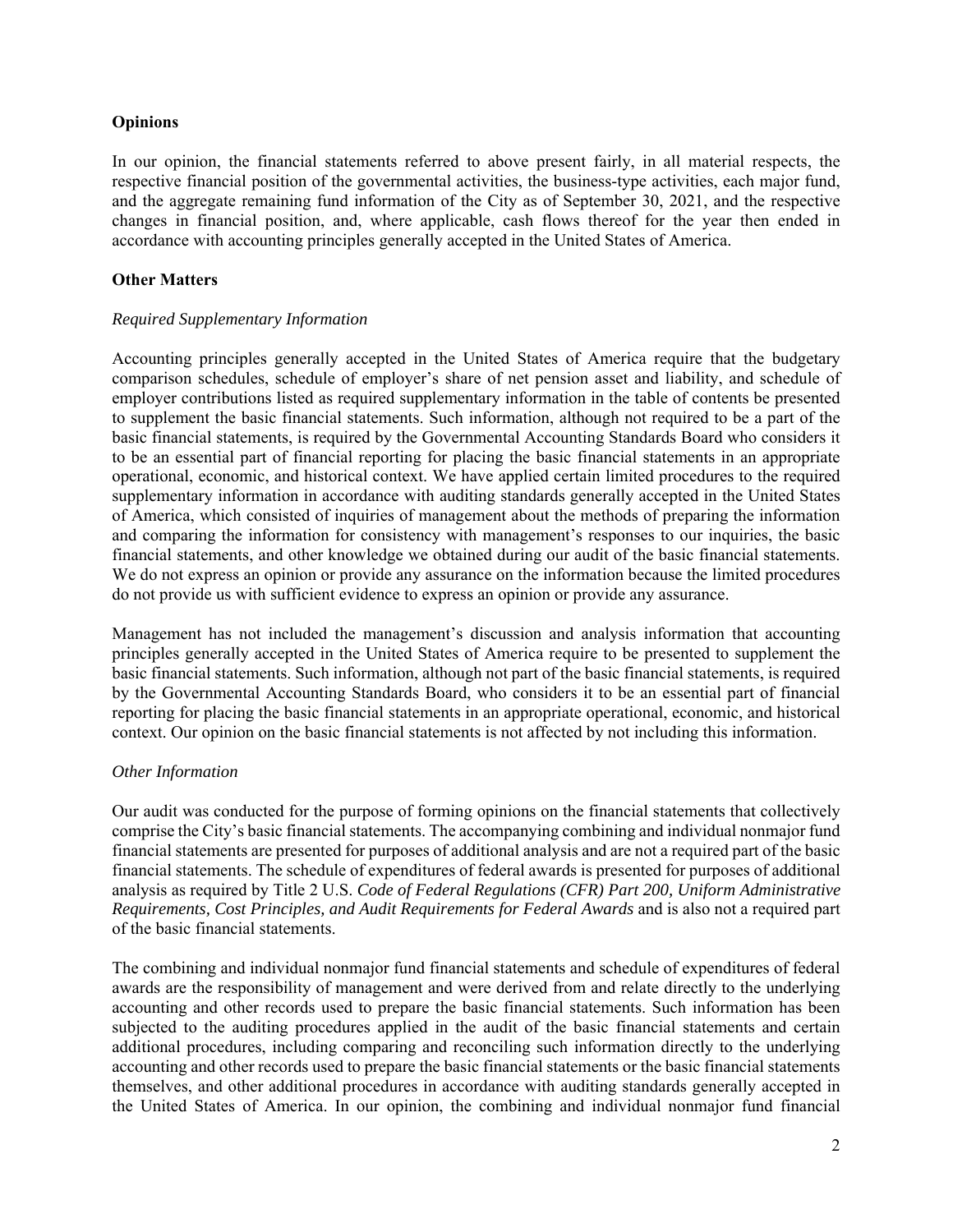statements and the schedule of expenditures of federal awards are fairly stated in all material respects in relation to the basic financial statements as a whole.

#### **Other Reporting Required by** *Government Auditing Standards*

In accordance with *Government Auditing Standards,* we have also issued our report dated December 30, 2021, on our consideration of the City's internal control over financial reporting and on our tests of its compliance with certain provisions of laws, regulations, contracts, grant agreements and other matters. The purpose of that report is solely to describe the scope of our testing of internal control over financial reporting and compliance and the results of that testing, and not to provide an opinion on the effectiveness of the City's internal control over financial reporting or on compliance. That report is an integral part of an audit performed in accordance with *Government Auditing Standards* in considering the City's internal control over financial reporting and compliance.

#### *Quest CPAs PLLC*

Payette, Idaho December 30, 2021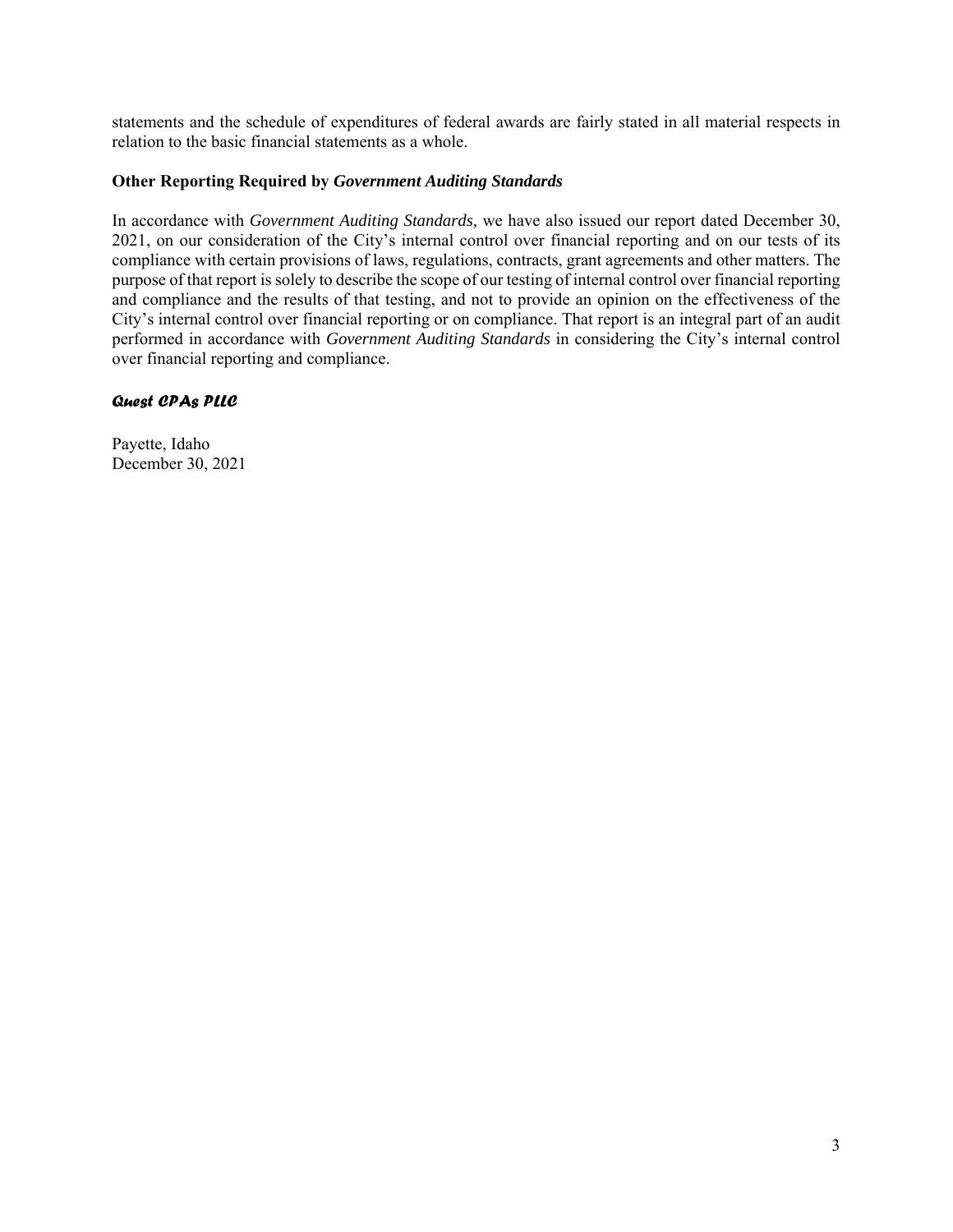## Statement of Net Position

September 30, 2021

|                                               | Governmental<br><b>Activities</b> | <b>Business-Type</b><br><b>Activities</b> | <b>Total</b> |
|-----------------------------------------------|-----------------------------------|-------------------------------------------|--------------|
| <b>Assets</b>                                 |                                   |                                           |              |
| <b>Current Assets</b>                         |                                   |                                           |              |
| Cash                                          | \$22,847,611                      | \$2,979,987                               | \$25,827,598 |
| Receivables:                                  |                                   |                                           |              |
| Taxes                                         | 23,269                            |                                           | 23,269       |
| Intergovernmental                             | 863,581                           |                                           | 863,581      |
| Accounts                                      | 29,814                            | 137,970                                   | 167,784      |
| <b>Total Current Assets</b>                   | 23,764,275                        | 3,117,957                                 | 26,882,232   |
| <b>Noncurrent Assets</b>                      |                                   |                                           |              |
| <b>Restricted Cash</b>                        | 1,759,829                         | 1,456,372                                 | 3,216,201    |
| Nondepreciable Capital Assets                 | 5,518,536                         | 93,250                                    | 5,611,786    |
| Depreciable Net Capital Assets                | 13,257,352                        | 9,940,520                                 | 23, 197, 872 |
| Net Pension Asset                             | 62,319                            | 5,717                                     | 68,036       |
| <b>Total Noncurrent Assets</b>                | 20,598,036                        | 11,495,859                                | 32,093,895   |
| <b>Total Assets</b>                           | 44, 362, 311                      | 14,613,816                                | 58,976,127   |
| <b>Deferred Outflows of Resources</b>         |                                   |                                           |              |
| Pension Deferred Outflows                     | 898,441                           | 82,423                                    | 980,864      |
| <b>Total Deferred Outflows of Resources</b>   | 898,441                           | 82,423                                    | 980,864      |
| <b>Total Assets and Deferred Outflows</b>     |                                   |                                           |              |
| of Resources                                  | \$45,260,752                      | \$14,696,239                              | \$59,956,991 |
| <b>Liabilities</b>                            |                                   |                                           |              |
| <b>Current Liabilities</b>                    |                                   |                                           |              |
| Accounts Payable & Accrued Expenses           | \$634,591                         | \$121,291                                 | \$755,882    |
| Deposits Payable                              | 1,759,829                         | 92,400                                    | 1,852,229    |
| <b>Unearned Grant Revenue</b>                 | 3,204,501                         |                                           | 3,204,501    |
| Accrued Interest                              |                                   | 15,099                                    | 15,099       |
| Long-Term Debt & Obligations, Current         | 318,384                           | 159,865                                   | 478,249      |
| <b>Total Current Liabilities</b>              | 5,917,305                         | 388,655                                   | 6,305,960    |
| Noncurrent Liabilities                        |                                   |                                           |              |
| Long-Term Debt & Obligations, Noncurrent      | 717,878                           | 968,242                                   | 1,686,120    |
| <b>Total Noncurrent Liabilities</b>           | 717,878                           | 968,242                                   | 1,686,120    |
| <b>Total Liabilities</b>                      | 6,635,183                         | 1,356,897                                 | 7,992,080    |
|                                               |                                   |                                           |              |
| <b>Deferred Inflows of Resources</b>          |                                   |                                           |              |
| Pension Deferred Inflows                      | 1,993,604                         | 182,893                                   | 2,176,497    |
| <b>Total Deferred Inflows of Resources</b>    | 1,993,604                         | 182,893                                   | 2,176,497    |
| <b>Total Liabilities and Deferred Inflows</b> |                                   |                                           |              |
| of Resources                                  | 8,628,787                         | 1,539,790                                 | 10,168,577   |
| <b>Net Position</b>                           |                                   |                                           |              |
| Net Investment in Capital Assets              | 17,961,719                        | 8,877,480                                 | 26,839,199   |
| Restricted - Special Programs                 | 1,222,953                         |                                           | 1,222,953    |
| Restricted - Debt Service                     | 3,405                             | 181,836                                   | 185,241      |
| Restricted - Capital Projects                 | 14,466,138                        | 1,182,136                                 | 15,648,274   |
| Unrestricted                                  | 2,977,750                         | 2,914,997                                 | 5,892,747    |
| <b>Total Net Position</b>                     | 36,631,965                        | 13,156,449                                | 49,788,414   |
| <b>Total Liabilities and Deferred Inflows</b> |                                   |                                           |              |
| of Resources and Net Position                 | \$45,260,752                      | \$14,696,239                              | \$59,956,991 |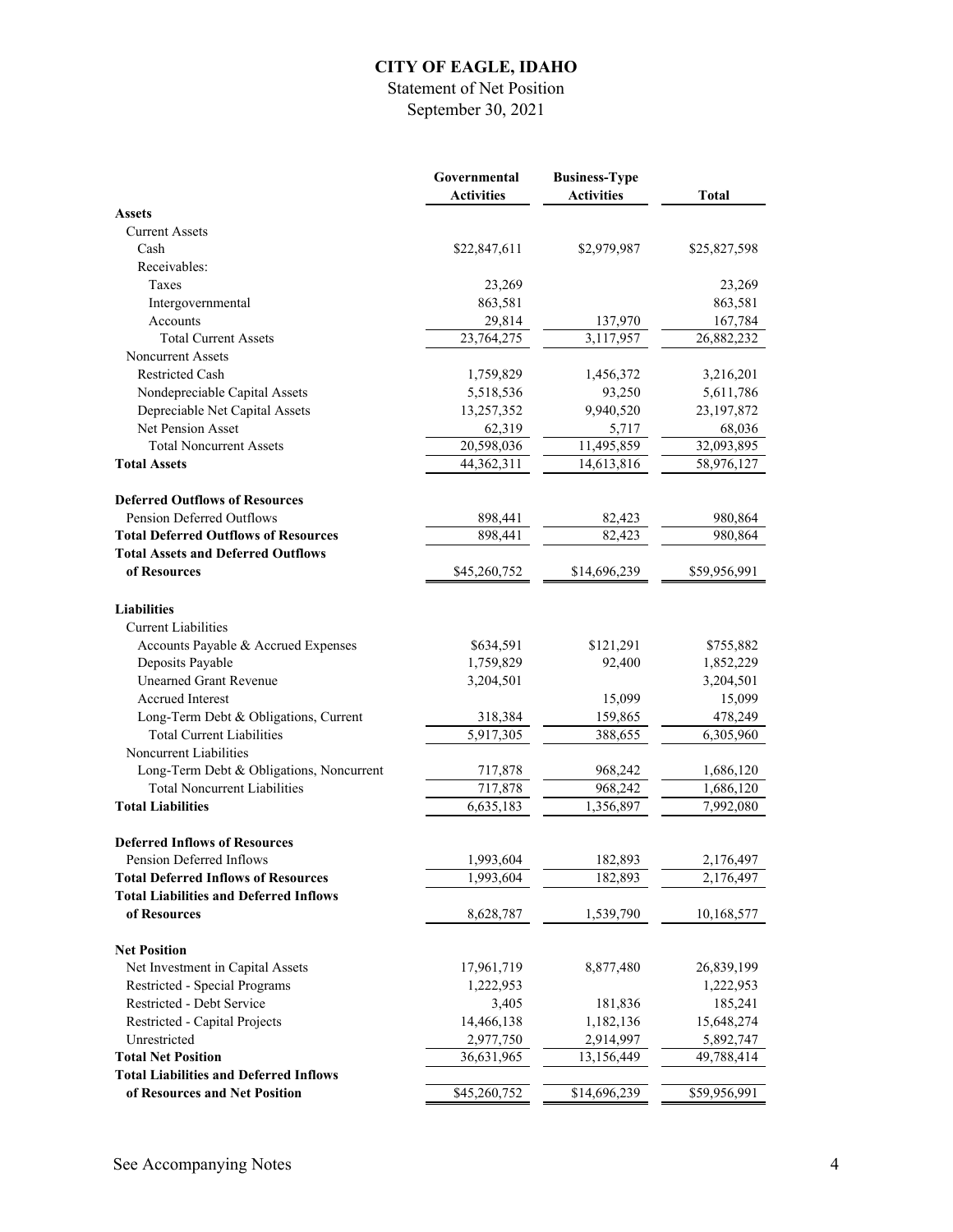## Statement of Activities Year Ended September 30, 2021

|              |                                                                       | <b>Program Revenues</b>                                                                                                                            |                                                                  |                                                                                                                                            |
|--------------|-----------------------------------------------------------------------|----------------------------------------------------------------------------------------------------------------------------------------------------|------------------------------------------------------------------|--------------------------------------------------------------------------------------------------------------------------------------------|
|              |                                                                       | Operating                                                                                                                                          | Capital                                                          |                                                                                                                                            |
|              | <b>Charges For</b>                                                    | <b>Grants And</b>                                                                                                                                  | <b>Grants And</b>                                                | Net (Expense)                                                                                                                              |
|              |                                                                       |                                                                                                                                                    |                                                                  | Revenue                                                                                                                                    |
|              |                                                                       |                                                                                                                                                    |                                                                  |                                                                                                                                            |
|              |                                                                       |                                                                                                                                                    |                                                                  |                                                                                                                                            |
|              |                                                                       |                                                                                                                                                    |                                                                  | $(\$2,339,659)$                                                                                                                            |
|              |                                                                       |                                                                                                                                                    |                                                                  | (1,783,033)                                                                                                                                |
|              |                                                                       |                                                                                                                                                    | 567,684                                                          | (455, 224)                                                                                                                                 |
| 1,933,429    | 839,190                                                               | \$2,563                                                                                                                                            |                                                                  | (1,091,676)                                                                                                                                |
| 388,791      |                                                                       | 55,791                                                                                                                                             |                                                                  | (333,000)                                                                                                                                  |
| 16,409       |                                                                       |                                                                                                                                                    |                                                                  | (16, 409)                                                                                                                                  |
| 746,293      |                                                                       |                                                                                                                                                    |                                                                  | (746, 293)                                                                                                                                 |
| 13,757,553   | 5,471,566                                                             | 58,354                                                                                                                                             | 1,462,339                                                        | (6,765,294)                                                                                                                                |
|              |                                                                       |                                                                                                                                                    |                                                                  |                                                                                                                                            |
|              | 2,394,193                                                             |                                                                                                                                                    |                                                                  | 3,390,065                                                                                                                                  |
| 1,166,613    | 2,394,193                                                             | $\overline{0}$                                                                                                                                     | 2,162,485                                                        | 3,390,065                                                                                                                                  |
| \$14,924,166 | \$7,865,759                                                           | \$58,354                                                                                                                                           | \$3,624,824                                                      | $(\$3,375,229)$                                                                                                                            |
|              | Governmental                                                          |                                                                                                                                                    |                                                                  |                                                                                                                                            |
|              | <b>Activities</b>                                                     | <b>Activities</b>                                                                                                                                  | <b>Total</b>                                                     |                                                                                                                                            |
|              |                                                                       | \$3,390,065                                                                                                                                        |                                                                  |                                                                                                                                            |
|              |                                                                       |                                                                                                                                                    |                                                                  |                                                                                                                                            |
|              |                                                                       |                                                                                                                                                    |                                                                  |                                                                                                                                            |
|              |                                                                       |                                                                                                                                                    |                                                                  |                                                                                                                                            |
|              |                                                                       |                                                                                                                                                    |                                                                  |                                                                                                                                            |
|              |                                                                       |                                                                                                                                                    |                                                                  |                                                                                                                                            |
|              |                                                                       |                                                                                                                                                    |                                                                  |                                                                                                                                            |
|              |                                                                       |                                                                                                                                                    |                                                                  |                                                                                                                                            |
|              | 17,256,759                                                            | 898                                                                                                                                                | 17,257,657                                                       |                                                                                                                                            |
|              | 10,491,465                                                            | 3,390,963                                                                                                                                          | 13,882,428                                                       |                                                                                                                                            |
|              | 26,140,500                                                            | 9,765,486                                                                                                                                          | 35,905,986                                                       |                                                                                                                                            |
|              | \$36,631,965                                                          | \$13,156,449                                                                                                                                       | \$49,788,414                                                     |                                                                                                                                            |
|              | <b>Expenses</b><br>\$5,714,765<br>3,150,472<br>1,807,394<br>1,166,613 | <b>Services</b><br>\$2,480,451<br>1,367,439<br>784,486<br>$(\$6,765,294)$<br>4,056,262<br>911,940<br>3,715,207<br>15,115<br>8,615,184<br>(56, 949) | <b>Contributions</b><br><b>Business-Type</b><br>6,122<br>(5,224) | <b>Contributions</b><br>\$894,655<br>2,162,485<br>$(\$3,375,229)$<br>4,056,262<br>911,940<br>3,715,207<br>21,237<br>8,615,184<br>(62, 173) |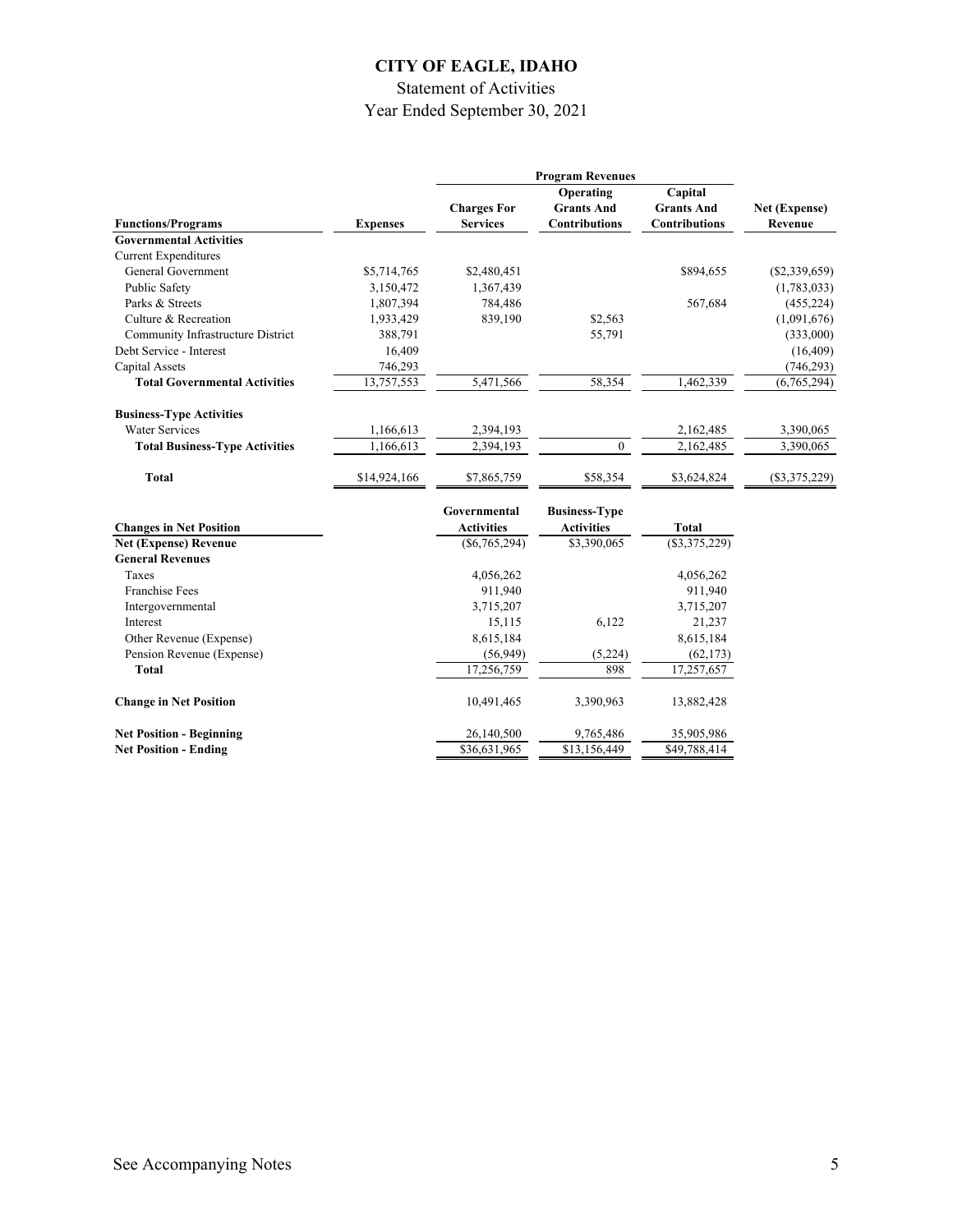## Balance Sheet - Governmental Funds September 30, 2021

|                                               | General<br>Fund | Library<br>Fund | Debt<br><b>Service</b><br>Fund | Park<br>Fund |
|-----------------------------------------------|-----------------|-----------------|--------------------------------|--------------|
| <b>Assets</b>                                 |                 |                 |                                |              |
| Cash                                          | \$4,317,095     | \$875,036       | \$3,405                        | \$3,700,743  |
| Receivables:                                  |                 |                 |                                |              |
| Taxes                                         | 14,403          | 8,866           |                                |              |
| Intergovernmental                             | 863,581         |                 |                                |              |
| Accounts                                      | 5,786           | 1,872           |                                |              |
| Due From Other Funds                          |                 |                 |                                |              |
| <b>Restricted Cash</b>                        | 1,759,829       |                 |                                |              |
| <b>Total Assets</b>                           | \$6,960,694     | \$885,774       | \$3,405                        | \$3,700,743  |
| <b>Liabilities</b>                            |                 |                 |                                |              |
| Accounts Payable & Accrued Expenses           | \$585,278       | \$45,721        |                                |              |
| Due To Other Funds                            |                 |                 |                                |              |
| Deposits Payable                              | 1,759,829       |                 |                                |              |
| <b>Unearned Grant Revenue</b>                 |                 |                 |                                |              |
| <b>Total Liabilities</b>                      | 2,345,107       | 45,721          | \$0                            | \$0          |
| <b>Deferred Inflows of Resources</b>          |                 |                 |                                |              |
| Unavailable Tax Revenues                      | 12,637          | 7,786           |                                |              |
| <b>Total Deferred Inflows of Resources</b>    | 12,637          | 7,786           | $\Omega$                       | $\theta$     |
| <b>Fund Balances</b>                          |                 |                 |                                |              |
| Restricted - Special Programs                 | 390,686         | 832,267         |                                |              |
| Restricted - Debt Service                     |                 |                 | 3,405                          |              |
| Restricted - Capital Projects                 |                 |                 |                                | 3,700,743    |
| Unassigned                                    | 4,212,264       |                 |                                |              |
| <b>Total Fund Balances</b>                    | 4,602,950       | 832,267         | 3,405                          | 3,700,743    |
| <b>Total Liabilities and Deferred Inflows</b> |                 |                 |                                |              |
| of Resources and Fund Balances                | \$6,960,694     | \$885,774       | \$3,405                        | \$3,700,743  |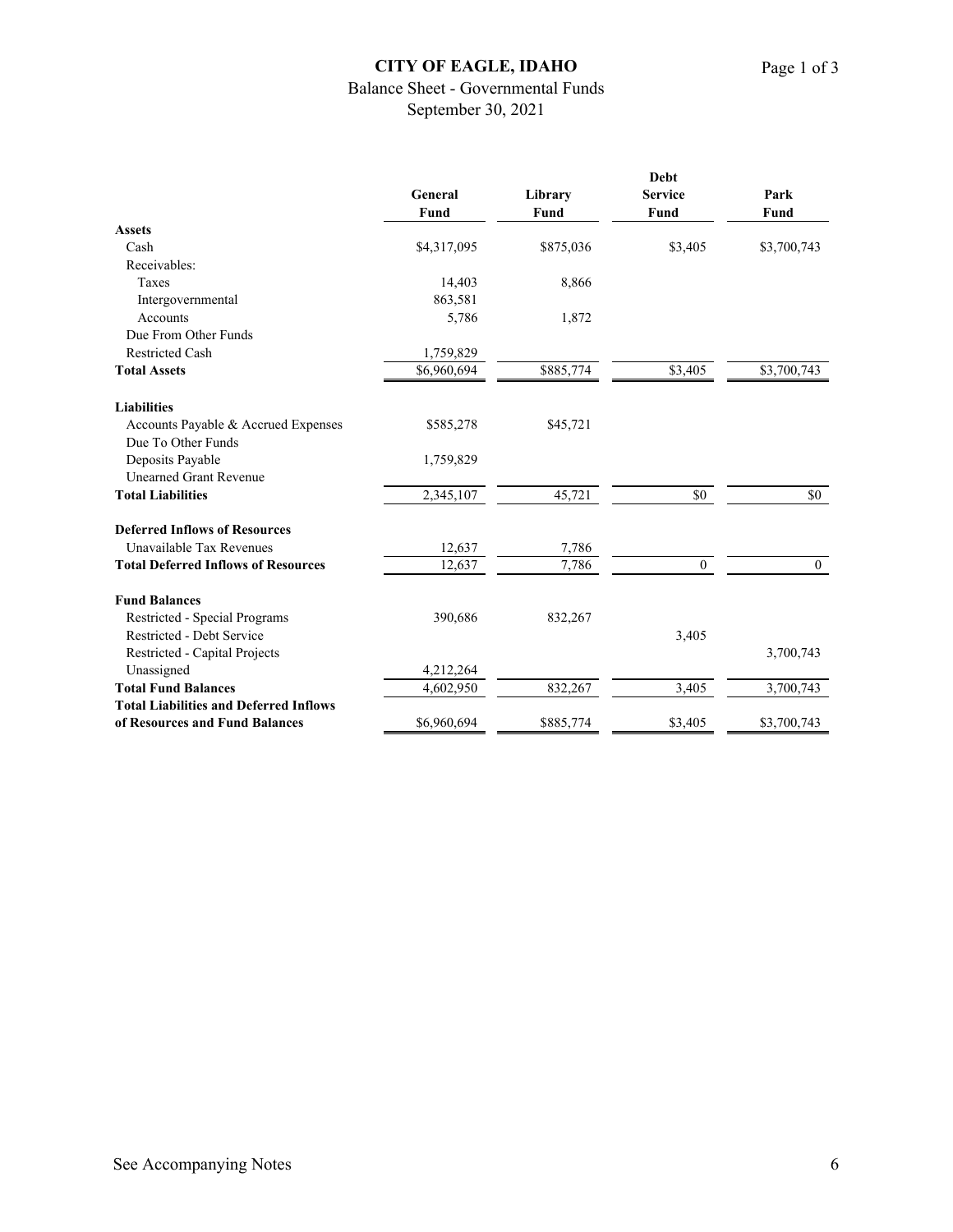## Balance Sheet - Governmental Funds

September 30, 2021

|                                               | Capital<br>Projects | Other<br>Governmental | <b>Total</b><br>Governmental |
|-----------------------------------------------|---------------------|-----------------------|------------------------------|
|                                               |                     |                       |                              |
|                                               | Fund                | <b>Funds</b>          | <b>Funds</b>                 |
| <b>Assets</b>                                 |                     |                       |                              |
| Cash                                          | \$13,205,969        | \$745,363             | \$22,847,611                 |
| Receivables:                                  |                     |                       |                              |
| Taxes                                         |                     | $\mathbf{0}$          | 23,269                       |
| Intergovernmental                             |                     | $\theta$              | 863,581                      |
| Accounts                                      |                     | 22,156                | 29,814                       |
| Due From Other Funds                          |                     | $\theta$              | $\theta$                     |
| <b>Restricted Cash</b>                        |                     | $\boldsymbol{0}$      | 1,759,829                    |
| <b>Total Assets</b>                           | \$13,205,969        | \$767,519             | \$25,524,104                 |
| <b>Liabilities</b>                            |                     |                       |                              |
| Accounts Payable & Accrued Expenses           |                     | \$3,592               | \$634,591                    |
| Due To Other Funds                            |                     | $\mathbf{0}$          | $\mathbf{0}$                 |
| Deposits Payable                              |                     | 0                     | 1,759,829                    |
| <b>Unearned Grant Revenue</b>                 | \$3,204,501         | $\mathbf{0}$          | 3,204,501                    |
| <b>Total Liabilities</b>                      | 3,204,501           | 3,592                 | 5,598,921                    |
| <b>Deferred Inflows of Resources</b>          |                     |                       |                              |
| Unavailable Tax Revenues                      |                     | $\boldsymbol{0}$      | 20,423                       |
| <b>Total Deferred Inflows of Resources</b>    | $\overline{0}$      | $\theta$              | 20,423                       |
| <b>Fund Balances</b>                          |                     |                       |                              |
| Restricted - Special Programs                 |                     | $\mathbf{0}$          | 1,222,953                    |
| Restricted - Debt Service                     |                     | $\theta$              | 3,405                        |
| Restricted - Capital Projects                 | 10,001,468          | 763,927               | 14,466,138                   |
| Unassigned                                    |                     | $\mathbf{0}$          | 4,212,264                    |
| <b>Total Fund Balances</b>                    | 10,001,468          | 763,927               | 19,904,760                   |
| <b>Total Liabilities and Deferred Inflows</b> |                     |                       |                              |
| of Resources and Fund Balances                | \$13,205,969        | \$767,519             | \$25,524,104                 |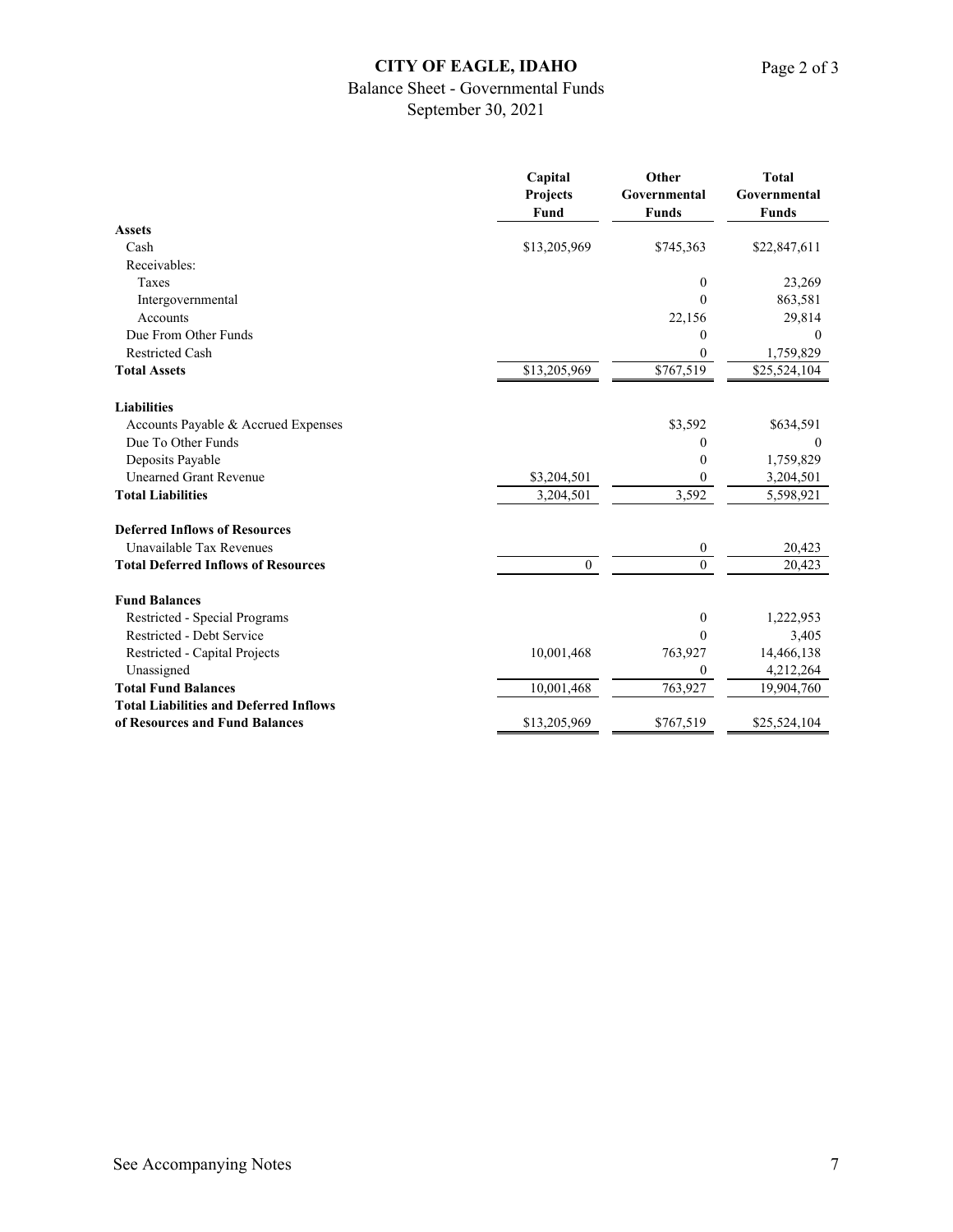## **Reconciliation of Total Governmental Fund Balances to Net Position of Governmental Activities**

| <b>Total Governmental Fund Balances</b>                                                                                                                                                              | \$19,904,760 |
|------------------------------------------------------------------------------------------------------------------------------------------------------------------------------------------------------|--------------|
| Amounts reported for governmental activities in the statement of net<br>position are different because:                                                                                              |              |
| Capital assets used in governmental activities are not financial<br>resources and therefore are not reported in the funds.                                                                           | 18,775,888   |
| Certain receivables are not available to pay for current period<br>expenditures and therefore are deferred in the funds.                                                                             | 20,423       |
| Certain liabilities are not due and payable in the current period and<br>therefore are not reported in the funds.                                                                                    | (1,036,262)  |
| Net pension liability and related pension source deferred outflow and<br>deferred inflow of resources, are not due and payable in the current<br>period and therefore are not reported in the funds. | (1,032,844)  |
| <b>Net Position of Governmental Activities</b>                                                                                                                                                       | \$36,631,965 |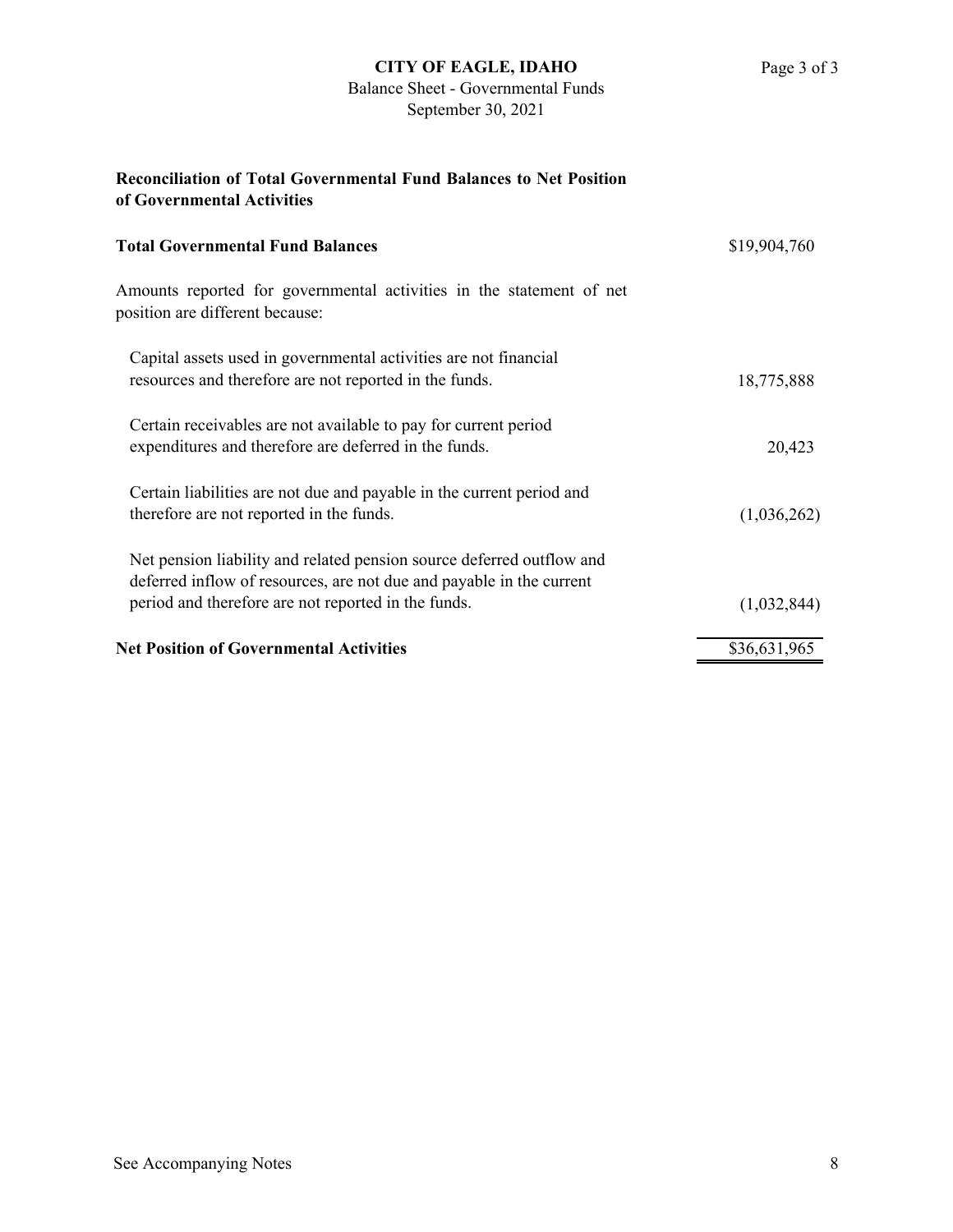## Statement of Revenues, Expenditures, and Changes in Fund Balances - Governmental Funds Year Ended September 30, 2021

|                                             |                         |                       | Debt                | Park                    |
|---------------------------------------------|-------------------------|-----------------------|---------------------|-------------------------|
|                                             | General                 | Library               | <b>Service</b>      |                         |
|                                             | Fund                    | Fund                  | Fund                | Fund                    |
| <b>Revenues</b>                             |                         |                       |                     |                         |
| Taxes                                       | \$2,524,091             | \$1,542,035           |                     |                         |
| <b>Franchise Fees</b>                       | 911,940                 |                       |                     |                         |
| Intergovernmental                           | 3,715,207               |                       |                     |                         |
| Licenses, Permits, & Fees                   | 4,633,450               | 6,539                 |                     | \$641,539               |
| Interest                                    | 6,980                   | 1,387                 |                     | 5,065                   |
| Miscellaneous & Grants                      | 1,346,295               | 7,274                 |                     |                         |
| <b>Total Revenues</b>                       | 13,137,963              | 1,557,235             | \$0                 | 646,604                 |
| <b>Expenditures</b>                         |                         |                       |                     |                         |
| <b>Current Expenditures</b>                 |                         |                       |                     |                         |
| <b>General Government</b>                   | 5,829,699               |                       |                     |                         |
| Public Safety                               | 3,213,834               |                       |                     |                         |
| Parks & Streets                             | 1,843,744               |                       |                     |                         |
| Culture & Recreation                        | 829,974                 | 1,142,341             |                     |                         |
| Community Infrastructure District           |                         |                       |                     |                         |
| Capital Outlay                              | 41,480                  | 242,600               |                     | 382,363                 |
| Debt Service - Principal                    |                         |                       | 75,000              |                         |
| Debt Service - Interest                     |                         |                       | 26,700              |                         |
| <b>Total Expenditures</b>                   | 11,758,731              | 1,384,941             | 101,700             | 382,363                 |
| <b>Excess (Deficiency) of Revenues</b>      |                         |                       |                     |                         |
| <b>Over Expenditures</b>                    | 1,379,232               | 172,294               | (101,700)           | 264,241                 |
| <b>Other Financing Sources (Uses)</b>       |                         |                       |                     |                         |
| Proceeds from Bond Issuance                 |                         |                       |                     |                         |
| <b>Owner Contributions</b>                  |                         |                       |                     |                         |
| Transfers In                                |                         |                       | 101,700             | 1,016,818               |
| <b>Transfers Out</b>                        | (1,321,451)             |                       |                     |                         |
| <b>Total Other Financing Sources (Uses)</b> | (1,321,451)             | $\boldsymbol{0}$      | 101,700             | 1,016,818               |
| <b>Net Change in Fund Balances</b>          | 57,781                  | 172,294               | $\boldsymbol{0}$    | 1,281,059               |
| <b>Fund Balances - Beginning</b>            | 4,545,169               | 659,973               | 3,405               | 2,419,684               |
| <b>Fund Balances - Ending</b>               | $\overline{84,602,950}$ | $\overline{$832,267}$ | $\overline{$3,405}$ | $\overline{33,700,743}$ |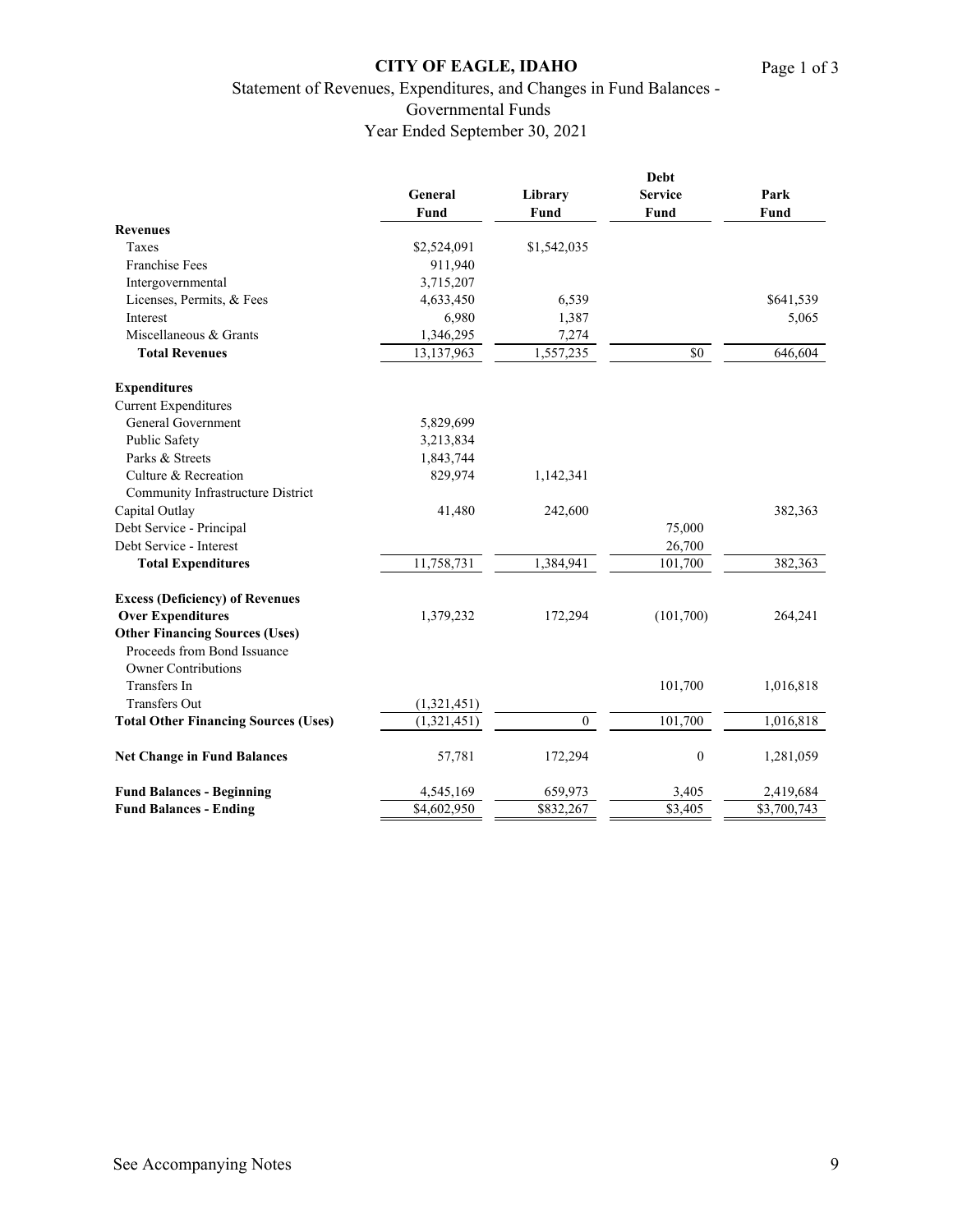## Statement of Revenues, Expenditures, and Changes in Fund Balances - Governmental Funds Year Ended September 30, 2021

|                                             | Capital      | Other            | <b>Total</b>        |
|---------------------------------------------|--------------|------------------|---------------------|
|                                             | Projects     | Governmental     | Governmental        |
| <b>Revenues</b>                             | Fund         | <b>Funds</b>     | <b>Funds</b>        |
| Taxes                                       |              | \$0              | \$4,066,126         |
| <b>Franchise Fees</b>                       |              | $\mathbf{0}$     | 911,940             |
| Intergovernmental                           |              | $\theta$         |                     |
| Licenses, Permits, & Fees                   |              | 190,038          | 3,715,207           |
| Interest                                    | \$536        | 1,147            | 5,471,566<br>15,115 |
| Miscellaneous & Grants                      |              |                  |                     |
|                                             | 9,689,235    | 2,423            | 11,045,227          |
| <b>Total Revenues</b>                       | 9,689,771    | 193,608          | 25, 225, 181        |
| <b>Expenditures</b>                         |              |                  |                     |
| <b>Current Expenditures</b>                 |              |                  |                     |
| <b>General Government</b>                   |              | $\mathbf{0}$     | 5,829,699           |
| Public Safety                               |              | $\mathbf{0}$     | 3,213,834           |
| Parks & Streets                             |              | $\theta$         | 1,843,744           |
| Culture & Recreation                        |              | $\theta$         | 1,972,315           |
| Community Infrastructure District           |              | 388,791          | 388,791             |
| Capital Outlay                              | 2,508,550    | 113,221          | 3,288,214           |
| Debt Service - Principal                    |              | $\theta$         | 75,000              |
| Debt Service - Interest                     |              | $\theta$         | 26,700              |
| <b>Total Expenditures</b>                   | 2,508,550    | 502,012          | 16,638,297          |
| <b>Excess (Deficiency) of Revenues</b>      |              |                  |                     |
| <b>Over Expenditures</b>                    | 7,181,221    | (308, 404)       | 8,586,884           |
| <b>Other Financing Sources (Uses)</b>       |              |                  |                     |
| Proceeds from Bond Issuance                 |              | 323,000          | 323,000             |
| <b>Owner Contributions</b>                  |              | 55,791           | 55,791              |
| Transfers In                                | 1,219,751    | $\boldsymbol{0}$ | 2,338,269           |
| <b>Transfers Out</b>                        | (1,016,818)  | $\boldsymbol{0}$ | (2,338,269)         |
| <b>Total Other Financing Sources (Uses)</b> | 202,933      | 378,791          | 378,791             |
| <b>Net Change in Fund Balances</b>          | 7,384,154    | 70,387           | 8,965,675           |
| <b>Fund Balances - Beginning</b>            | 2,617,314    | 693,540          | 10,939,085          |
| <b>Fund Balances - Ending</b>               | \$10,001,468 | \$763,927        | \$19,904,760        |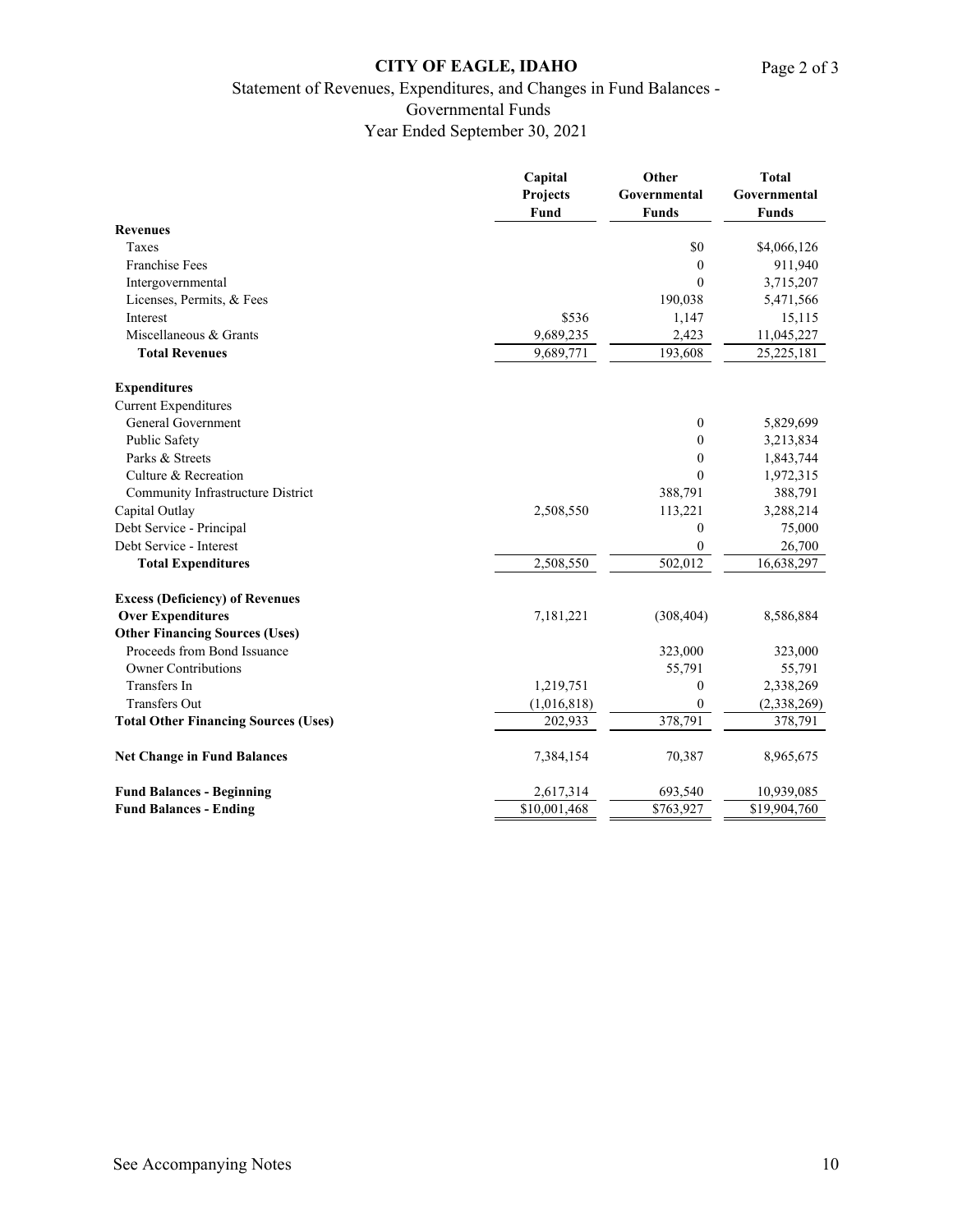## **CITY OF EAGLE, IDAHO** Statement of Revenues, Expenditures, and Changes in Fund Balances - Governmental Funds Year Ended September 30, 2021

| Reconciliation of the Statement of Revenues, Expenditures, and<br><b>Changes in Fund Balances - Governmental Funds to the Statement of</b><br><b>Activities</b>                                                               |              |
|-------------------------------------------------------------------------------------------------------------------------------------------------------------------------------------------------------------------------------|--------------|
| <b>Net Change in Fund Balances - Total Governmental Funds</b>                                                                                                                                                                 | \$8,965,675  |
| Amounts reported for governmental activities in the statement of<br>activities are different because:                                                                                                                         |              |
| Government funds report capital outlays as expenditures. However, in<br>the statement of activities the cost of those assets is allocated over their<br>estimated useful lives as depreciation expense. This is the excess of |              |
| capital outlays over (under) depreciation expense in the current period.                                                                                                                                                      | 1,576,780    |
| Revenues in the statement of activities that do not provide current<br>financial resources are deferred in the funds.                                                                                                         | (9,864)      |
| Proceeds of debt is a financing source in the governmental funds, but<br>increases long-term debt in the statement of net position.                                                                                           | (323,000)    |
| Repayment of debt principal is an expenditure in the governmental<br>funds, but the repayment reduces long-term debt in the statement of net<br>position.                                                                     | 75,000       |
| Bond premiums are amortized against interest expense over the term of<br>the bond.                                                                                                                                            | 10,291       |
| In the statement of activities, compensated absences are accrued when<br>earned, but the expenditure is reported when due in the governmental<br>funds.                                                                       | (46,715)     |
| Changes in net pension liability and related pension source deferred<br>outflow and deferred inflow of resources do not provide or require<br>current financial resources and therefore are not reflected in the funds.       | 243,298      |
|                                                                                                                                                                                                                               |              |
| <b>Change in Net Position of Governmental Activities</b>                                                                                                                                                                      | \$10,491,465 |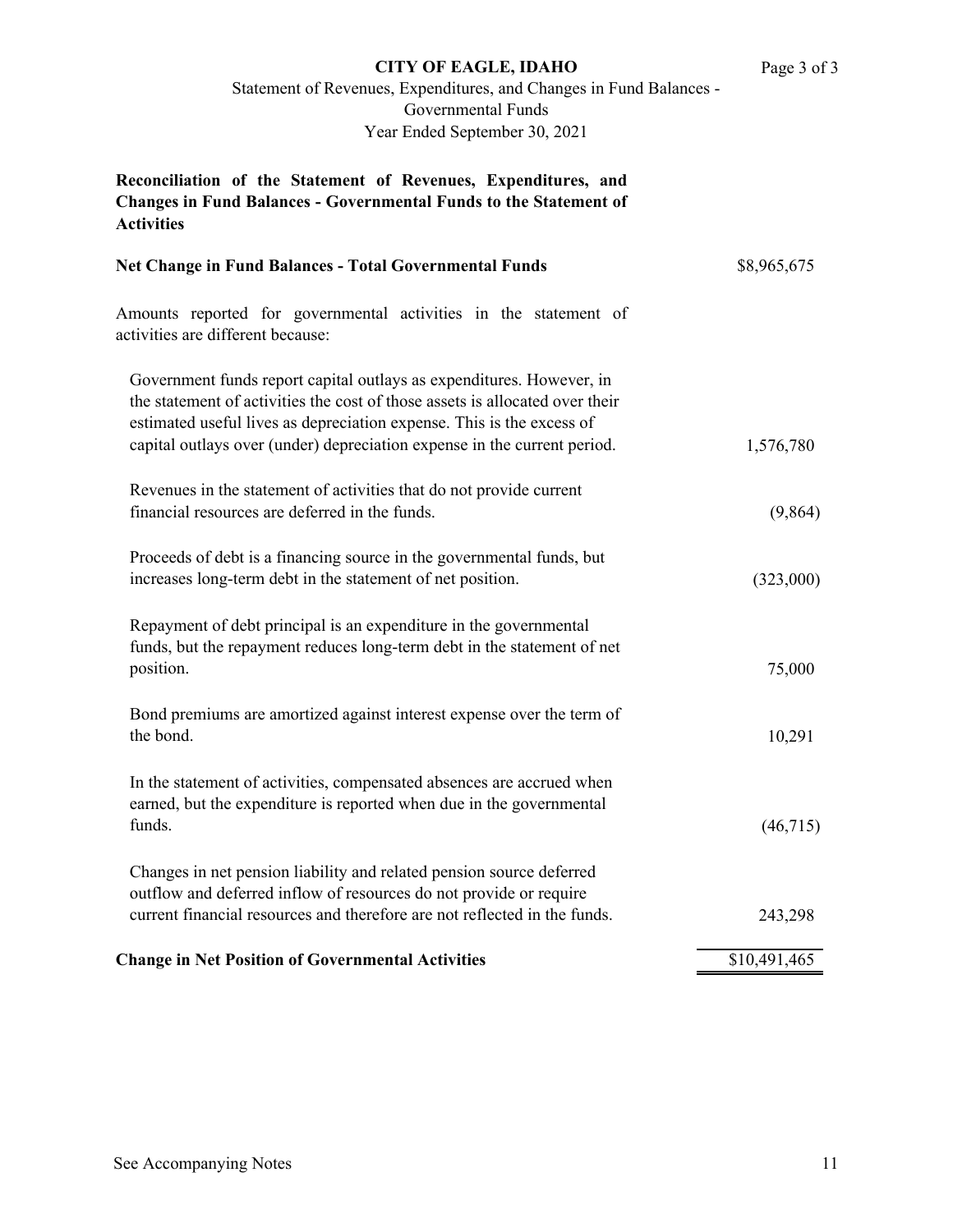## Statement of Net Position - Proprietary Fund September 30, 2021

|                                                                             | Water<br><b>Fund</b> |
|-----------------------------------------------------------------------------|----------------------|
| <b>Assets</b>                                                               |                      |
| <b>Current Assets</b>                                                       |                      |
| Cash                                                                        | \$2,979,987          |
| Receivables:                                                                |                      |
| Accounts                                                                    | 137,970              |
| <b>Total Current Assets</b>                                                 | 3,117,957            |
| <b>Noncurrent Assets</b>                                                    |                      |
| <b>Restricted Cash</b>                                                      | 1,456,372            |
| Nondepreciable Capital Assets                                               | 93,250               |
| Depreciable Net Capital Assets                                              | 9,940,520            |
| Net Pension Asset                                                           | 5,717                |
| <b>Total Noncurrent Assets</b>                                              | 11,495,859           |
| <b>Total Assets</b>                                                         | 14,613,816           |
| <b>Deferred Outflows of Resources</b>                                       |                      |
| <b>Pension Deferred Outflows</b>                                            | 82,423               |
| <b>Total Deferred Outflows of Resources</b>                                 | 82,423               |
| <b>Total Assets and Deferred Outflows of Resources</b>                      | \$14,696,239         |
|                                                                             |                      |
| <b>Liabilities</b>                                                          |                      |
| <b>Current Liabilities</b>                                                  |                      |
| Accounts Payable & Accrued Expenses                                         | \$121,291            |
| Deposits Payable                                                            | 92,400               |
| <b>Accrued Interest</b>                                                     | 15,099               |
| Long-Term Debt & Obligations, Current                                       | 159,865              |
| <b>Total Current Liabilities</b>                                            | 388,655              |
| Noncurrent Liabilities                                                      |                      |
| Long-Term Debt & Obligations, Noncurrent                                    | 968,242              |
| <b>Total Noncurrent Liabilities</b>                                         | 968,242              |
| <b>Total Liabilities</b>                                                    | 1,356,897            |
| <b>Deferred Inflows of Resources</b>                                        |                      |
| Pension Deferred Inflows                                                    | 182,893              |
| <b>Total Deferred Inflows of Resources</b>                                  | 182,893              |
| <b>Total Liabilities and Deferred Inflows of Resources</b>                  | 1,539,790            |
|                                                                             |                      |
| <b>Net Position</b>                                                         |                      |
| Net Investment in Capital Assets                                            | 8,877,480            |
| Restricted - Debt Service                                                   | 181,836              |
| Restricted - Capital Projects                                               | 1,182,136            |
| Unrestricted                                                                | 2,914,997            |
| <b>Total Net Position</b>                                                   | 13,156,449           |
| <b>Total Liabilities and Deferred Inflows of Resources and Net Position</b> | \$14,696,239         |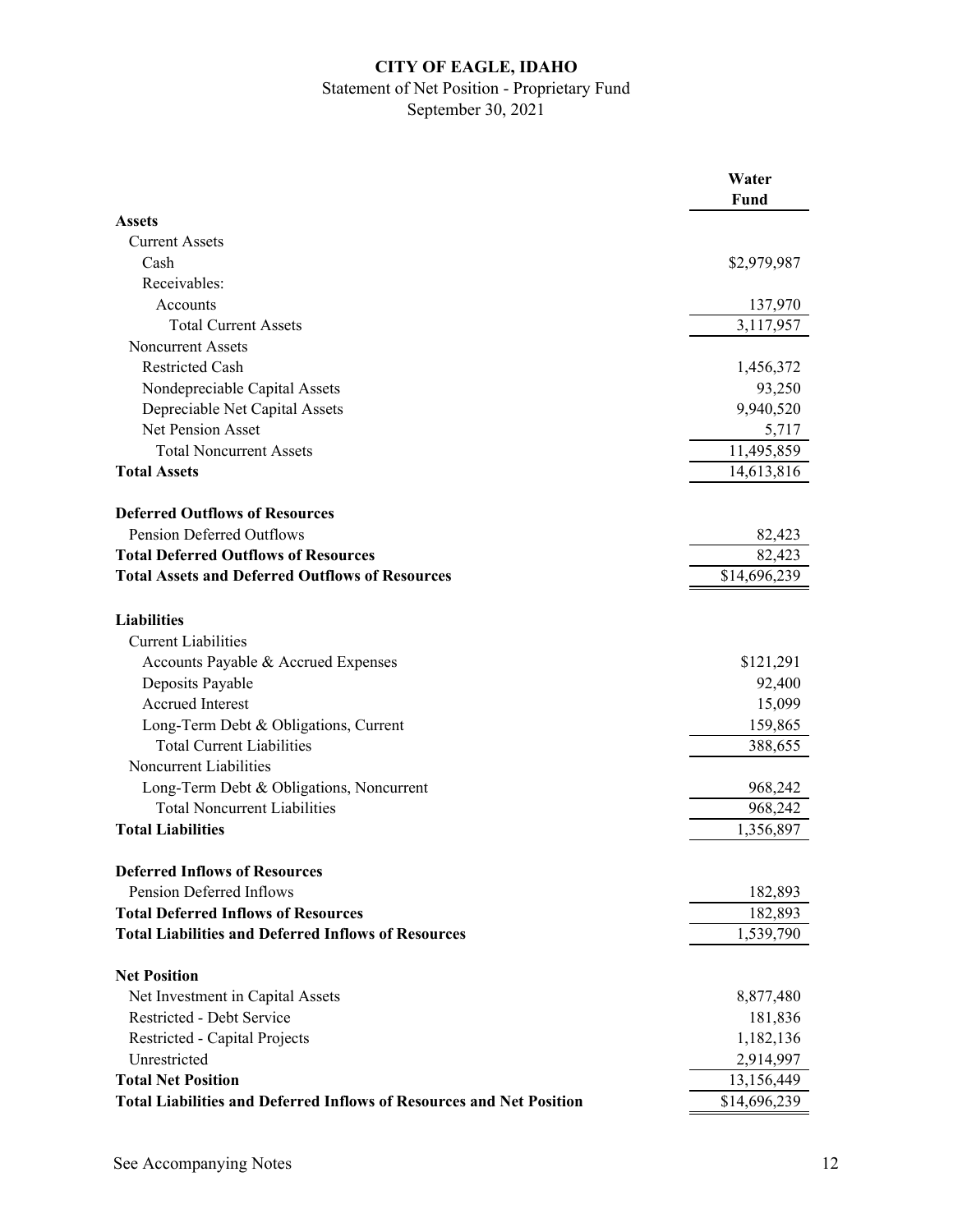## Statement of Revenues, Expenses, and Changes in Net Position - Proprietary Fund Year Ended September 30, 2021

|                                              | Water        |
|----------------------------------------------|--------------|
|                                              | Fund         |
| <b>Operating Revenues</b>                    |              |
| <b>Service Fees</b>                          | \$1,571,341  |
| <b>STL &amp; WCE Fees</b>                    | 416,856      |
| Hook-Up Fees                                 | 386,271      |
| Miscellaneous                                | 19,725       |
| <b>Total Operating Revenues</b>              | 2,394,193    |
| <b>Operating Expenses</b>                    |              |
| Personnel                                    | 359,273      |
| Operations & Maintenance                     | 246,533      |
| Depreciation                                 | 524,050      |
| <b>Total Operating Expenses</b>              | 1,129,856    |
| <b>Operating Income (Loss)</b>               | 1,264,337    |
| <b>Nonoperating Revenues (Expenses)</b>      |              |
| Interest Income                              | 6,122        |
| Interest (Expense)                           | (36,757)     |
| Pension Revenue (Expense)                    | (5,224)      |
| <b>Total Nonoperating Revenue (Expenses)</b> | (35, 859)    |
| <b>Income (Loss) Before Contributions</b>    | 1,228,478    |
| <b>Capital Contributions</b>                 | 2,162,485    |
| <b>Change in Net Position</b>                | 3,390,963    |
| <b>Net Position - Beginning</b>              | 9,765,486    |
| <b>Net Position - Ending</b>                 | \$13,156,449 |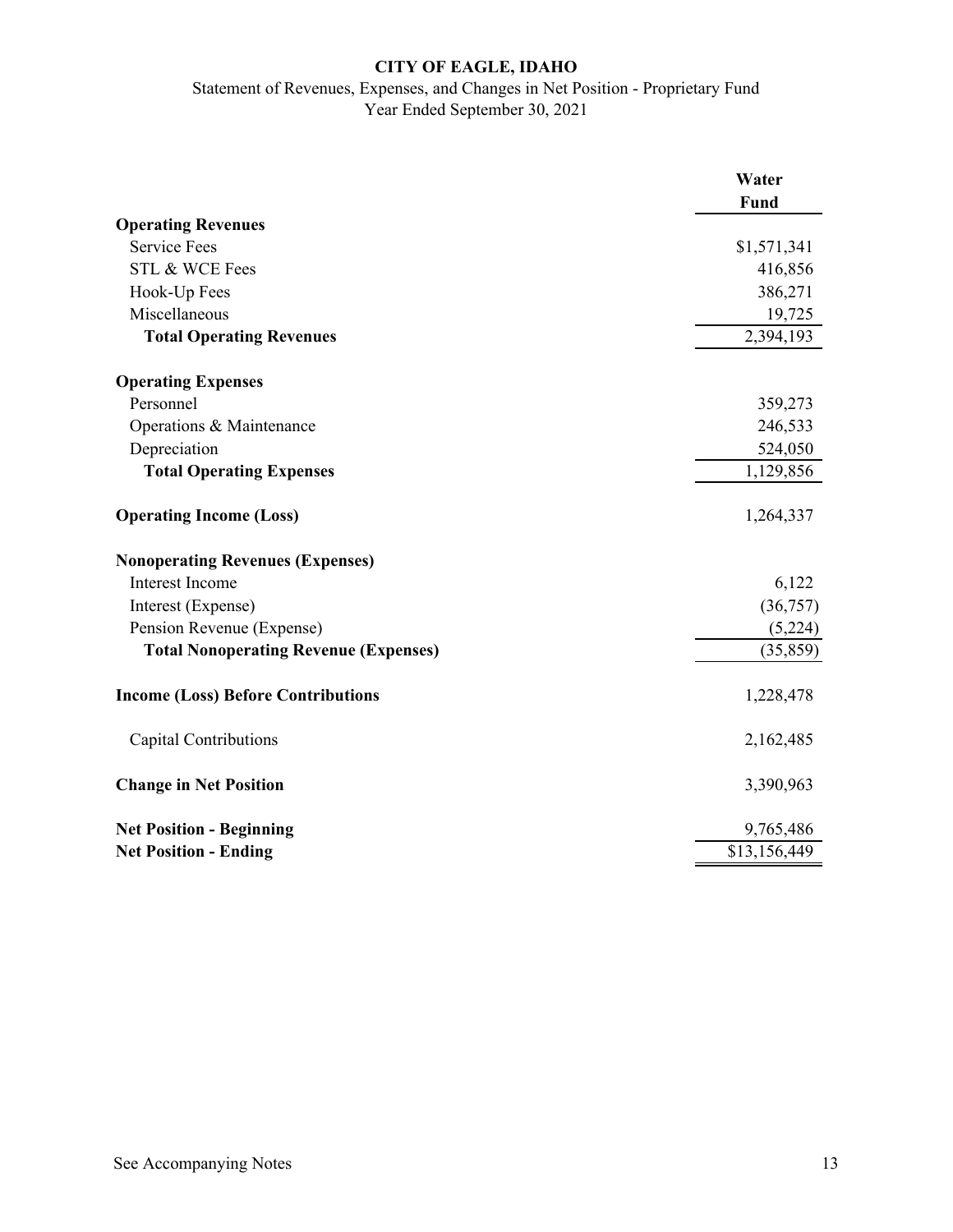## Statement of Cash Flows - Proprietary Fund Year Ended September 30, 2021

|                                                                                                                              | Water<br>Fund |
|------------------------------------------------------------------------------------------------------------------------------|---------------|
| <b>Cash Flows From Operations</b>                                                                                            |               |
| Receipts from Customers                                                                                                      | \$2,385,388   |
| Payments for Personnel                                                                                                       | (446, 574)    |
| Payments for Goods & Services                                                                                                | (219, 101)    |
| <b>Cash Provided (Used) By Operations</b>                                                                                    | 1,719,713     |
| <b>Cash Flows From Capital &amp; Related Financing</b>                                                                       |               |
| <b>Acquisition of Capital Assets</b>                                                                                         | (169, 197)    |
| <b>Interest Paid on Debt</b>                                                                                                 | (41,076)      |
| Principal Paid on Debt                                                                                                       | (318, 924)    |
| Changes in Other Long-Term Obligations                                                                                       | (7, 975)      |
| Cash Provided (Used) By Capital & Related Financing                                                                          | (537, 172)    |
| <b>Cash Flows From Investments</b>                                                                                           |               |
| Interest Income                                                                                                              | 6,122         |
| <b>Cash Provided (Used) By Investments</b>                                                                                   | 6,122         |
| <b>Change in Cash</b>                                                                                                        | 1,188,663     |
| <b>Cash - Beginning</b>                                                                                                      | 3,247,696     |
| <b>Cash - Ending</b>                                                                                                         | \$4,436,359   |
| <b>Cash Reconciliation</b>                                                                                                   |               |
| Cash                                                                                                                         | \$2,979,987   |
| <b>Restricted Cash</b>                                                                                                       | 1,456,372     |
| <b>Total Cash</b>                                                                                                            | \$4,436,359   |
|                                                                                                                              |               |
| <b>Reconciliation of Operating Income (Loss) to Cash</b><br><b>Provided (Used) By Operations</b>                             |               |
| Operating Income (Loss)                                                                                                      | \$1,264,337   |
| Adjustments to Reconcile Operating Income (Loss) to                                                                          |               |
| Cash Provided (Used) by Operations:                                                                                          |               |
| Depreciation                                                                                                                 | 524,050       |
| <b>PERSI</b> Contributions                                                                                                   | (87,301)      |
| Changes in Assets & Liabilities:                                                                                             |               |
| Receivables                                                                                                                  | (18,255)      |
| Accounts Payable & Accrued Expenses                                                                                          | 27,432        |
| Deposits Payable                                                                                                             | 9,450         |
| <b>Cash Provided (Used) By Operations</b>                                                                                    | \$1,719,713   |
|                                                                                                                              |               |
| <b>Noncash Capital &amp; Related Financing Activities:</b><br>Capital Contributions - Water System Contributed by Developers | \$2,162,485   |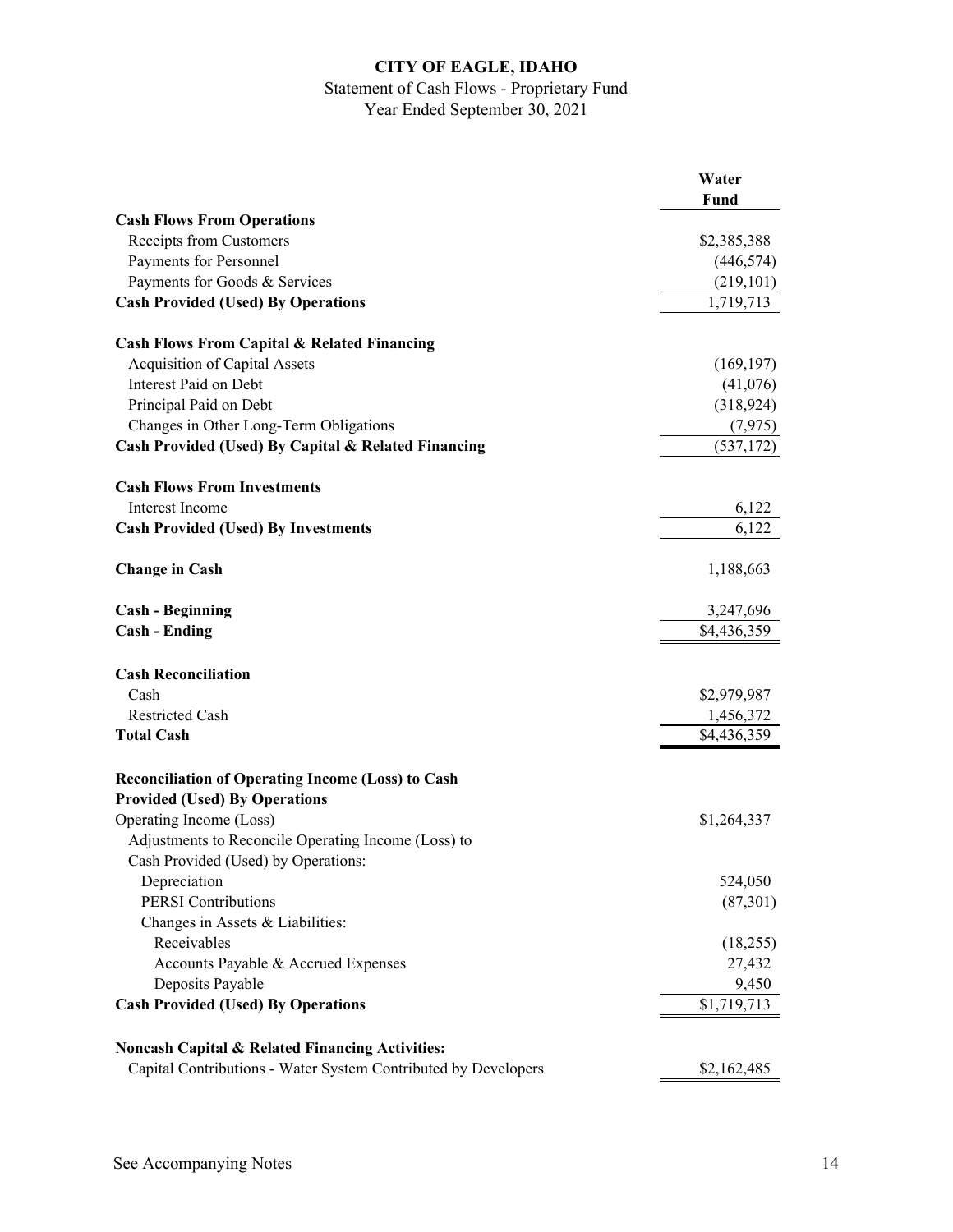#### **A. SUMMARY OF SIGNIFICANT ACCOUNTING POLICIES**

**Reporting Entity** – The City of Eagle, Idaho (the City) provides basic municipal services and operates under a mayor-council form of government. These financial statements are prepared in accordance with generally accepted accounting principles (GAAP) as applied to cities. The governmental accounting standards board (GASB) is responsible for establishing GAAP for state and local governments through its pronouncements (statements and interpretations). The more significant accounting policies established in GAAP and used by the City are discussed below.

As required by GAAP, these financial statements present the City and its component unit, the Spring Valley Community Infrastructure District No. 1, an entity for which the City is considered to be financial accountable. A component unit is included in the City's reporting entity if it is both fiscally dependent on the City (the primary government) and there is the potential for the component unit to provide specific financial benefits to, or impose specific financial burdens on the primary government. Because of the closeness of their relationship with the primary government (the City), some component units are blended as though they are part of the primary government and are reported as special revenue funds. Blended component units include the SVCID. The SVCID board of directors are appointed by and comprised of City council members and certain SVCID operational responsibilities are performed by the SVCID board. Separate financial statements for the SVCID are issued and available from the City.

**Basic Financial Statements - Government-Wide Statements** – The City's basic financial statements include both government-wide (reporting the City as a whole) and fund financial statements (reporting the City's major funds). Both government-wide and fund financial statements categorize primary activities as either governmental or business-type.

In the government-wide statement of net position, both the governmental and business-type activities columns (a) are presented on a consolidated basis by column, (b) and are reported on a full accrual, economic resource basis, which recognizes all long-term assets and receivables as well as long-term debt and obligations.

The government-wide statement of activities reports both the gross and net cost of each of the City's functions and business-type activities. The functions are also supported by general government revenues as reported in the statement of activities. The statement of activities reduces gross expenses (including depreciation when recorded) by related program revenues and operating and capital grants. Program revenues must be directly associated with the function. Internal activity between funds is eliminated in the government-wide statement of activities. Operating grants include operating-specific and discretionary (either operating or capital) grants while the capital grants column reports capital-specific grants.

The net costs (by function or business-type activity) are normally covered by general revenues.

The City's sole activity is providing basic municipal services, and substantially all expenses are directly related to this activity. Accordingly, there is no allocation of indirect costs.

The government-wide focus is more on the sustainability of the City as an entity and the change in the City's net position resulting from the current year's activities. Fiduciary funds, when present, are not included in the government-wide statements.

**Basic Financial Statements - Fund Financial Statements –** The financial transactions of the City are reported in individual funds in the fund financial statements. Each fund is accounted for by providing a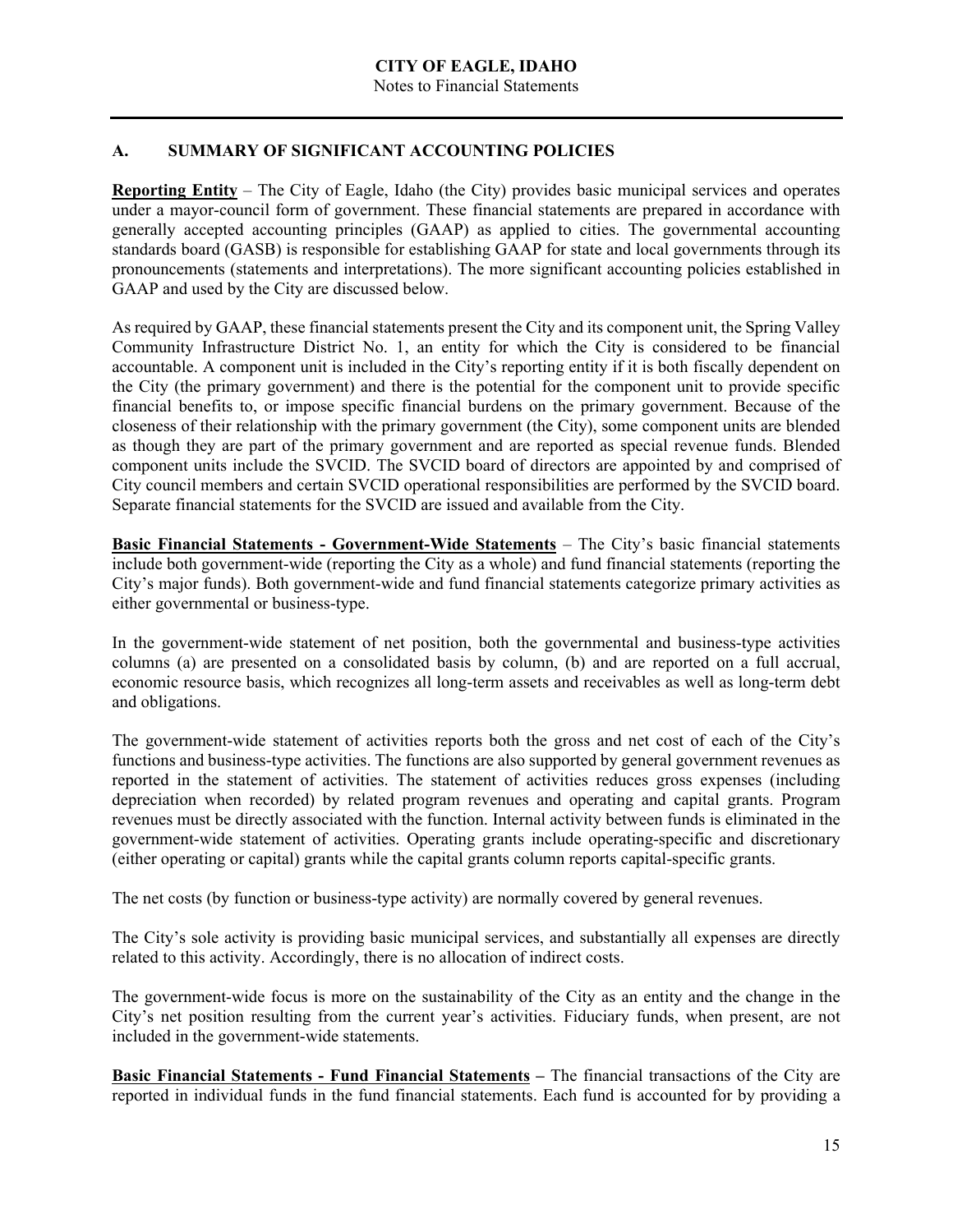#### **CITY OF EAGLE, IDAHO**  Notes to Financial Statements

separate set of self-balancing accounts that comprises its assets, deferred outflows of resources, liabilities, deferred inflows of resources, fund equity, revenues and expenditures/expenses.

The emphasis in fund financial statements is on the major funds. Nonmajor funds by category are summarized into a single column. Generally accepted accounting principles set forth minimum criteria (percentage of assets and deferred outflows of resources, liabilities and deferred inflows of resources, revenues or expenditures/expenses of the funds) for the determination of major funds.

The focus of the governmental funds' measurement (in the fund statements) is upon determination of financial position and changes in financial position (sources, uses, and balances of financial resources) rather than upon net income. Major governmental funds of the City include:

*General Fund* – The general fund is the City's primary operating fund. It is used to account for all financial resources except those required to be accounted for in another fund.

*Special Revenue Funds* – Special revenue funds are used to account for the proceeds of specific revenue sources that are legally restricted to expenditures for specified purposes. Major special revenue funds include the library fund, which accounts for the revenues earned and expenses incurred in providing library services.

*Debt Service Fund* – The debt service fund is used to account for the accumulation of funds for the periodic payment of principal and interest on long term debt.

*Capital Projects Fund* – Capital projects funds are used to account for the acquisition and betterment of capital assets. Major capital project funds include the park fund, used to account for the maintenance and betterment of parks and related facilities and the capital projects fund, used to account for the maintenance and betterment of capital assets.

The focus of proprietary fund measurement is upon determination of operating income, changes in net position, financial position, and cash flows. The generally accepted accounting principles applicable are those similar to businesses in the private sector. Enterprise funds are required to be used to account for operations for which a fee is charged to external users for goods or services and the activity is financed with debt that is solely secured by a pledge of the net revenues. The activities reported in enterprise funds are reported as business-type activities in the government-wide financial statements. Major enterprise funds of the City include:

*Water Fund* – The water fund accounts for the revenues earned and expenses incurred in providing water services.

**Basis of Accounting –** Basis of accounting refers to the point at which revenues or expenditures/expenses are recognized in the accounts and reported in the financial statements. It relates to the timing of the measurements made regardless of the measurement focus applied.

Both governmental and business-type activities in the government-wide financial statements and proprietary and fiduciary fund financial statements are reported on the full accrual basis of accounting. Revenues are recognized when earned and expenses are recognized when incurred.

The governmental funds financial statements are presented on the modified accrual basis of accounting. Under the modified accrual basis of accounting, revenues are recorded when susceptible to accrual (when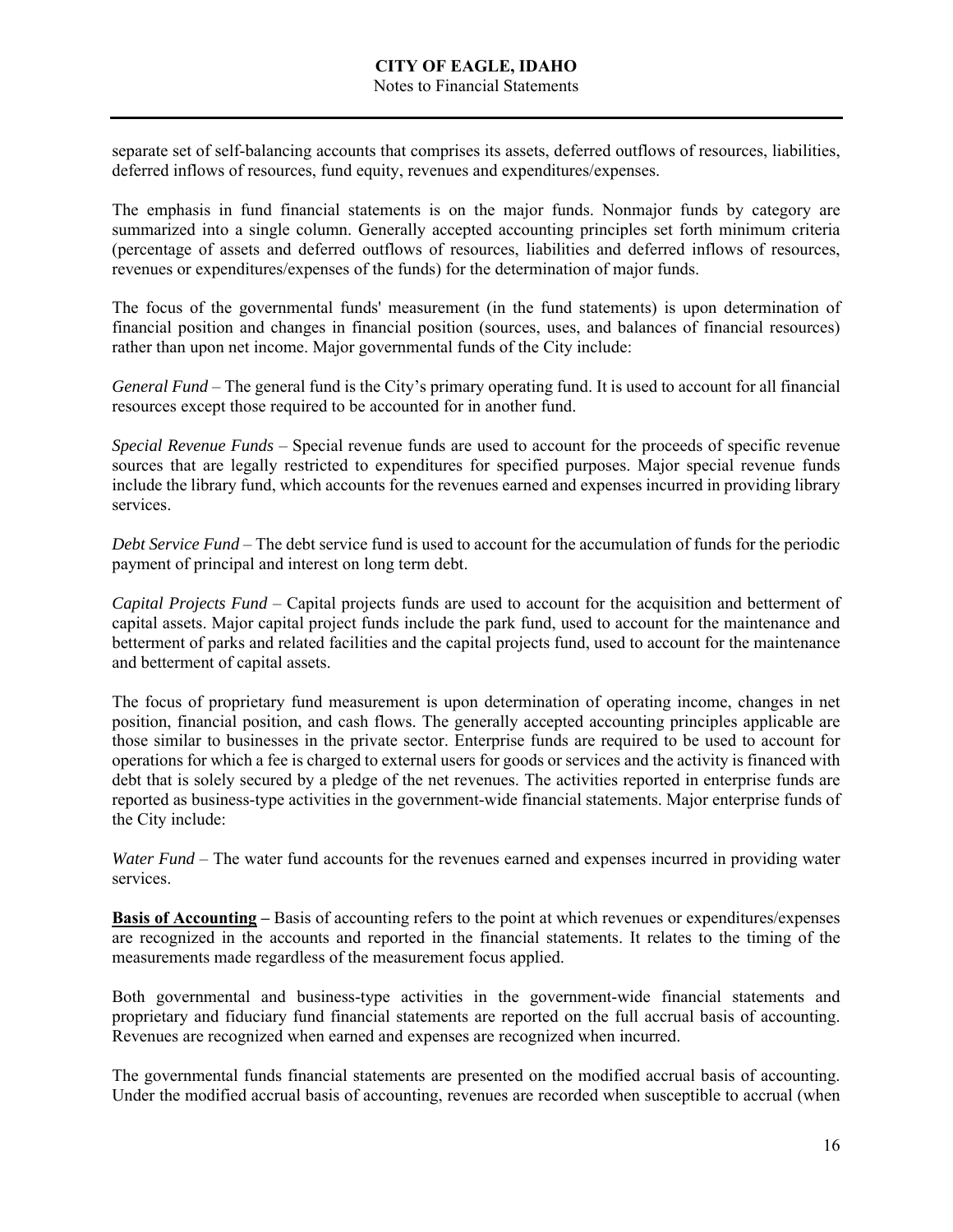they become both measurable and available). "Measurable" means the amount of the transaction can be determined and "available" means collectible within the current period or within thirty days after year end. Expenditures are recorded when the related fund liability is incurred. Exceptions to this general rule include principal and interest on long-term debt which, if any, are recognized when due and payable.

**Cash** – The cash balances of the City's funds are pooled for investment purposes. The individual funds' portions of the pooled cash are reported in each fund as cash. Interest earned on pooled cash is allocated to the various funds in proportion to each fund's respective investment balance.

For purposes of the statement of cash flows, the City considers all investments (including restricted cash) available for immediate withdrawal or with maturities of three months or less to be cash and cash equivalents (referred to as cash).

**Receivables** – Receivables are reported net of any estimated uncollectible amounts.

**Inventories** – Material supplies on hand at year end are stated at the lower of cost or net realizable value using the first-in, first-out method.

**Capital Assets and Depreciation** – Capital assets purchased or acquired with an original cost of \$5,000 or more are reported at historical cost or estimated historical cost. Contributed assets are reported at acquisition value as of the date received. Additions, improvements and other capital outlays that significantly extend the useful life of an asset are capitalized. Other costs incurred for repairs and maintenance are expensed as incurred. Depreciation over the estimated useful lives of all depreciable assets is recorded using the straight line method.

**Compensated Absences** – The City provides certain compensated absences to its employees. The estimated amount of compensation for future amounts is recorded as a liability in the accompanying financial statements.

**Pensions –** For purposes of measuring the net pension asset/liability and pension revenue/expense, information about the fiduciary net position of the Public Employee Retirement System of Idaho Base Plan (the Base Plan) and additions to/deductions from the Base Plan's fiduciary net position have been determined on the same basis as they are reported by the Base Plan. For this purpose, benefit payments (including refunds of employee contributions) are recognized when due and payable in accordance with the benefit terms. Investments are reported at fair value.

**Deferred Outflows/Inflows of Resources –** The City's financial statements may report deferred outflows/inflows of resources. Deferred outflows of resources represent a consumption of net assets that apply to a future period. Deferred inflows of resources represent an acquisition of net assets that apply to a future period. Deferred outflows/inflows of resources generally represent amounts that are not available in the current period.

**Net Position** – Net position is assets plus deferred outflows of resources less liabilities less deferred inflows of resources. The net investment in capital assets component of net position consists of the historical cost of capital assets less accumulated depreciation less any outstanding debt that was used to finance those assets plus deferred outflows of resources less deferred inflows of resources related to those assets. Restricted net position consists of assets that are restricted by creditors, grantors, contributors, legislation, and other parties. All other net position not reported as restricted or net investment in capital assets is reported as unrestricted.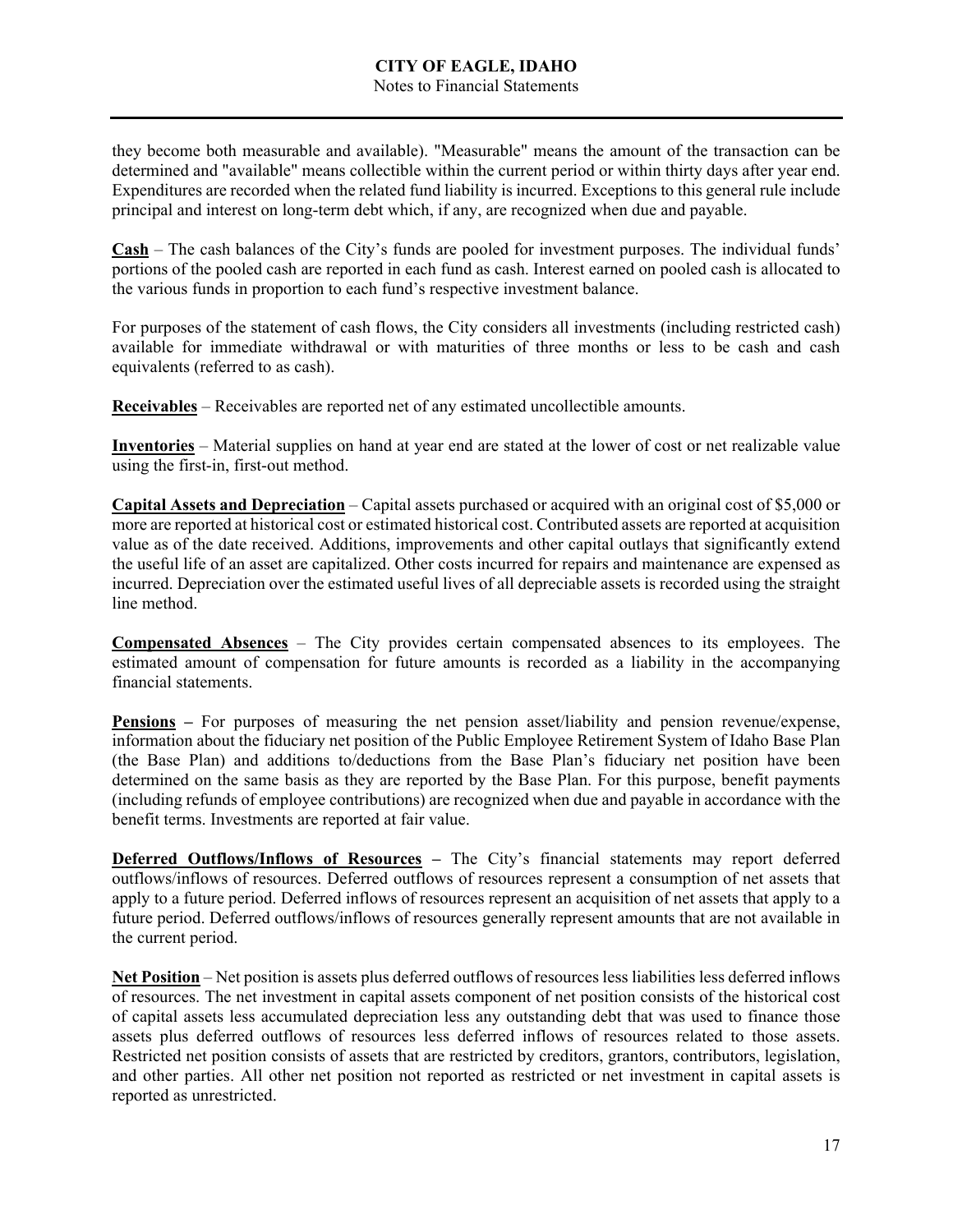**Fund Balance Classifications** – Restrictions of the fund balance indicate portions that are legally or contractually segregated for a specific future use. Nonspendable portions of the fund balance are those amounts that cannot be spent because they are in a nonspendable form or because they are legally or contractually required to be maintained intact. Committed portions represent amounts that can only be used for specific purposes pursuant to formal action (i.e. board approval) of the reporting entity's governing body. Assigned portions represent amounts that are constrained by the government's intent to be used for a specific purpose. Remaining fund balances are reported as unassigned. When expenditures are incurred that qualify for either restricted or unrestricted resources, the City first utilizes restricted resources. When expenditures are incurred that qualify for either committed or assigned or unassigned resources, the City first utilizes committed resources then assigned resources before using unassigned resources.

**Property Taxes** – The City is responsible for levying property taxes, but the taxes are collected by the respective county. Taxes are levied by the second Monday in September for each calendar year. Taxes are due in two installments – December  $20<sup>th</sup>$  and June  $20<sup>th</sup>$ . A lien is filed on real property three years from the date of delinquency.

**Owner Contributions** – Initial operating expenditures of the Spring Valley Community Infrastructure District No. 1 (SVCID), the City's component unit, are paid through property owner contributions.

**Contingent Liabilities** – Amounts received or receivable from grantor agencies are subject to audit and adjustment by grantor agencies. Any disallowed claims, including amounts already collected, may constitute a liability of the applicable funds. The amount, if any, of expenditures which may be disallowed by the grantor cannot be determined at this time although the City expects such amounts, if any, to be immaterial.

**Interfund Activity** – Interfund activity is reported either as loans, services provided, reimbursements, or transfers. Loans are reported as interfund receivables and payables as appropriate and are subject to elimination upon consolidation. Services provided, deemed to be at market or near market rates, are treated as revenues and expenditures/expenses. Reimbursements are when one fund incurs a cost, charges the appropriate benefiting fund, and reduces its related cost as a reimbursement. All other interfund transactions are treated as transfers.

**Use of Estimates** – The preparation of financial statements in conformity with accounting principles generally accepted in the United States of America requires management to make estimates and assumptions that affect certain reported amounts and disclosures. Accordingly, actual results could differ from those estimates.

**Custodial Credit Risk** – The City maintains its cash at insured financial institutions. Periodically, balances may exceed federally insured limits. Balances not covered by FDIC are collateralized whenever possible.

**Risk Management** – The City is exposed to various risks related to its operations. Insurance is utilized to the extent practical to minimize these risks.

**Subsequent Events –** Subsequent events were evaluated through the date of the auditor's report, which is the date the financial statements were available to be issued.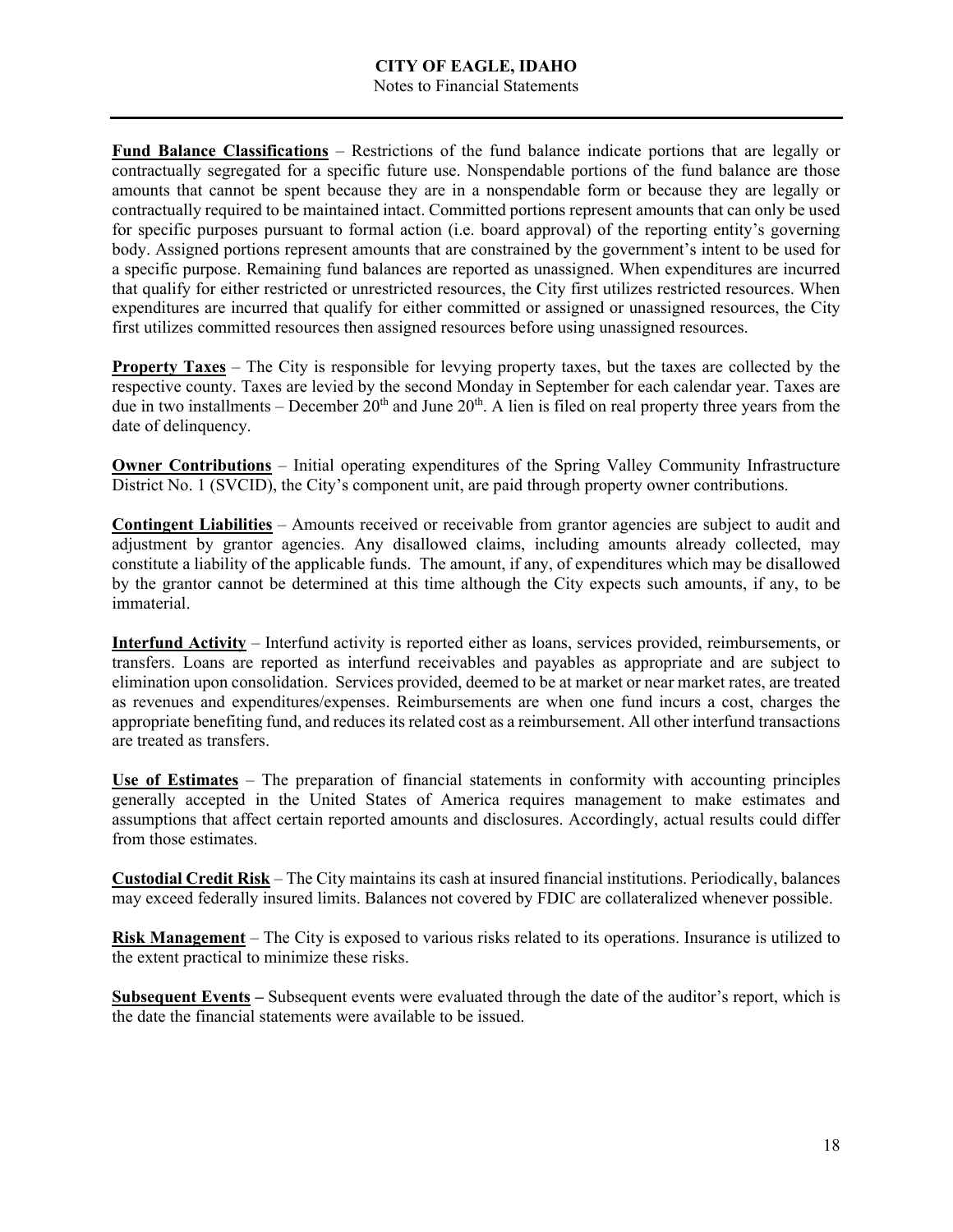## **B. CASH**

Cash consists of the following at year end:

|                 | Governmental | <b>Proprietary</b> |              |
|-----------------|--------------|--------------------|--------------|
|                 | Funds        | Funds              | Total        |
| Cash - Deposits | \$24,607,440 | \$4,436,359        | \$29,043,799 |
| Total           | \$24,607,440 | \$4,436,359        | \$29,043,799 |

**Deposits** – At year end, the carrying amounts of the City's deposits were \$29,043,799 and the bank balances were \$29,474,685. Of the bank balances, \$322,642 was insured and \$29,152,043 was collateralized.

**Investments** – State statutes authorize government entities to invest in certain bonds, notes, accounts, investment pools, and other obligations of the state, U.S. Treasury, and U.S. corporations pursuant to Idaho Code 67-1210 and 67-1210A. These statutes are designed to help minimize the custodial risk that deposits may not be returned in the event of the failure of the issuer or other counterparty, interest rate risk resulting from fair value losses arising from rising interest rates, or credit risks that an issuer or other counterparty will not fulfill its obligations. The City's investment policy complies with state statutes.

**Restricted Cash** – Restricted cash at year end is cash set aside because its use is limited by City ordinance, accounting policies, and loan covenants. In the general fund, cash received for surety bond deposits is reported as restricted. In the water fund, the customer deposit account is used to report resources received from users of the water system, to be returned to the customer when leaving the system provided that all utility bills are paid current. Supply trunk line fees and water construction equivalency fees received in the water fund are also reported as restricted. Per loan covenant, the City is required to restrict cash within its water fund to equal one annual loan payment. Management is not aware of any violations of this covenant.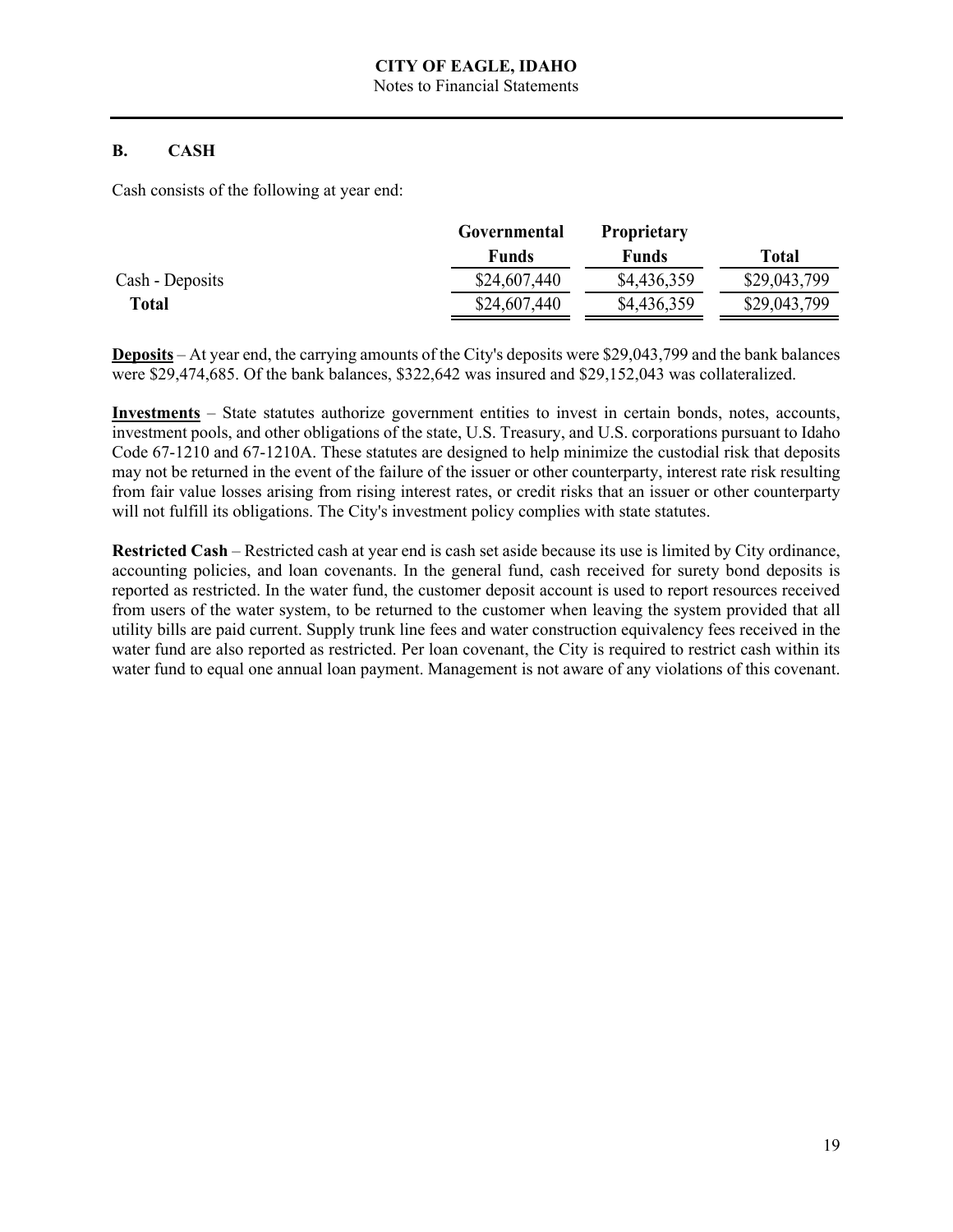## **C. CAPITAL ASSETS**

A summary of capital assets for the year is as follows:

|                                 | <b>Beginning</b> |                  |                  | <b>Ending</b>  |
|---------------------------------|------------------|------------------|------------------|----------------|
| <b>Governmental Activities</b>  | <b>Balance</b>   | <b>Increases</b> | <b>Decreases</b> | <b>Balance</b> |
| Nondepreciable Capital Assets   |                  |                  |                  |                |
| Land                            | \$4,927,995      | \$2,664,175      | \$2,525,141      | \$5,067,029    |
| Artwork/Collectibles            | 132,917          |                  |                  | 132,917        |
| <b>Construction</b> in Progress | 318,590          |                  |                  | 318,590        |
| Total                           | 5,379,502        | 2,664,175        | 2,525,141        | 5,518,536      |
| Depreciable Capital Assets      |                  |                  |                  |                |
| <b>Buildings</b>                | 5,193,875        | 1,002,172        |                  | 6,196,047      |
| Improvements                    | 12,983,853       | 918,687          |                  | 13,902,540     |
| Equipment                       | 5,238,413        | 263,180          |                  | 5,501,593      |
| Subtotal                        | 23,416,141       | 2,184,039        | $\mathbf{0}$     | 25,600,180     |
| <b>Accumulated Depreciation</b> |                  |                  |                  |                |
| <b>Buildings</b>                | 1,809,460        | 123,753          |                  | 1,933,213      |
| Improvements                    | 5,358,127        | 438,575          |                  | 5,796,702      |
| Equipment                       | 4,428,948        | 183,965          |                  | 4,612,913      |
| Subtotal                        | 11,596,535       | 746,293          | $\mathbf{0}$     | 12,342,828     |
| <b>Total</b>                    | 11,819,606       | 1,437,746        | $\theta$         | 13,257,352     |
|                                 | \$17,199,108     | \$4,101,921      | \$2,525,141      | \$18,775,888   |
| <b>Net Capital Assets</b>       |                  |                  |                  |                |

Depreciation expense of \$746,293 was charged to the capital assets program.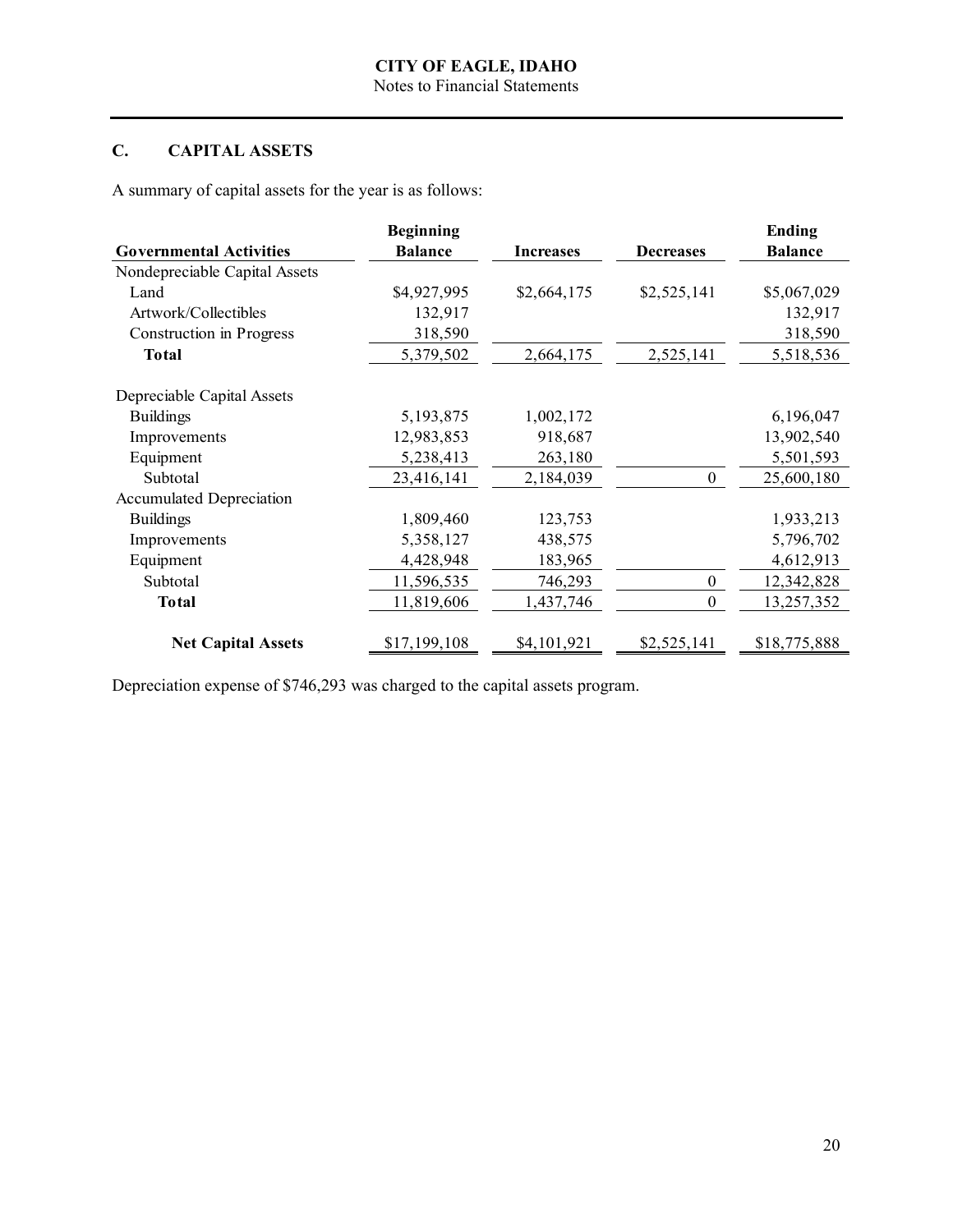Notes to Financial Statements

| <b>Business-Type Activities</b> | <b>Beginning</b><br><b>Balance</b> | <b>Increases</b> | <b>Decreases</b> | Ending<br><b>Balance</b> |
|---------------------------------|------------------------------------|------------------|------------------|--------------------------|
| Nondepreciable Capital Assets   |                                    |                  |                  |                          |
| Land                            | \$93,250                           |                  |                  | \$93,250                 |
| Total                           | 93,250                             | \$0              | \$0              | 93,250                   |
| Depreciable Capital Assets      |                                    |                  |                  |                          |
| <b>Buildings</b>                | 559,285                            |                  |                  | 559,285                  |
| Water System                    | 10,361,461                         | 2,231,604        |                  | 12,593,065               |
| Equipment                       | 1,294,524                          | 100,078          |                  | 1,394,602                |
| Subtotal                        | 12,215,270                         | 2,331,682        | $\theta$         | 14,546,952               |
| <b>Accumulated Depreciation</b> |                                    |                  |                  |                          |
| <b>Buildings</b>                | 161,266                            | 11,185           |                  | 172,451                  |
| Water System                    | 3,104,612                          | 413,613          |                  | 3,518,225                |
| Equipment                       | 816,504                            | 99,252           |                  | 915,756                  |
| Subtotal                        | 4,082,382                          | 524,050          | $\theta$         | 4,606,432                |
| <b>Total</b>                    | 8,132,888                          | 1,807,632        | $\theta$         | 9,940,520                |
| <b>Net Capital Assets</b>       | \$8,226,138                        | \$1,807,632      | \$0              | \$10,033,770             |

Depreciation expense of \$524,050 was charged to the water services program.

## **D. INTERFUND TRANSFERS**

Interfund transfers during the year consist of the following:

| Fund             | <b>Transfer In</b> | <b>Transfer Out</b> | <b>Purpose</b>                 |
|------------------|--------------------|---------------------|--------------------------------|
| General          |                    | \$1,321,451         | Debt Service, Capital Projects |
| Debt Service     | \$101,700          |                     | Debt Service                   |
| Park             | 1,016,818          |                     | Capital Projects               |
| Capital Projects | 1,219,751          | 1,016,818           | Capital Projects               |
| <b>Total</b>     | \$2,338,269        | \$2,338,269         |                                |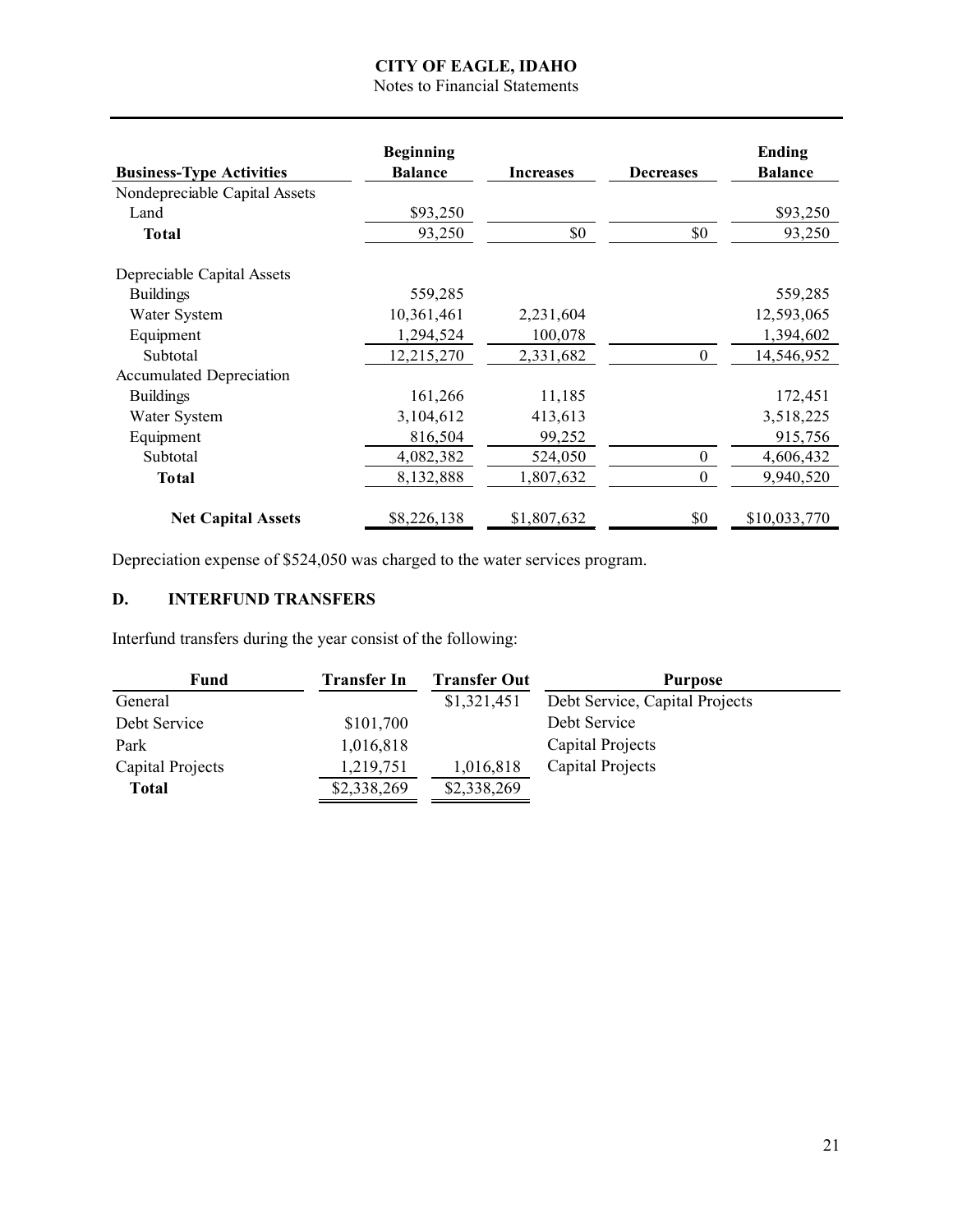#### **E. LONG-TERM DEBT AND OBLIGATIONS**

**Bonded Debt** – At year end, the City's bonded debt was as follows:

#### *Governmental Activities:*

|                                                                                  | Outstanding |
|----------------------------------------------------------------------------------|-------------|
| 2013 - \$985,000 - general obligation bonds for capital assets due in annual     |             |
| principal installments and semiannual interest payments with interest at 2.00% - |             |
| 5.00% through 2025/26, secured by future taxes, paid through the debt service    |             |
| fund                                                                             | \$450,000   |
| Total                                                                            | \$450,000   |

Maturities on the bonds – governmental activities – are estimated as follows:

| <b>Year Ended</b> | Principal | <b>Interest</b> |
|-------------------|-----------|-----------------|
| 9/30/22           | \$80,000  | \$22,500        |
| 9/30/23           | 85,000    | 18,500          |
| 9/30/24           | 90,000    | 14,250          |
| 9/30/25           | 95,000    | 9,750           |
| 9/30/26           | 100,000   | 5,000           |
| <b>Total</b>      | \$450,000 | \$70,000        |

At year end, the SVCID's (the City's component unit) bonded debt was as follows:

|                                                                                     | Outstanding |
|-------------------------------------------------------------------------------------|-------------|
| 2021 - \$323,000 - general obligation bonds for infrastructure due in annual        |             |
| principal installments and semiannual interest payments with interest at 3% through |             |
| 2050/51, secured by future taxes, paid through the SVCID debt service fund          |             |
|                                                                                     | \$323,000   |
| Total                                                                               | \$323,000   |

Maturities on the SVCID's (the City's component unit) bonds are estimated as follows:

| <b>Year Ended</b> | <b>Principal</b> | Interest  |
|-------------------|------------------|-----------|
| 9/30/22           | \$6,000          | \$9,986   |
| 9/30/23           | 7,000            | 9,510     |
| 9/30/24           | 7,000            | 9,300     |
| 9/30/25           | 7,000            | 9,090     |
| 9/30/26           | 8,000            | 8,880     |
| $9/30/27 - 31$    | 42,000           | 40,770    |
| $9/30/32 - 36$    | 48,000           | 34,110    |
| $9/30/37 - 41$    | 57,000           | 26,370    |
| $9/30/42 - 46$    | 65,000           | 17,370    |
| $9/30/47 - 51$    | 76,000           | 6,990     |
| <b>Total</b>      | \$323,000        | \$172,376 |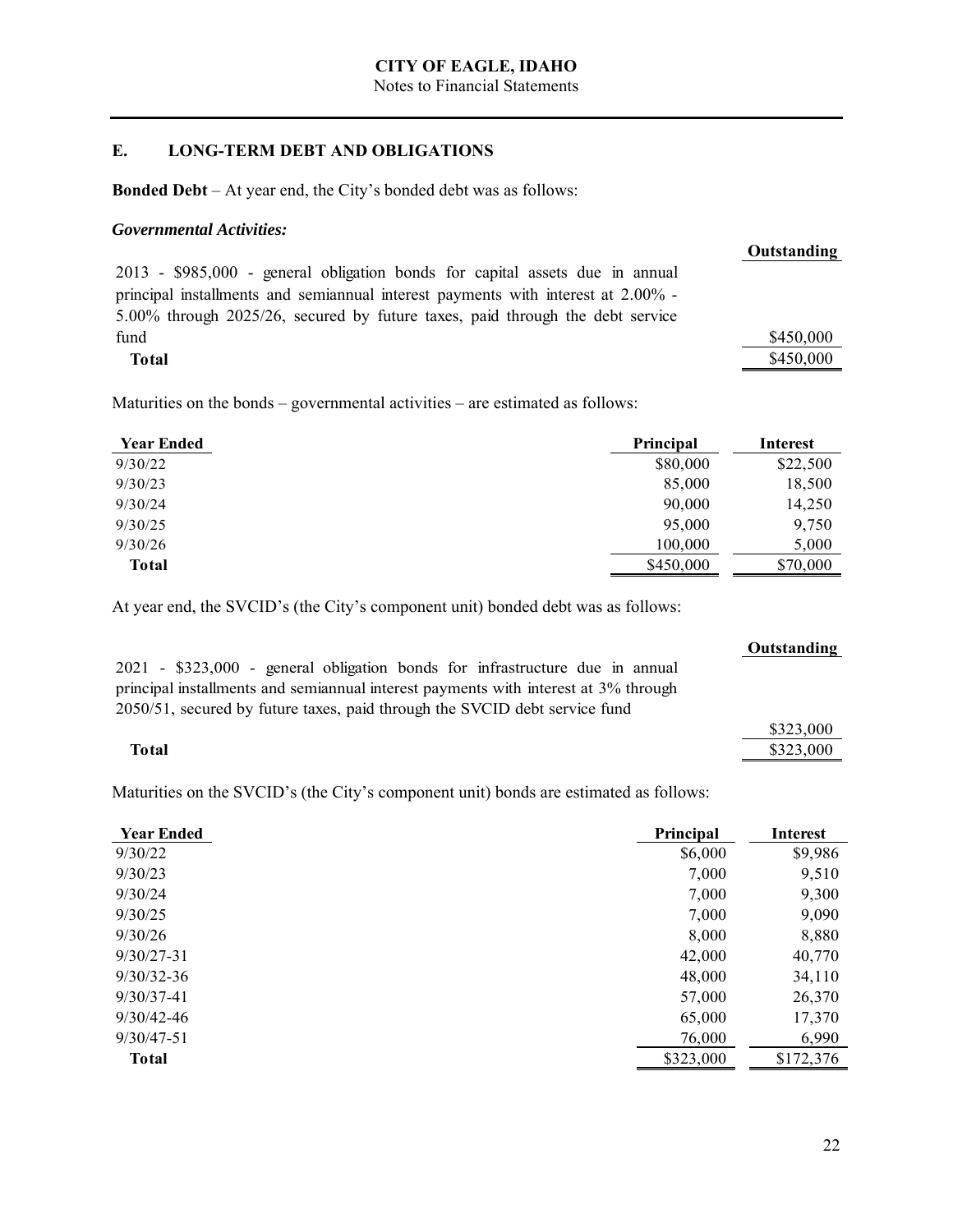#### *Business-Type Activities:*

**Water Revenue Loan** - At year end, the City's water revenue loan was as follows:

Water revenue loan - DEQ, due in semiannual payments of \$90,918 with interest at 3.25% through 2027/28, secured by future user fees, paid through the water fund \$1,115,023 **Total** \$1,115,023

Maturities on the water revenue loan – business-type activities – are estimated as follows:

| <b>Year Ended</b> | Principal   | <b>Interest</b> |
|-------------------|-------------|-----------------|
| 9/30/22           | \$146,781   | \$35,055        |
| 9/30/23           | 151,590     | 30,246          |
| 9/30/24           | 156,557     | 25,279          |
| 9/30/25           | 161,686     | 20,150          |
| 9/30/26           | 166,984     | 14,852          |
| $9/30/27 - 28$    | 331,425     | 13,112          |
| Total             | \$1,115,023 | \$138,694       |

Changes in long-term debt and obligations are as follows:

|                           | <b>Beginning</b> |                  |                  | Ending         | <b>Due Within</b> |
|---------------------------|------------------|------------------|------------------|----------------|-------------------|
| <b>Description</b>        | <b>Balance</b>   | <b>Increases</b> | <b>Decreases</b> | <b>Balance</b> | <b>One Year</b>   |
| Governmental Act.         |                  |                  |                  |                |                   |
| 2013 GO Bonds             | \$525,000        |                  | \$75,000         | \$450,000      | \$80,000          |
| <b>Bond Premium</b>       | 51,460           |                  | 10,291           | 41,169         | 10,291            |
| 2021 GO Bonds-SVCID       | $\theta$         | \$323,000        |                  | 323,000        | 6,000             |
| Comp. Absences            | 175,378          | 46,715           |                  | 222,093        | 222,093           |
| <b>Subtotal</b>           | 751,838          | 369,715          | 85,291           | 1,036,262      | 318,384           |
| <b>Business-Type Act.</b> |                  |                  |                  |                |                   |
| Water Revenue Loan        | 1,433,947        |                  | 318,924          | 1,115,023      | 146,781           |
| Comp. Absences            | 21,059           |                  | 7,975            | 13,084         | 13,084            |
| <b>Subtotal</b>           | 1,455,006        | 0                | 326,899          | 1,128,107      | 159,865           |
| <b>Total</b>              | \$2,206,844      | \$369,715        | \$412,190        | \$2,164,369    | \$478,249         |

Interest and related costs during the year amounted to \$16,409 and \$36,757 and were charged to the debt service – interest and water services programs, respectively. Compensated absences are normally paid through the general or water fund.

#### **F. PENSION PLAN**

#### *Plan Description*

The City contributes to the Base Plan which is a cost-sharing multiple-employer defined benefit pension plan administered by Public Employee Retirement System of Idaho (PERSI or System) that covers substantially all employees of the State of Idaho, its agencies and various participating political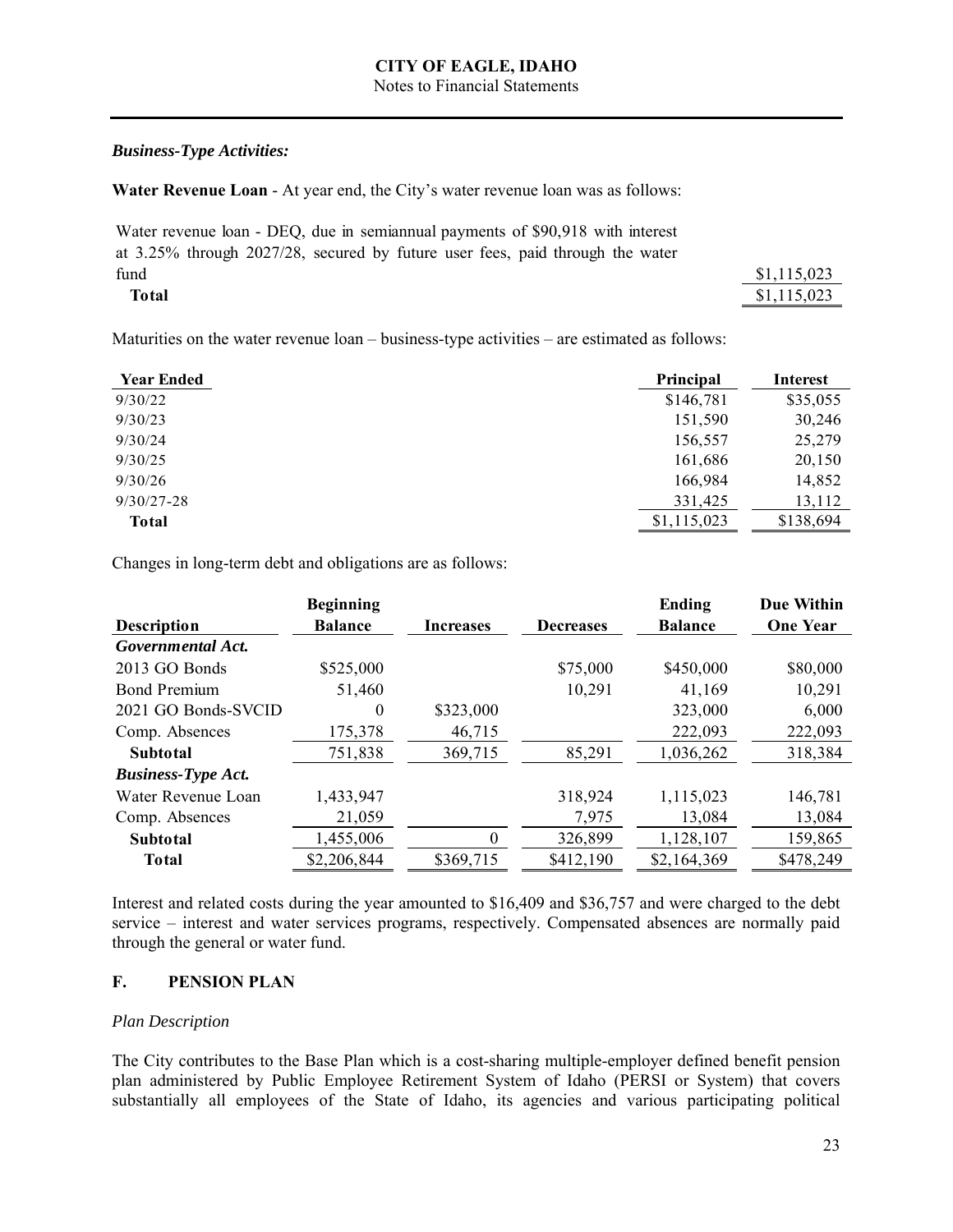subdivisions. The cost to administer the plan is financed through the contributions and investment earnings of the plan. PERSI issues a publicly available financial report that includes financial statements and the required supplementary information for PERSI. That report may be obtained on the PERSI website at www.persi.idaho.gov.

Responsibility for administration of the Base Plan is assigned to the Board comprised of five members appointed by the Governor and confirmed by the Idaho Senate. State law requires that two members of the Board be active Base Plan members with at least ten years of service and three members who are Idaho citizens not members of the Base Plan except by reason of having served on the Board.

#### *Pension Benefits*

The Base Plan provides retirement, disability, death and survivor benefits of eligible members or beneficiaries. Benefits are based on members' years of service, age, and highest average salary. Members become fully vested in their retirement benefits with five years of credited service (5 months for elected or appointed officials). Members are eligible for retirement benefits upon attainment of the ages specified for their employment classification. The annual service retirement allowance for each month of credited service is 2.0% (2.3% for police/firefighters) of the average monthly salary for the highest consecutive 42 months.

The benefit payments for the Base Plan are calculated using a benefit formula adopted by the Idaho Legislature. The Base Plan is required to provide a 1% minimum cost of living increase per year provided the Consumer Price Index increases 1% or more. The PERSI Board has the authority to provide higher cost of living increases to a maximum of the Consumer Price Index movement or 6%, whichever is less; however, any amount above the 1% minimum is subject to review by the Idaho Legislature.

#### *Member and Employer Contributions*

Member and employer contributions paid to the Base Plan are set by statute and are established as a percent of covered compensation. Contribution rates are determined by the PERSI Board within limitations, as defined by state law. The Board may make periodic changes to employer and employee contribution rates (expressed as percentages of annual covered payroll) that are adequate to accumulate sufficient assets to pay benefits when due.

The contribution rates for employees are set by statute at 60% of the employer rate for general employees and 74% for police and firefighters. As of June 30, 2021 it was 7.16% for general employees and 9.13% for police and firefighters. The employer contribution rate as a percent of covered payroll is set by the Retirement Board and was 11.94% for general employees and 12.28% for police and firefighters. The City's contributions were \$398,638 for the year ended September 30, 2021.

#### *Pension Asset/Liabilities, Pension Expense (Revenue), and Deferred Outflows of Resources and Deferred Inflows of Resources Related to Pensions*

At September 30, 2021, the City reported an asset for its proportionate share of the net pension asset. The net pension asset was measured as of June 30, 2021, and the total pension asset used to calculate the net pension asset was determined by an actuarial valuation as of that date. The City's proportion of the net pension asset was based on the City's share of contributions in the Base Plan pension plan relative to the total contributions of all participating PERSI Base Plan employers. At June 30, 2021, the City's proportion was 0.0861453 percent.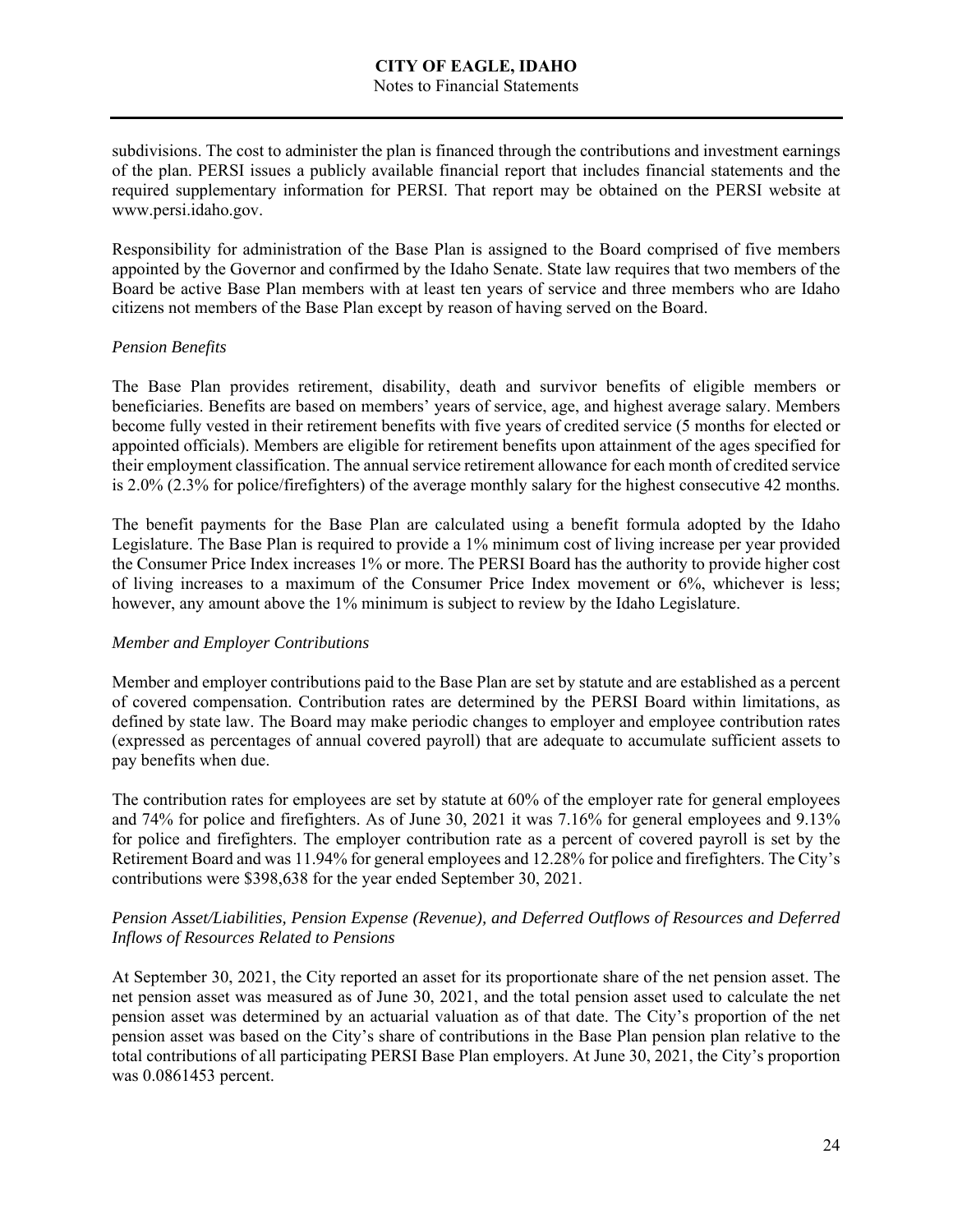For the year ended September 30, 2021, the City recognized pension expense of \$62,173. At September 30, 2021, the City reported deferred outflows of resources and deferred inflows of resources related to pensions from the following sources:

|                                                                      | <b>Deferred</b>    | <b>Deferred</b>  |  |
|----------------------------------------------------------------------|--------------------|------------------|--|
|                                                                      | <b>Outflows of</b> | Inflows of       |  |
|                                                                      | <b>Resources</b>   | <b>Resources</b> |  |
| Differences between expected and actual experience                   | \$100,241          | \$39,547         |  |
| Changes in assumptions or other inputs                               | 780,963            |                  |  |
| Net difference between projected and actual earnings on pension plan |                    | 2,136,950        |  |
| investments                                                          |                    |                  |  |
| Employer contributions subsequent to the measurement date            | 99,660             |                  |  |
| <b>Total</b>                                                         | \$980,864          | \$2,176,497      |  |

\$99,660 reported as deferred outflows of resources related to pensions resulting from City contributions made subsequent to the measurement date will be recognized as an adjustment to the pension expense in the year ending September 30, 2022.

The average of the expected remaining service lives of all employees that are provided with pensions through the System (active and inactive employees) determined at July 1, 2021 the beginning of the measurement period ended June 30, 2020 is 4.7 and 4.6 for the measurement period June 30, 2021.

Other amounts reported as deferred outflows of resources and deferred inflows of resources related to pensions will be recognized in pension expense (expense offset) as follows:

| Year         |               |
|--------------|---------------|
| <b>Ended</b> |               |
| 9/30/22      | $(\$304,696)$ |
| 9/30/23      | (274, 594)    |
| 9/30/24      | (239, 964)    |
| 9/30/25      | (476, 040)    |
| <b>Total</b> | (\$1,295,294) |

*Actuarial Assumptions* 

Valuations are based on actuarial assumptions, the benefit formulas, and employee groups. Level percentages of payroll normal costs are determined using the Entry Age Normal Cost Method. Under the Entry Age Normal Cost Method, the actuarial present value of the projected benefits of each individual included in the actuarial valuation is allocated as a level percentage of each year's earnings of the individual between entry age and assumed exit age. The Base Plan amortizes any unfunded actuarial accrued liability based on a level percentage of payroll. The maximum amortization period for the Base Plan permitted under Section 59-1322, Idaho Code, is 25 years.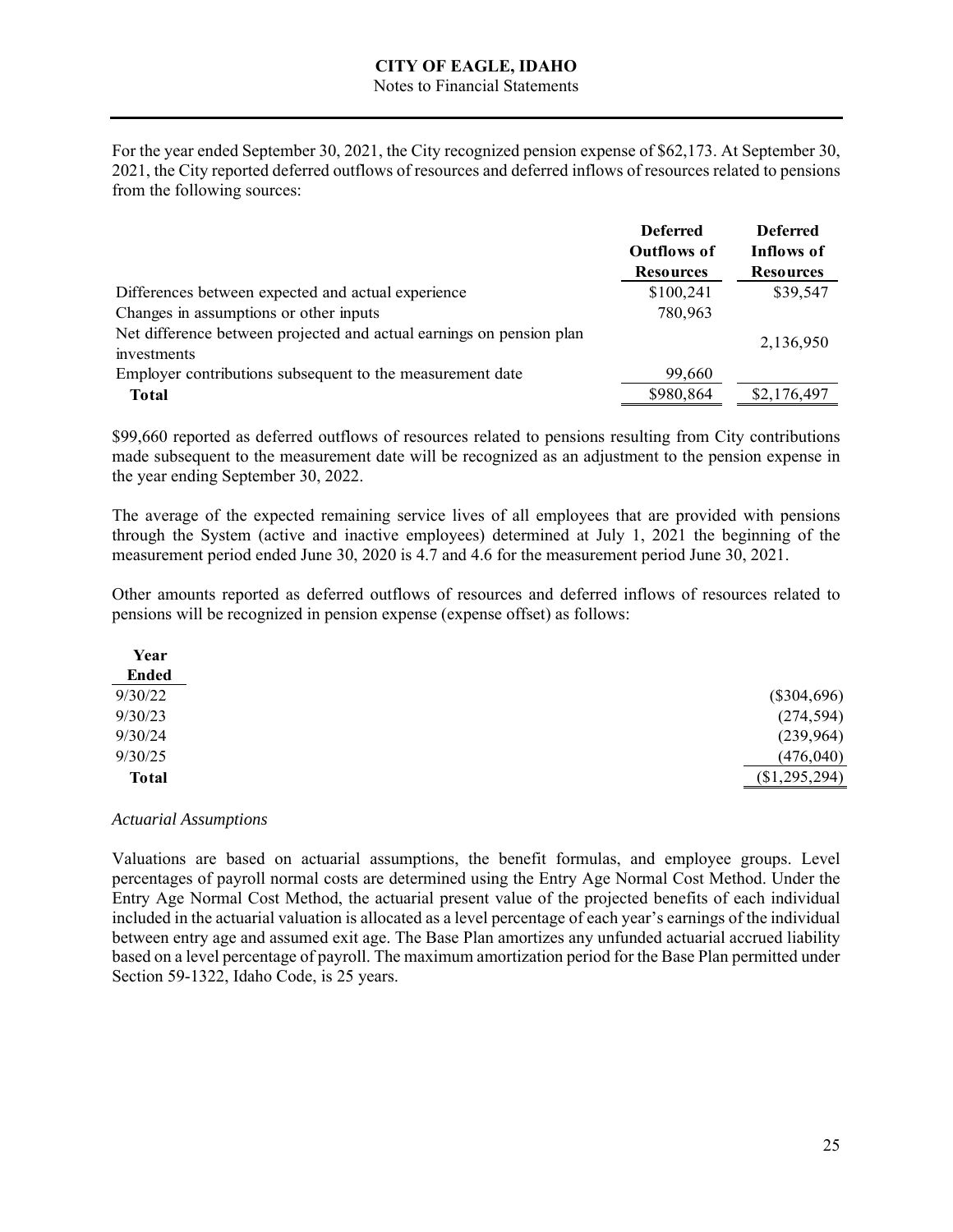The total pension asset in the June 30, 2021 actuarial valuation was determined using the following actuarial assumptions, applied to all periods included in the measurement:

| Inflation                  | 2.30%                                 |
|----------------------------|---------------------------------------|
| Salary increases           | 3.05%                                 |
| Salary inflation           | 3.05%                                 |
| Investment rate of return  | $6.35\%$ , net of investment expenses |
| Cost-of-living adjustments | $1\%$                                 |

*Contributing Members, Service Retirement Members, and Beneficiaries* 

| General Employees and All Beneficiaries - Males   | Pub-2010 General Tables, increased 11%  |
|---------------------------------------------------|-----------------------------------------|
| General Employees and All Beneficiaries - Females | Pub-2010 General Tables, increased 21%  |
| Teachers - Males                                  | Pub-2010 Teacher Tables, increased 12%  |
| Teachers - Females                                | Pub-2010 Teacher Tables, increased 21%  |
| Fire & Police - Males                             | Pub-2010 Safety Tables, increased 21%   |
| Fire & Police - Females                           | Pub-2010 Safety Tables, increased 26%   |
| Disabled Members - Males                          | Pub-2010 Disabled Tables, increased 38% |
| Disabled Members - Females                        | Pub-2010 Disabled Tables, increased 36% |

An experience study was performed for the period July 1, 2015 through June 30, 2020 which reviewed all economic and demographic assumptions other than mortality. The total pension asset as of June 30, 2021 is based on the results of an actuarial valuation date of July 1, 2021.

The long-term expected rate of return on pension plan investments was determined using the building block approach and a forward-looking model in which best estimate ranges of expected future real rates of return (expected returns, net of pension plan investment expense and inflation) are developed for each major asset class. These ranges are combined to produce the long-term expected rate of return by weighing the expected future real rates of return by the target asset allocation percentage and by adding expected inflation.

Even though history provides a valuable perspective for setting the investment return assumption, the System relies primarily on an approach which builds upon the latest capital market assumptions. Specifically, the System uses consultants, investment managers and trustees to develop capital market assumptions in analyzing the System's asset allocation. The assumptions and the System's formal policy for asset allocation are shown below. The formal asset allocation policy is somewhat more conservative than the current allocation of System's assets.

The best-estimate range for the long-term expected rate of return is determined by adding expected inflation to expected long-term real returns and reflecting expected volatility and correlation. The capital market assumptions are as of 2021.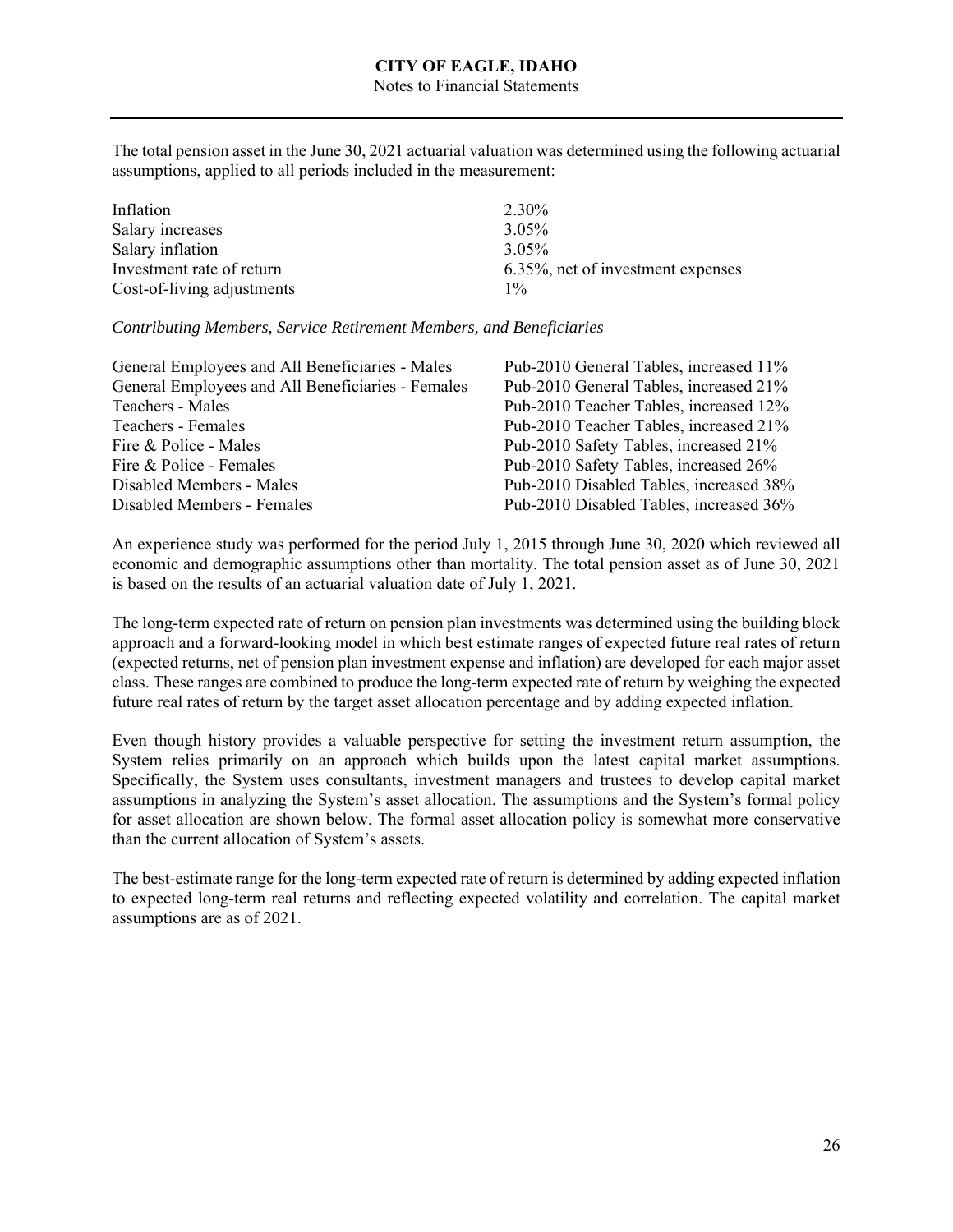#### Notes to Financial Statements

| Capital Market Assumptions from Callan 2021                   |                   |                     |                  |
|---------------------------------------------------------------|-------------------|---------------------|------------------|
|                                                               |                   | Long-Term           | Long-Term        |
|                                                               |                   | <b>Expected</b>     | <b>Expected</b>  |
|                                                               |                   | <b>Nominal Rate</b> | <b>Real Rate</b> |
|                                                               | <b>Target</b>     | of Return           | of Return        |
| <b>Asset Class</b>                                            | <b>Allocation</b> | (Arithmetic)        | (Arithmetic)     |
| Core Fixed Income                                             | 30.00%            | 1.80%               | $-0.20%$         |
| <b>Broad US Equities</b>                                      | 55.00%            | 8.00%               | $6.00\%$         |
| Developed Foreign Equities                                    | 15.00%            | 8.25%               | 6.25%            |
| Assumed Inflation - Mean                                      |                   | 2.00%               | 2.00%            |
| <b>Assumed Inflation - Standard Deviation</b>                 |                   | 1.50%               | 1.50%            |
| Portfolio Arithmetic Mean Return                              |                   | 6.18%               | 4.18%            |
| Portfolio Standard Deviation                                  |                   | 12.29%              | 12.29%           |
| Portfolio Long-Term (Geometric) Expected Rate of Return       |                   | 5.55%               | 3.46%            |
| <b>Assumed Investment Expenses</b>                            |                   | 0.40%               | 0.40%            |
| Portfolio Long-Term (Geometric) Expected Rate of Return*      |                   | 5.15%               | 3.06%            |
| <b>Investment Policy Assumptions from PERSI November 2019</b> |                   |                     |                  |
| Portfolio Long-Term Expected Real Rate of Return*             |                   |                     | 4.14%            |
| Portfolio Standard Deviation                                  |                   |                     | 14.16%           |
| <b>Economic/Demographic Assumptions from Milliman 2021</b>    |                   |                     |                  |
| <b>Valuation Assumptions Chosen by PERSI Board</b>            |                   |                     |                  |
| Long-Term Expected Real Rate of Return*                       |                   |                     | 4.05%            |
| Assumed Inflation                                             |                   |                     | 2.30%            |
| Long-Term Expected Geometric Rate of Return*                  |                   |                     | 6.35%            |
| *Net of Investment Expenses                                   |                   |                     |                  |

#### **Capital Market Assumptions from Callan 2021**

#### *Discount Rate*

The discount rate used to measure the total pension asset was 6.35%. The projection of cash flows used to determine the discount rate assumed that contributions from plan members will be made at the current contribution rate. Based on these assumptions, the pension plans' net position was projected to be available to make all projected future benefit payments of current plan members. Therefore, the long-term expected rate of return on pension plan investments was applied to all periods of projected benefit payments to determine the total pension asset. The long-term expected rate of return was determined net of pension plan investment expense but without reduction for pension plan administrative expense.

*Sensitivity of the City's proportionate share of the net pension asset to changes in the discount rate*.

The following presents the City's proportionate share of the net pension asset calculated using the discount rate of 6.35 percent, as well as what the City's proportionate share of the net pension asset would be if it were calculated using a discount rate that is 1-percentage-point lower or 1-percentage-point higher than the current rate: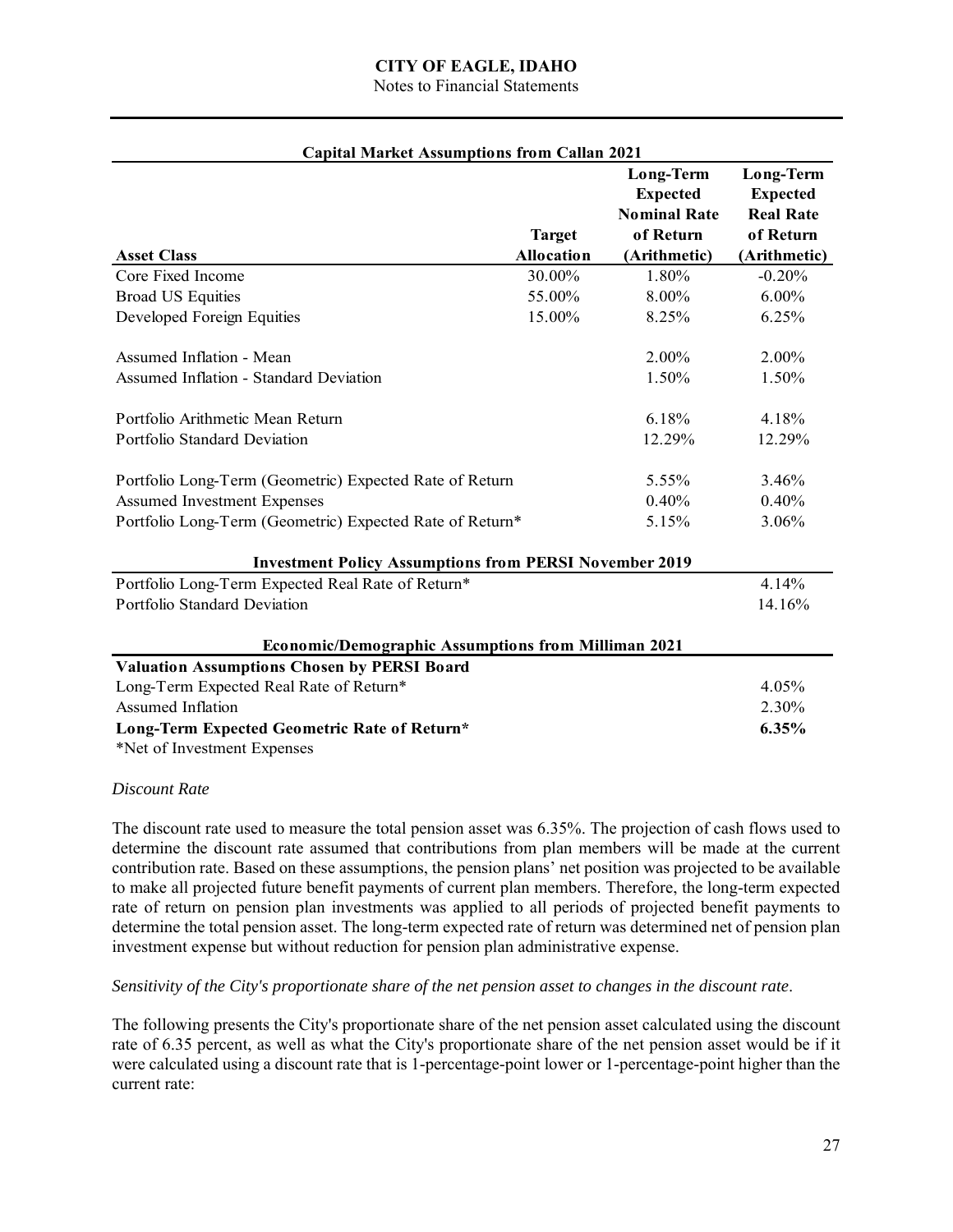#### Notes to Financial Statements

|                                                                    |                           | Current                            |                           |
|--------------------------------------------------------------------|---------------------------|------------------------------------|---------------------------|
|                                                                    | 1% Decrease<br>$(5.35\%)$ | <b>Discount Rate</b><br>$(6.35\%)$ | 1% Increase<br>$(7.35\%)$ |
| City's proportionate share of the net pension liability<br>(asset) | \$2,365,067               | $(\$68,036)$                       | $(\$2,062,499)$           |

#### *Pension plan fiduciary net position*

Detailed information about the pension plan's fiduciary net position is available in the separately issued PERSI financial report.

PERSI issues a publicly available financial report that includes financial statements and the required supplementary information for PERSI. That report may be obtained on the PERSI website at www.persi.idaho.gov.

#### **G. TAX ABATEMENTS**

Idaho counties are authorized by state statute to transact certain property tax activity with property owners in their respective taxing districts. The counties collect the property taxes, then allocate and remit those collections among the taxing districts within the counties. The counties are authorized to cancel or reduce property taxes due to various reasons, including the circuit breaker program, agricultural and other exemptions, and section 63-602NN exemptions under Idaho code for real property improvements.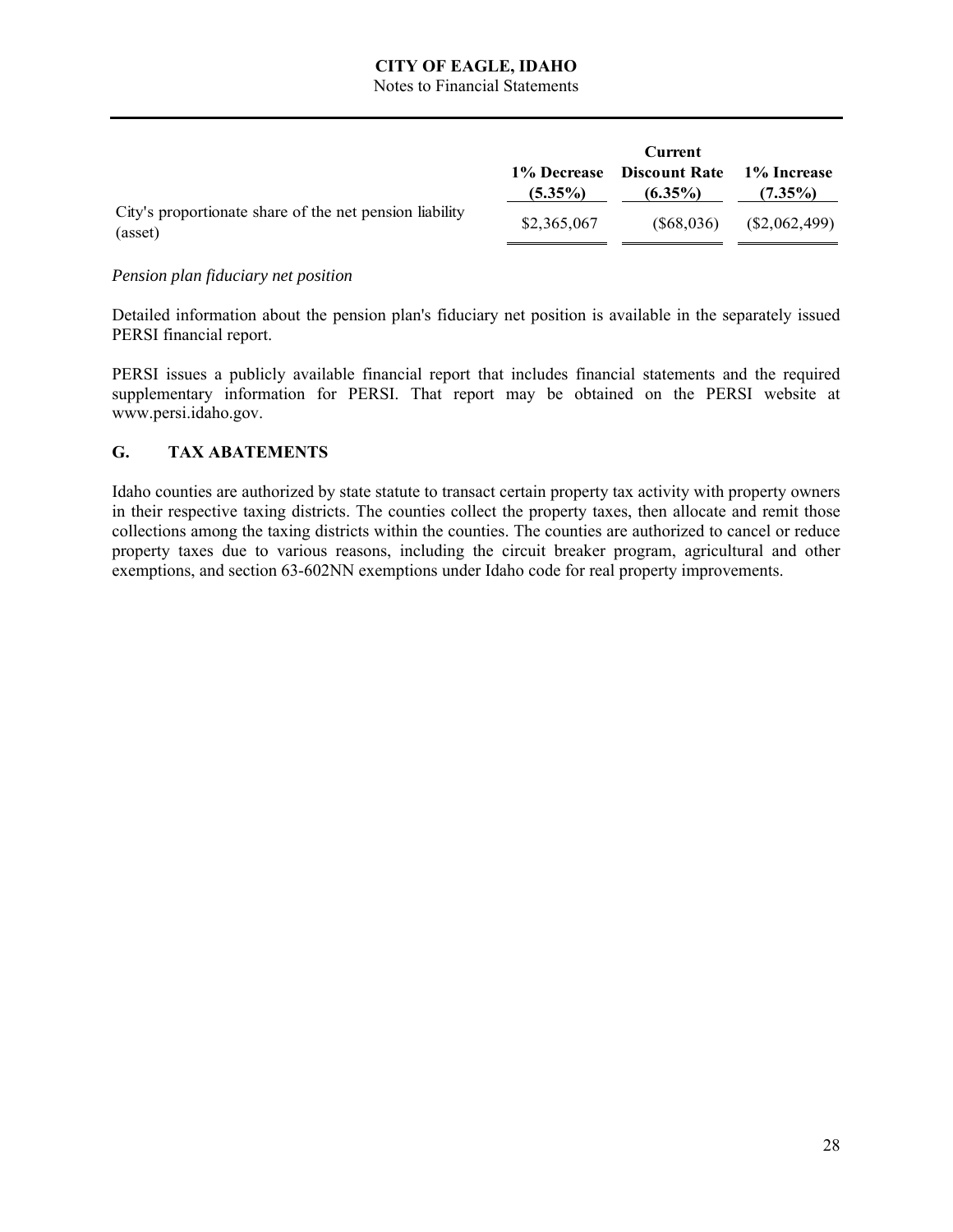## Budgetary Comparison Schedule - General and Major Special Revenue Funds Year Ended September 30, 2021

| (GAAP Basis)<br>Original<br>Final<br><b>General Fund</b><br><b>Amounts</b><br>(Negative)<br><b>Revenues</b><br>Taxes<br>\$2,489,723<br>\$2,489,723<br>\$2,524,091<br>\$34,368<br><b>Franchise Fees</b><br>839,810<br>839,810<br>911,940<br>72,130<br>Intergovernmental<br>3,249,624<br>3,249,624<br>3,715,207<br>465,583<br>Licenses, Permits, & Fees<br>2,762,957<br>2,762,957<br>4,633,450<br>1,870,493<br>Interest<br>6,000<br>6,000<br>6,980<br>980<br>Miscellaneous & Grants<br>1,245,841<br>1,245,841<br>1,346,295<br>100,454<br><b>Total Revenues</b><br>10,593,955<br>10,593,955<br>2,544,008<br>13,137,963<br><b>Expenditures</b><br><b>Current Expenditures</b><br><b>General Government</b><br>14,957,346<br>9,127,647<br>14,957,346<br>5,829,699<br>Public Safety<br>3,213,834<br>3,213,834<br>3,213,834<br>$\mathbf{0}$<br>Parks & Streets<br>2,571,574<br>2,571,574<br>1,843,744<br>727,830<br>Culture & Recreation<br>968,778<br>968,778<br>829,974<br>138,804<br>$\theta$<br>$\theta$<br>$\theta$<br>Community Infrastructure District<br>$\theta$<br>150,000<br>150,000<br>Capital Outlay<br>41,480<br>108,520<br>Debt Service - Principal<br>$\mathbf{0}$<br>$\theta$<br>$\Omega$<br>$\theta$<br>Debt Service - Interest<br>$\theta$<br>$\theta$<br>$\Omega$<br>$\Omega$<br>21,861,532<br>21,861,532<br>11,758,731<br>10,102,801<br><b>Total Expenditures</b><br><b>Excess (Deficiency) of Revenues</b><br><b>Over Expenditures</b><br>(11,267,577)<br>(11, 267, 577)<br>1,379,232<br>12,646,809<br><b>Other Financing Sources (Uses)</b><br>Proceeds from Bond Issuance<br>$\mathbf{0}$<br>$\mathbf{0}$<br>$\mathbf{0}$<br>$\mathbf{0}$<br><b>Owner Contributions</b><br>$\mathbf{0}$<br>$\mathbf{0}$<br>$\mathbf{0}$<br>$\mathbf{0}$<br>Transfers In<br>$\Omega$<br>$\Omega$<br>$\Omega$<br>$\theta$<br><b>Transfers Out</b><br>(1,321,451)<br>1,650,000<br>(2,971,451)<br>(2,971,451)<br><b>Total Other Financing Sources (Uses)</b><br>1,650,000<br>(2,971,451)<br>(2,971,451)<br>(1,321,451)<br><b>Net Change in Fund Balances</b><br>(14,239,028)<br>(14,239,028)<br>57,781<br>14,296,809<br><b>Fund Balances - Beginning</b><br>14,239,028<br>14,239,028<br>4,545,169<br>(9,693,859)<br>\$4,602,950<br><b>Fund Balances - Ending</b><br>\$0<br>\$4,602,950<br>\$0 | <b>Budgeted Amounts</b> |  |               | <b>Final Budget</b><br>Variance |  |
|--------------------------------------------------------------------------------------------------------------------------------------------------------------------------------------------------------------------------------------------------------------------------------------------------------------------------------------------------------------------------------------------------------------------------------------------------------------------------------------------------------------------------------------------------------------------------------------------------------------------------------------------------------------------------------------------------------------------------------------------------------------------------------------------------------------------------------------------------------------------------------------------------------------------------------------------------------------------------------------------------------------------------------------------------------------------------------------------------------------------------------------------------------------------------------------------------------------------------------------------------------------------------------------------------------------------------------------------------------------------------------------------------------------------------------------------------------------------------------------------------------------------------------------------------------------------------------------------------------------------------------------------------------------------------------------------------------------------------------------------------------------------------------------------------------------------------------------------------------------------------------------------------------------------------------------------------------------------------------------------------------------------------------------------------------------------------------------------------------------------------------------------------------------------------------------------------------------------------------------------------------------------------------------------|-------------------------|--|---------------|---------------------------------|--|
|                                                                                                                                                                                                                                                                                                                                                                                                                                                                                                                                                                                                                                                                                                                                                                                                                                                                                                                                                                                                                                                                                                                                                                                                                                                                                                                                                                                                                                                                                                                                                                                                                                                                                                                                                                                                                                                                                                                                                                                                                                                                                                                                                                                                                                                                                            |                         |  | <b>Actual</b> | <b>Positive</b>                 |  |
|                                                                                                                                                                                                                                                                                                                                                                                                                                                                                                                                                                                                                                                                                                                                                                                                                                                                                                                                                                                                                                                                                                                                                                                                                                                                                                                                                                                                                                                                                                                                                                                                                                                                                                                                                                                                                                                                                                                                                                                                                                                                                                                                                                                                                                                                                            |                         |  |               |                                 |  |
|                                                                                                                                                                                                                                                                                                                                                                                                                                                                                                                                                                                                                                                                                                                                                                                                                                                                                                                                                                                                                                                                                                                                                                                                                                                                                                                                                                                                                                                                                                                                                                                                                                                                                                                                                                                                                                                                                                                                                                                                                                                                                                                                                                                                                                                                                            |                         |  |               |                                 |  |
|                                                                                                                                                                                                                                                                                                                                                                                                                                                                                                                                                                                                                                                                                                                                                                                                                                                                                                                                                                                                                                                                                                                                                                                                                                                                                                                                                                                                                                                                                                                                                                                                                                                                                                                                                                                                                                                                                                                                                                                                                                                                                                                                                                                                                                                                                            |                         |  |               |                                 |  |
|                                                                                                                                                                                                                                                                                                                                                                                                                                                                                                                                                                                                                                                                                                                                                                                                                                                                                                                                                                                                                                                                                                                                                                                                                                                                                                                                                                                                                                                                                                                                                                                                                                                                                                                                                                                                                                                                                                                                                                                                                                                                                                                                                                                                                                                                                            |                         |  |               |                                 |  |
|                                                                                                                                                                                                                                                                                                                                                                                                                                                                                                                                                                                                                                                                                                                                                                                                                                                                                                                                                                                                                                                                                                                                                                                                                                                                                                                                                                                                                                                                                                                                                                                                                                                                                                                                                                                                                                                                                                                                                                                                                                                                                                                                                                                                                                                                                            |                         |  |               |                                 |  |
|                                                                                                                                                                                                                                                                                                                                                                                                                                                                                                                                                                                                                                                                                                                                                                                                                                                                                                                                                                                                                                                                                                                                                                                                                                                                                                                                                                                                                                                                                                                                                                                                                                                                                                                                                                                                                                                                                                                                                                                                                                                                                                                                                                                                                                                                                            |                         |  |               |                                 |  |
|                                                                                                                                                                                                                                                                                                                                                                                                                                                                                                                                                                                                                                                                                                                                                                                                                                                                                                                                                                                                                                                                                                                                                                                                                                                                                                                                                                                                                                                                                                                                                                                                                                                                                                                                                                                                                                                                                                                                                                                                                                                                                                                                                                                                                                                                                            |                         |  |               |                                 |  |
|                                                                                                                                                                                                                                                                                                                                                                                                                                                                                                                                                                                                                                                                                                                                                                                                                                                                                                                                                                                                                                                                                                                                                                                                                                                                                                                                                                                                                                                                                                                                                                                                                                                                                                                                                                                                                                                                                                                                                                                                                                                                                                                                                                                                                                                                                            |                         |  |               |                                 |  |
|                                                                                                                                                                                                                                                                                                                                                                                                                                                                                                                                                                                                                                                                                                                                                                                                                                                                                                                                                                                                                                                                                                                                                                                                                                                                                                                                                                                                                                                                                                                                                                                                                                                                                                                                                                                                                                                                                                                                                                                                                                                                                                                                                                                                                                                                                            |                         |  |               |                                 |  |
|                                                                                                                                                                                                                                                                                                                                                                                                                                                                                                                                                                                                                                                                                                                                                                                                                                                                                                                                                                                                                                                                                                                                                                                                                                                                                                                                                                                                                                                                                                                                                                                                                                                                                                                                                                                                                                                                                                                                                                                                                                                                                                                                                                                                                                                                                            |                         |  |               |                                 |  |
|                                                                                                                                                                                                                                                                                                                                                                                                                                                                                                                                                                                                                                                                                                                                                                                                                                                                                                                                                                                                                                                                                                                                                                                                                                                                                                                                                                                                                                                                                                                                                                                                                                                                                                                                                                                                                                                                                                                                                                                                                                                                                                                                                                                                                                                                                            |                         |  |               |                                 |  |
|                                                                                                                                                                                                                                                                                                                                                                                                                                                                                                                                                                                                                                                                                                                                                                                                                                                                                                                                                                                                                                                                                                                                                                                                                                                                                                                                                                                                                                                                                                                                                                                                                                                                                                                                                                                                                                                                                                                                                                                                                                                                                                                                                                                                                                                                                            |                         |  |               |                                 |  |
|                                                                                                                                                                                                                                                                                                                                                                                                                                                                                                                                                                                                                                                                                                                                                                                                                                                                                                                                                                                                                                                                                                                                                                                                                                                                                                                                                                                                                                                                                                                                                                                                                                                                                                                                                                                                                                                                                                                                                                                                                                                                                                                                                                                                                                                                                            |                         |  |               |                                 |  |
|                                                                                                                                                                                                                                                                                                                                                                                                                                                                                                                                                                                                                                                                                                                                                                                                                                                                                                                                                                                                                                                                                                                                                                                                                                                                                                                                                                                                                                                                                                                                                                                                                                                                                                                                                                                                                                                                                                                                                                                                                                                                                                                                                                                                                                                                                            |                         |  |               |                                 |  |
|                                                                                                                                                                                                                                                                                                                                                                                                                                                                                                                                                                                                                                                                                                                                                                                                                                                                                                                                                                                                                                                                                                                                                                                                                                                                                                                                                                                                                                                                                                                                                                                                                                                                                                                                                                                                                                                                                                                                                                                                                                                                                                                                                                                                                                                                                            |                         |  |               |                                 |  |
|                                                                                                                                                                                                                                                                                                                                                                                                                                                                                                                                                                                                                                                                                                                                                                                                                                                                                                                                                                                                                                                                                                                                                                                                                                                                                                                                                                                                                                                                                                                                                                                                                                                                                                                                                                                                                                                                                                                                                                                                                                                                                                                                                                                                                                                                                            |                         |  |               |                                 |  |
|                                                                                                                                                                                                                                                                                                                                                                                                                                                                                                                                                                                                                                                                                                                                                                                                                                                                                                                                                                                                                                                                                                                                                                                                                                                                                                                                                                                                                                                                                                                                                                                                                                                                                                                                                                                                                                                                                                                                                                                                                                                                                                                                                                                                                                                                                            |                         |  |               |                                 |  |
|                                                                                                                                                                                                                                                                                                                                                                                                                                                                                                                                                                                                                                                                                                                                                                                                                                                                                                                                                                                                                                                                                                                                                                                                                                                                                                                                                                                                                                                                                                                                                                                                                                                                                                                                                                                                                                                                                                                                                                                                                                                                                                                                                                                                                                                                                            |                         |  |               |                                 |  |
|                                                                                                                                                                                                                                                                                                                                                                                                                                                                                                                                                                                                                                                                                                                                                                                                                                                                                                                                                                                                                                                                                                                                                                                                                                                                                                                                                                                                                                                                                                                                                                                                                                                                                                                                                                                                                                                                                                                                                                                                                                                                                                                                                                                                                                                                                            |                         |  |               |                                 |  |
|                                                                                                                                                                                                                                                                                                                                                                                                                                                                                                                                                                                                                                                                                                                                                                                                                                                                                                                                                                                                                                                                                                                                                                                                                                                                                                                                                                                                                                                                                                                                                                                                                                                                                                                                                                                                                                                                                                                                                                                                                                                                                                                                                                                                                                                                                            |                         |  |               |                                 |  |
|                                                                                                                                                                                                                                                                                                                                                                                                                                                                                                                                                                                                                                                                                                                                                                                                                                                                                                                                                                                                                                                                                                                                                                                                                                                                                                                                                                                                                                                                                                                                                                                                                                                                                                                                                                                                                                                                                                                                                                                                                                                                                                                                                                                                                                                                                            |                         |  |               |                                 |  |
|                                                                                                                                                                                                                                                                                                                                                                                                                                                                                                                                                                                                                                                                                                                                                                                                                                                                                                                                                                                                                                                                                                                                                                                                                                                                                                                                                                                                                                                                                                                                                                                                                                                                                                                                                                                                                                                                                                                                                                                                                                                                                                                                                                                                                                                                                            |                         |  |               |                                 |  |
|                                                                                                                                                                                                                                                                                                                                                                                                                                                                                                                                                                                                                                                                                                                                                                                                                                                                                                                                                                                                                                                                                                                                                                                                                                                                                                                                                                                                                                                                                                                                                                                                                                                                                                                                                                                                                                                                                                                                                                                                                                                                                                                                                                                                                                                                                            |                         |  |               |                                 |  |
|                                                                                                                                                                                                                                                                                                                                                                                                                                                                                                                                                                                                                                                                                                                                                                                                                                                                                                                                                                                                                                                                                                                                                                                                                                                                                                                                                                                                                                                                                                                                                                                                                                                                                                                                                                                                                                                                                                                                                                                                                                                                                                                                                                                                                                                                                            |                         |  |               |                                 |  |
|                                                                                                                                                                                                                                                                                                                                                                                                                                                                                                                                                                                                                                                                                                                                                                                                                                                                                                                                                                                                                                                                                                                                                                                                                                                                                                                                                                                                                                                                                                                                                                                                                                                                                                                                                                                                                                                                                                                                                                                                                                                                                                                                                                                                                                                                                            |                         |  |               |                                 |  |
|                                                                                                                                                                                                                                                                                                                                                                                                                                                                                                                                                                                                                                                                                                                                                                                                                                                                                                                                                                                                                                                                                                                                                                                                                                                                                                                                                                                                                                                                                                                                                                                                                                                                                                                                                                                                                                                                                                                                                                                                                                                                                                                                                                                                                                                                                            |                         |  |               |                                 |  |
|                                                                                                                                                                                                                                                                                                                                                                                                                                                                                                                                                                                                                                                                                                                                                                                                                                                                                                                                                                                                                                                                                                                                                                                                                                                                                                                                                                                                                                                                                                                                                                                                                                                                                                                                                                                                                                                                                                                                                                                                                                                                                                                                                                                                                                                                                            |                         |  |               |                                 |  |
|                                                                                                                                                                                                                                                                                                                                                                                                                                                                                                                                                                                                                                                                                                                                                                                                                                                                                                                                                                                                                                                                                                                                                                                                                                                                                                                                                                                                                                                                                                                                                                                                                                                                                                                                                                                                                                                                                                                                                                                                                                                                                                                                                                                                                                                                                            |                         |  |               |                                 |  |
|                                                                                                                                                                                                                                                                                                                                                                                                                                                                                                                                                                                                                                                                                                                                                                                                                                                                                                                                                                                                                                                                                                                                                                                                                                                                                                                                                                                                                                                                                                                                                                                                                                                                                                                                                                                                                                                                                                                                                                                                                                                                                                                                                                                                                                                                                            |                         |  |               |                                 |  |
|                                                                                                                                                                                                                                                                                                                                                                                                                                                                                                                                                                                                                                                                                                                                                                                                                                                                                                                                                                                                                                                                                                                                                                                                                                                                                                                                                                                                                                                                                                                                                                                                                                                                                                                                                                                                                                                                                                                                                                                                                                                                                                                                                                                                                                                                                            |                         |  |               |                                 |  |
|                                                                                                                                                                                                                                                                                                                                                                                                                                                                                                                                                                                                                                                                                                                                                                                                                                                                                                                                                                                                                                                                                                                                                                                                                                                                                                                                                                                                                                                                                                                                                                                                                                                                                                                                                                                                                                                                                                                                                                                                                                                                                                                                                                                                                                                                                            |                         |  |               |                                 |  |

*\*Total expenditures (over) under appropriations are:* \$11,752,801

See Auditor's Report 29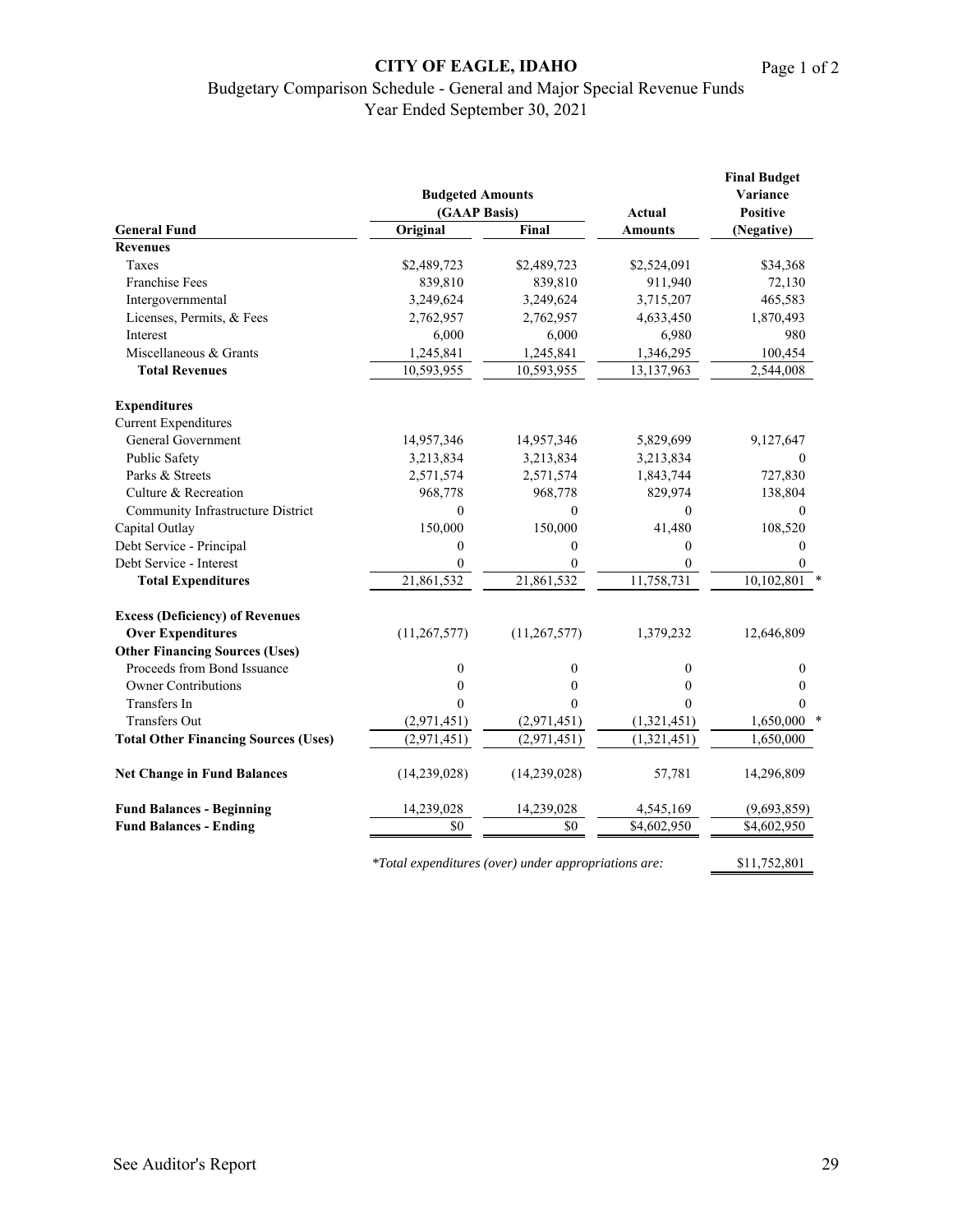## Budgetary Comparison Schedule - General and Major Special Revenue Funds Year Ended September 30, 2021

| (GAAP Basis)<br>Original<br>Final<br><b>Library Fund</b><br>(Negative)<br><b>Amounts</b><br><b>Revenues</b><br>\$1,512,079<br>\$1,512,079<br>\$1,542,035<br>\$29,956<br>Taxes<br><b>Franchise Fees</b><br>$\Omega$<br>$\theta$<br>$\theta$<br>0<br>Intergovernmental<br>$\Omega$<br>$\Omega$<br>$\Omega$<br>$\Omega$<br>Licenses, Permits, & Fees<br>6,500<br>6,500<br>6,539<br>39<br>Interest<br>700<br>700<br>1,387<br>687<br>Miscellaneous & Grants<br>750<br>750<br>7,274<br><b>Total Revenues</b><br>1,520,029<br>1,520,029<br>1,557,235<br><b>Expenditures</b><br><b>Current Expenditures</b><br>General Government<br>$\overline{0}$<br>$\mathbf{0}$<br>$\mathbf{0}$<br>Public Safety<br>$\theta$<br>$\theta$<br>$\Omega$<br>Parks & Streets<br>$\Omega$<br>$\Omega$<br>$\Omega$<br>Culture & Recreation<br>1,708,514<br>1,708,514<br>1,142,341<br>566,173<br>$\theta$<br>$\theta$<br>Community Infrastructure District<br>$\theta$<br>$\theta$<br>Capital Outlay<br>326,515<br>326,515<br>242,600<br>83,915<br>Debt Service - Principal<br>$\mathbf{0}$<br>$\mathbf{0}$<br>$\mathbf{0}$<br>Debt Service - Interest<br>$\mathbf{0}$<br>$\mathbf{0}$<br>$\mathbf{0}$<br>$\theta$<br>2,035,029<br>2,035,029<br>1,384,941<br>650,088<br><b>Total Expenditures</b><br><b>Excess (Deficiency) of Revenues</b><br><b>Over Expenditures</b><br>(515,000)<br>687,294<br>(515,000)<br>172,294<br><b>Other Financing Sources (Uses)</b><br>Proceeds from Bond Issuance<br>$\mathbf{0}$<br>$\mathbf{0}$<br>$\mathbf{0}$<br><b>Owner Contributions</b><br>$\mathbf{0}$<br>$\mathbf{0}$<br>$\mathbf{0}$<br>Transfers In<br>$\theta$<br>$\mathbf{0}$<br>$\mathbf{0}$<br><b>Transfers Out</b><br>$\boldsymbol{0}$<br>$\boldsymbol{0}$<br>$\boldsymbol{0}$<br>$\Omega$<br>$\theta$<br>$\Omega$<br><b>Total Other Financing Sources (Uses)</b><br><b>Net Change in Fund Balances</b><br>(515,000)<br>(515,000)<br>172,294<br>687,294 | <b>Budgeted Amounts</b> | Actual | <b>Final Budget</b><br>Variance<br><b>Positive</b> |
|----------------------------------------------------------------------------------------------------------------------------------------------------------------------------------------------------------------------------------------------------------------------------------------------------------------------------------------------------------------------------------------------------------------------------------------------------------------------------------------------------------------------------------------------------------------------------------------------------------------------------------------------------------------------------------------------------------------------------------------------------------------------------------------------------------------------------------------------------------------------------------------------------------------------------------------------------------------------------------------------------------------------------------------------------------------------------------------------------------------------------------------------------------------------------------------------------------------------------------------------------------------------------------------------------------------------------------------------------------------------------------------------------------------------------------------------------------------------------------------------------------------------------------------------------------------------------------------------------------------------------------------------------------------------------------------------------------------------------------------------------------------------------------------------------------------------------------------------------------------------------------------------------------------------------|-------------------------|--------|----------------------------------------------------|
|                                                                                                                                                                                                                                                                                                                                                                                                                                                                                                                                                                                                                                                                                                                                                                                                                                                                                                                                                                                                                                                                                                                                                                                                                                                                                                                                                                                                                                                                                                                                                                                                                                                                                                                                                                                                                                                                                                                            |                         |        |                                                    |
|                                                                                                                                                                                                                                                                                                                                                                                                                                                                                                                                                                                                                                                                                                                                                                                                                                                                                                                                                                                                                                                                                                                                                                                                                                                                                                                                                                                                                                                                                                                                                                                                                                                                                                                                                                                                                                                                                                                            |                         |        |                                                    |
|                                                                                                                                                                                                                                                                                                                                                                                                                                                                                                                                                                                                                                                                                                                                                                                                                                                                                                                                                                                                                                                                                                                                                                                                                                                                                                                                                                                                                                                                                                                                                                                                                                                                                                                                                                                                                                                                                                                            |                         |        |                                                    |
|                                                                                                                                                                                                                                                                                                                                                                                                                                                                                                                                                                                                                                                                                                                                                                                                                                                                                                                                                                                                                                                                                                                                                                                                                                                                                                                                                                                                                                                                                                                                                                                                                                                                                                                                                                                                                                                                                                                            |                         |        |                                                    |
|                                                                                                                                                                                                                                                                                                                                                                                                                                                                                                                                                                                                                                                                                                                                                                                                                                                                                                                                                                                                                                                                                                                                                                                                                                                                                                                                                                                                                                                                                                                                                                                                                                                                                                                                                                                                                                                                                                                            |                         |        |                                                    |
|                                                                                                                                                                                                                                                                                                                                                                                                                                                                                                                                                                                                                                                                                                                                                                                                                                                                                                                                                                                                                                                                                                                                                                                                                                                                                                                                                                                                                                                                                                                                                                                                                                                                                                                                                                                                                                                                                                                            |                         |        |                                                    |
|                                                                                                                                                                                                                                                                                                                                                                                                                                                                                                                                                                                                                                                                                                                                                                                                                                                                                                                                                                                                                                                                                                                                                                                                                                                                                                                                                                                                                                                                                                                                                                                                                                                                                                                                                                                                                                                                                                                            |                         |        |                                                    |
|                                                                                                                                                                                                                                                                                                                                                                                                                                                                                                                                                                                                                                                                                                                                                                                                                                                                                                                                                                                                                                                                                                                                                                                                                                                                                                                                                                                                                                                                                                                                                                                                                                                                                                                                                                                                                                                                                                                            |                         |        | 6,524                                              |
|                                                                                                                                                                                                                                                                                                                                                                                                                                                                                                                                                                                                                                                                                                                                                                                                                                                                                                                                                                                                                                                                                                                                                                                                                                                                                                                                                                                                                                                                                                                                                                                                                                                                                                                                                                                                                                                                                                                            |                         |        | 37,206                                             |
|                                                                                                                                                                                                                                                                                                                                                                                                                                                                                                                                                                                                                                                                                                                                                                                                                                                                                                                                                                                                                                                                                                                                                                                                                                                                                                                                                                                                                                                                                                                                                                                                                                                                                                                                                                                                                                                                                                                            |                         |        |                                                    |
|                                                                                                                                                                                                                                                                                                                                                                                                                                                                                                                                                                                                                                                                                                                                                                                                                                                                                                                                                                                                                                                                                                                                                                                                                                                                                                                                                                                                                                                                                                                                                                                                                                                                                                                                                                                                                                                                                                                            |                         |        |                                                    |
|                                                                                                                                                                                                                                                                                                                                                                                                                                                                                                                                                                                                                                                                                                                                                                                                                                                                                                                                                                                                                                                                                                                                                                                                                                                                                                                                                                                                                                                                                                                                                                                                                                                                                                                                                                                                                                                                                                                            |                         |        | $\boldsymbol{0}$                                   |
|                                                                                                                                                                                                                                                                                                                                                                                                                                                                                                                                                                                                                                                                                                                                                                                                                                                                                                                                                                                                                                                                                                                                                                                                                                                                                                                                                                                                                                                                                                                                                                                                                                                                                                                                                                                                                                                                                                                            |                         |        | $\theta$                                           |
|                                                                                                                                                                                                                                                                                                                                                                                                                                                                                                                                                                                                                                                                                                                                                                                                                                                                                                                                                                                                                                                                                                                                                                                                                                                                                                                                                                                                                                                                                                                                                                                                                                                                                                                                                                                                                                                                                                                            |                         |        | $\theta$                                           |
|                                                                                                                                                                                                                                                                                                                                                                                                                                                                                                                                                                                                                                                                                                                                                                                                                                                                                                                                                                                                                                                                                                                                                                                                                                                                                                                                                                                                                                                                                                                                                                                                                                                                                                                                                                                                                                                                                                                            |                         |        |                                                    |
|                                                                                                                                                                                                                                                                                                                                                                                                                                                                                                                                                                                                                                                                                                                                                                                                                                                                                                                                                                                                                                                                                                                                                                                                                                                                                                                                                                                                                                                                                                                                                                                                                                                                                                                                                                                                                                                                                                                            |                         |        |                                                    |
|                                                                                                                                                                                                                                                                                                                                                                                                                                                                                                                                                                                                                                                                                                                                                                                                                                                                                                                                                                                                                                                                                                                                                                                                                                                                                                                                                                                                                                                                                                                                                                                                                                                                                                                                                                                                                                                                                                                            |                         |        |                                                    |
|                                                                                                                                                                                                                                                                                                                                                                                                                                                                                                                                                                                                                                                                                                                                                                                                                                                                                                                                                                                                                                                                                                                                                                                                                                                                                                                                                                                                                                                                                                                                                                                                                                                                                                                                                                                                                                                                                                                            |                         |        | $\theta$                                           |
|                                                                                                                                                                                                                                                                                                                                                                                                                                                                                                                                                                                                                                                                                                                                                                                                                                                                                                                                                                                                                                                                                                                                                                                                                                                                                                                                                                                                                                                                                                                                                                                                                                                                                                                                                                                                                                                                                                                            |                         |        |                                                    |
|                                                                                                                                                                                                                                                                                                                                                                                                                                                                                                                                                                                                                                                                                                                                                                                                                                                                                                                                                                                                                                                                                                                                                                                                                                                                                                                                                                                                                                                                                                                                                                                                                                                                                                                                                                                                                                                                                                                            |                         |        |                                                    |
|                                                                                                                                                                                                                                                                                                                                                                                                                                                                                                                                                                                                                                                                                                                                                                                                                                                                                                                                                                                                                                                                                                                                                                                                                                                                                                                                                                                                                                                                                                                                                                                                                                                                                                                                                                                                                                                                                                                            |                         |        |                                                    |
|                                                                                                                                                                                                                                                                                                                                                                                                                                                                                                                                                                                                                                                                                                                                                                                                                                                                                                                                                                                                                                                                                                                                                                                                                                                                                                                                                                                                                                                                                                                                                                                                                                                                                                                                                                                                                                                                                                                            |                         |        |                                                    |
|                                                                                                                                                                                                                                                                                                                                                                                                                                                                                                                                                                                                                                                                                                                                                                                                                                                                                                                                                                                                                                                                                                                                                                                                                                                                                                                                                                                                                                                                                                                                                                                                                                                                                                                                                                                                                                                                                                                            |                         |        |                                                    |
|                                                                                                                                                                                                                                                                                                                                                                                                                                                                                                                                                                                                                                                                                                                                                                                                                                                                                                                                                                                                                                                                                                                                                                                                                                                                                                                                                                                                                                                                                                                                                                                                                                                                                                                                                                                                                                                                                                                            |                         |        | $\boldsymbol{0}$                                   |
|                                                                                                                                                                                                                                                                                                                                                                                                                                                                                                                                                                                                                                                                                                                                                                                                                                                                                                                                                                                                                                                                                                                                                                                                                                                                                                                                                                                                                                                                                                                                                                                                                                                                                                                                                                                                                                                                                                                            |                         |        | $\overline{0}$                                     |
|                                                                                                                                                                                                                                                                                                                                                                                                                                                                                                                                                                                                                                                                                                                                                                                                                                                                                                                                                                                                                                                                                                                                                                                                                                                                                                                                                                                                                                                                                                                                                                                                                                                                                                                                                                                                                                                                                                                            |                         |        | $\mathbf{0}$                                       |
|                                                                                                                                                                                                                                                                                                                                                                                                                                                                                                                                                                                                                                                                                                                                                                                                                                                                                                                                                                                                                                                                                                                                                                                                                                                                                                                                                                                                                                                                                                                                                                                                                                                                                                                                                                                                                                                                                                                            |                         |        | $\ast$<br>$\mathbf{0}$                             |
|                                                                                                                                                                                                                                                                                                                                                                                                                                                                                                                                                                                                                                                                                                                                                                                                                                                                                                                                                                                                                                                                                                                                                                                                                                                                                                                                                                                                                                                                                                                                                                                                                                                                                                                                                                                                                                                                                                                            |                         |        | $\Omega$                                           |
|                                                                                                                                                                                                                                                                                                                                                                                                                                                                                                                                                                                                                                                                                                                                                                                                                                                                                                                                                                                                                                                                                                                                                                                                                                                                                                                                                                                                                                                                                                                                                                                                                                                                                                                                                                                                                                                                                                                            |                         |        |                                                    |
| <b>Fund Balances - Beginning</b><br>515,000<br>515,000<br>659,973<br>144,973                                                                                                                                                                                                                                                                                                                                                                                                                                                                                                                                                                                                                                                                                                                                                                                                                                                                                                                                                                                                                                                                                                                                                                                                                                                                                                                                                                                                                                                                                                                                                                                                                                                                                                                                                                                                                                               |                         |        |                                                    |
| \$832,267<br><b>Fund Balances - Ending</b><br>\$0<br>\$0<br>\$832,267                                                                                                                                                                                                                                                                                                                                                                                                                                                                                                                                                                                                                                                                                                                                                                                                                                                                                                                                                                                                                                                                                                                                                                                                                                                                                                                                                                                                                                                                                                                                                                                                                                                                                                                                                                                                                                                      |                         |        |                                                    |

*\*Total expenditures (over) under appropriations are:* \$650,088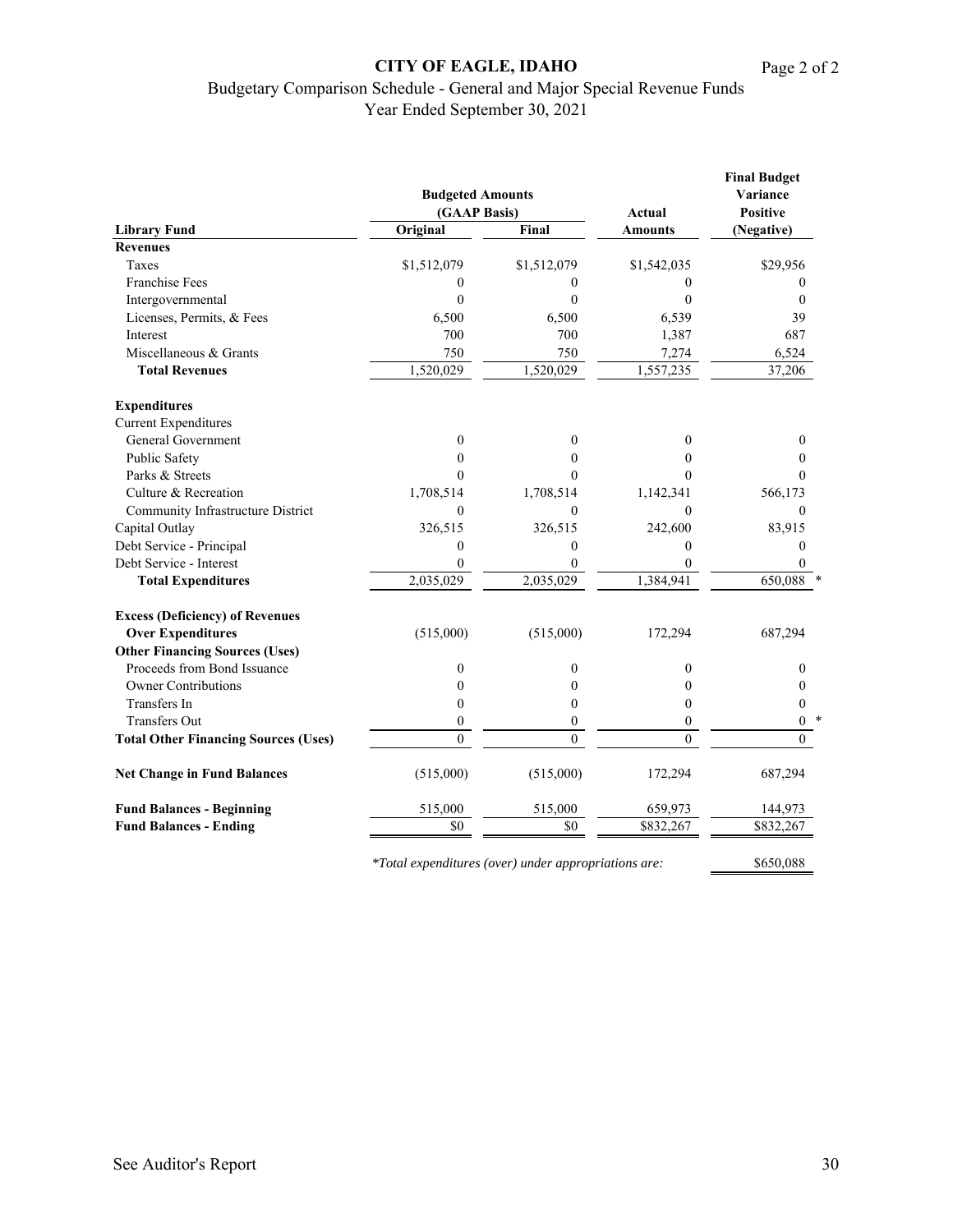## **CITY OF EAGLE, IDAHO** Schedule of Employer's Share of Net Pension Asset and Liability PERSI - Base Plan Last 10 - Fiscal Years\*

|                                                                                                        |             | 2021        | 2020        | 2019        |
|--------------------------------------------------------------------------------------------------------|-------------|-------------|-------------|-------------|
| City's portion of the net pension asset/liability                                                      |             | 0.0861453%  | 0.0806411%  | 0.0754206%  |
| City's proportionate share of the net pension (asset) liability                                        |             | (S68,036)   | \$1,872,593 | \$860,905   |
| City's covered payroll                                                                                 |             | \$3,214,824 | \$2,871,533 | \$2,561,590 |
| City's proportional share of the net pension asset/liability as a percentage<br>of its covered payroll |             | $-2.12%$    | 65.21%      | 33.61%      |
| Plan fiduciary net position as a percentage of the total pension<br>asset/liability                    |             | 100.36%     | 88.22%      | 93.79%      |
|                                                                                                        | 2018        | 2017        | 2016        | 2015        |
| City's portion of the net pension asset/liability                                                      | 0.0727685%  | 0.0640585%  | 0.0611008%  | 0.0600540%  |
| City's proportionate share of the net pension (asset) liability                                        | \$1,073,348 | \$1,006,890 | \$1,238,607 | \$790,813   |
| City's covered payroll                                                                                 | \$2,341,228 | \$1,989,611 | \$1,756,405 | \$1,674,832 |
| City's proportional share of the net pension asset/liability as a percentage<br>of its covered payroll | 45.85%      | 50.61%      | 70.52%      | 47.22%      |
| Plan fiduciary net position as a percentage of the total pension<br>asset/liability                    | 91.69%      | 90.68%      | 87.26%      | 91.38%      |

\*GASB 68 requires ten years of information to be presented in this table. However, until a 10-year trend is compiled, only those years for which information is available will be presented.

Data reported is measured as of June 30.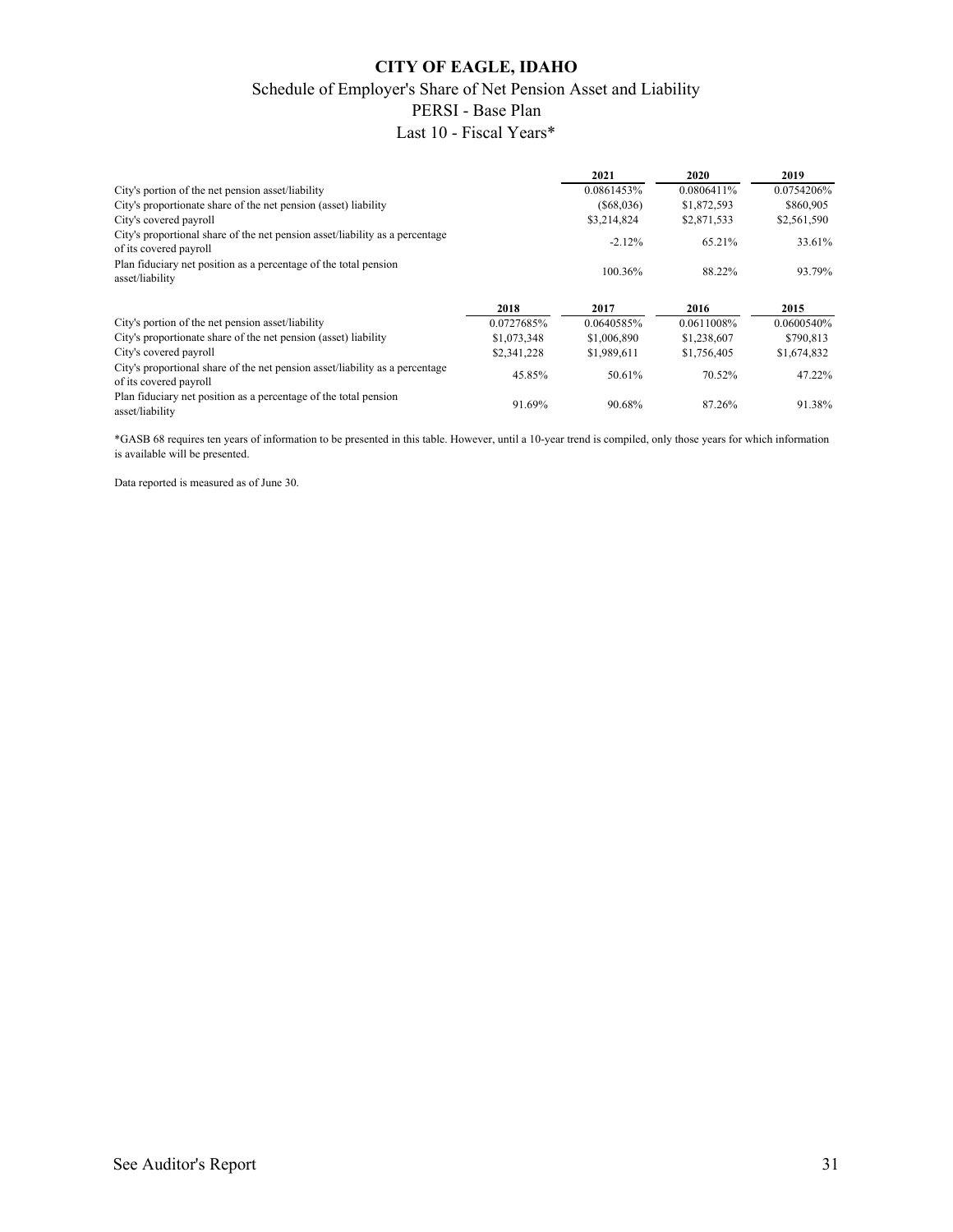## **CITY OF EAGLE, IDAHO** Schedule of Employer Contributions PERSI - Base Plan Last 10 - Fiscal Years\*

|                                                                    |             | 2021        | 2020        | 2019        |
|--------------------------------------------------------------------|-------------|-------------|-------------|-------------|
| Statutorily required contribution                                  |             | \$398,638   | \$352,614   | \$309,754   |
| Contributions in relation to the statutorily required contribution |             | \$398,638   | \$352,614   | \$309,754   |
| Contribution deficiency (excess)                                   |             | \$0         | \$0         | \$0         |
| City's covered payroll                                             |             | \$3,338,677 | \$2,953,216 | \$2,700,821 |
| Contributions as a percentage of covered payroll                   |             | 11.94%      | 11.94%      | 11.47%      |
|                                                                    | 2018        | 2017        | 2016        | 2015        |
| Statutorily required contribution                                  | \$269,919   | \$228,241   | \$198,825   | \$189,591   |
| Contributions in relation to the statutorily required contribution | \$269,919   | \$228.241   | \$198,825   | \$189,591   |
| Contribution deficiency (excess)                                   | \$0         | \$0         | \$0         | -80         |
| City's covered payroll                                             | \$2,384,443 | \$2,016,263 | \$1,756,405 | \$1,674,832 |
| Contributions as a percentage of covered payroll                   | 11.32%      | 11.32%      | 11.32%      | 11.32%      |

\*GASB 68 requires ten years of information to be presented in this table. However, until a 10-year trend is compiled, only those years for which information is available will be presented.

Data reported is measured as of each year's fiscal year end.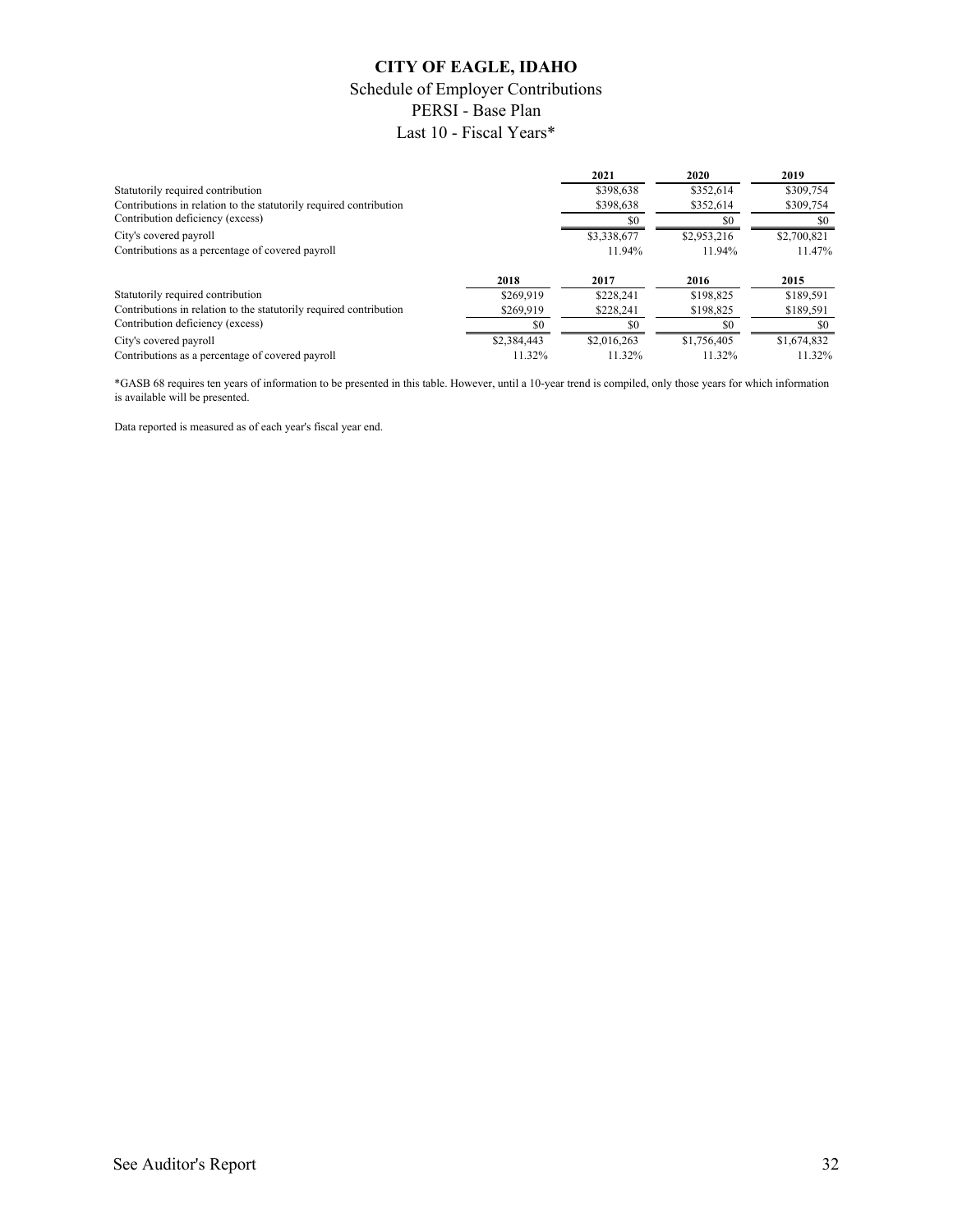## Combining Balance Sheet - Nonmajor Governmental Funds

September 30, 2021

|                                               | <b>Special Revenue</b> | <b>Capital Projects Funds</b> |              |                  |
|-----------------------------------------------|------------------------|-------------------------------|--------------|------------------|
|                                               | <b>SVCID</b>           | <b>SVCID</b>                  |              |                  |
|                                               | <b>Operations</b>      | <b>Capital Projects</b>       | Pathway      | <b>Total</b>     |
| <b>Assets</b>                                 |                        |                               |              |                  |
| Cash                                          | $(\$22,156)$           |                               | \$767,519    | \$745,363        |
| Receivables:                                  |                        |                               |              |                  |
| Taxes                                         |                        |                               |              | $\mathbf{0}$     |
| Intergovernmental                             |                        |                               |              | $\theta$         |
| Accounts                                      | 22,156                 |                               |              | 22,156           |
| Due From Other Funds                          |                        |                               |              | $\boldsymbol{0}$ |
| <b>Restricted Cash</b>                        |                        |                               |              | $\mathbf{0}$     |
| <b>Total Assets</b>                           | \$0                    | \$0                           | \$767,519    | \$767,519        |
| <b>Liabilities</b>                            |                        |                               |              |                  |
| Accounts Payable & Accrued Expenses           |                        |                               | \$3,592      | \$3,592          |
| Due To Other Funds                            |                        |                               |              | $\bf{0}$         |
| Deposits Payable                              |                        |                               |              | $\theta$         |
| <b>Unearned Grant Revenue</b>                 |                        |                               |              | $\mathbf{0}$     |
| <b>Total Liabilities</b>                      | \$0                    | \$0                           | 3,592        | 3,592            |
| <b>Deferred Inflows of Resources</b>          |                        |                               |              |                  |
| Unavailable Tax Revenues                      |                        |                               |              | $\boldsymbol{0}$ |
| <b>Total Deferred Inflows of Resources</b>    | $\mathbf{0}$           | $\mathbf{0}$                  | $\mathbf{0}$ | $\theta$         |
| <b>Fund Balances</b>                          |                        |                               |              |                  |
| Restricted - Special Programs                 |                        |                               |              | $\mathbf{0}$     |
| Restricted - Debt Service                     |                        |                               |              | $\theta$         |
| Restricted - Capital Projects                 |                        |                               | 763,927      | 763,927          |
| Unassigned                                    |                        |                               |              | $\boldsymbol{0}$ |
| <b>Total Fund Balances</b>                    | $\mathbf{0}$           | $\theta$                      | 763,927      | 763,927          |
| <b>Total Liabilities and Deferred Inflows</b> |                        |                               |              |                  |
| of Resources and Fund Balances                | \$0                    | \$0                           | \$767,519    | \$767,519        |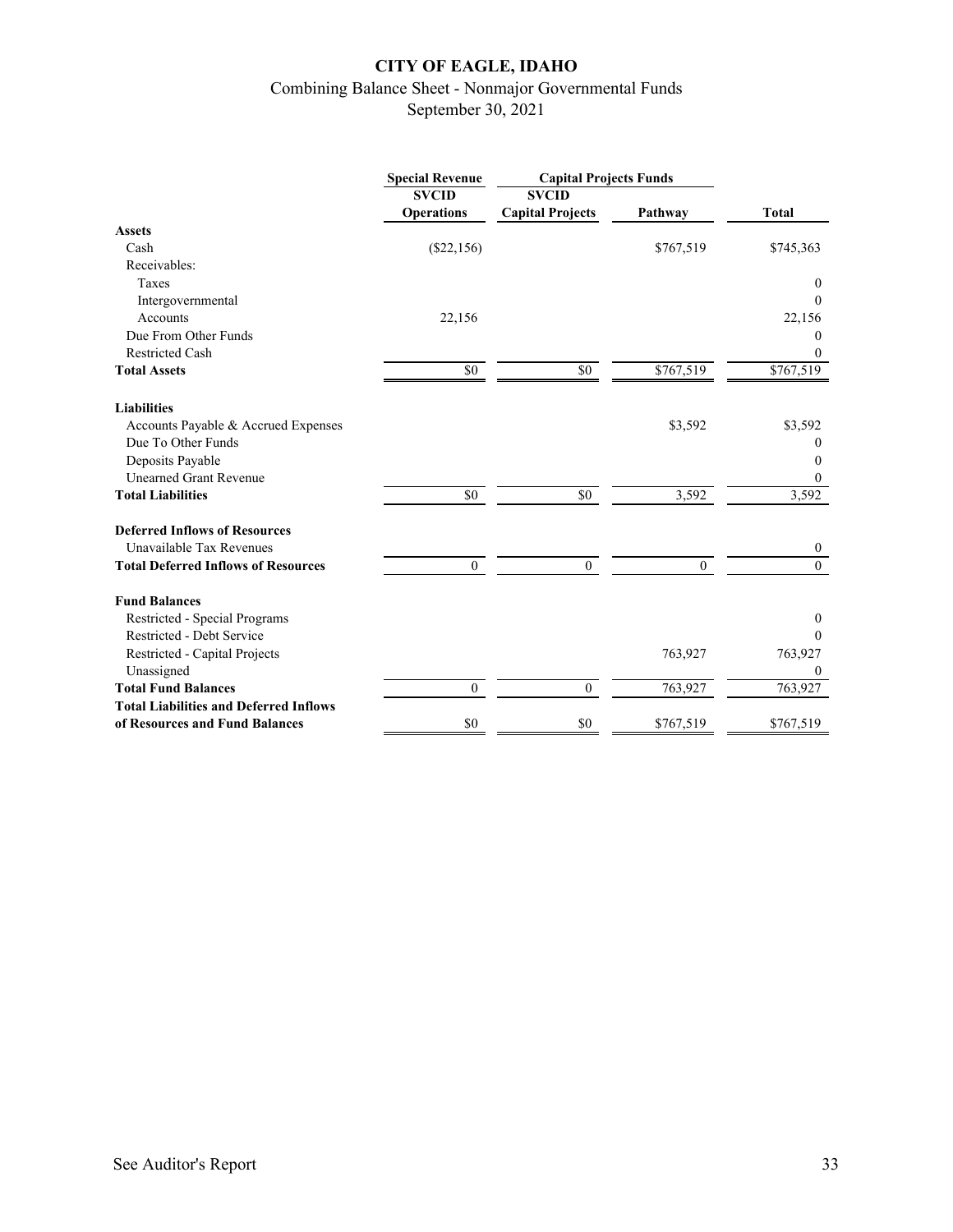## Combining Statement of Revenues, Expenditures, and Changes in Fund Balances - Nonmajor Governmental Funds Year Ended September 30, 2021

|                                             | <b>Special Revenue</b> | <b>Capital Projects Funds</b> |              |                  |
|---------------------------------------------|------------------------|-------------------------------|--------------|------------------|
|                                             | <b>SVCID</b>           | <b>SVCID</b>                  |              |                  |
|                                             | <b>Operations</b>      | <b>Capital Projects</b>       | Pathway      | <b>Total</b>     |
| <b>Revenues</b>                             |                        |                               |              |                  |
| Taxes                                       |                        |                               |              | \$0              |
| <b>Franchise Fees</b>                       |                        |                               |              | 0                |
| Intergovernmental                           |                        |                               |              | $\theta$         |
| Licenses, Permits, & Fees                   |                        |                               | \$190,038    | 190,038          |
| Interest                                    |                        |                               | 1,147        | 1,147            |
| Miscellaneous & Grants                      |                        |                               | 2,423        | 2,423            |
| <b>Total Revenues</b>                       | \$0                    | \$0                           | 193,608      | 193,608          |
| <b>Expenditures</b>                         |                        |                               |              |                  |
| <b>Current Expenditures</b>                 |                        |                               |              |                  |
| General Government                          |                        |                               |              | $\mathbf{0}$     |
| Public Safety                               |                        |                               |              | $\mathbf{0}$     |
| Parks & Streets                             |                        |                               |              | $\boldsymbol{0}$ |
| Culture & Recreation                        |                        |                               |              | $\theta$         |
| Community Infrastructure District           | 65,791                 | 323,000                       |              | 388,791          |
| Capital Outlay                              |                        |                               | 113,221      | 113,221          |
| Debt Service - Principal                    |                        |                               |              | 0                |
| Debt Service - Interest                     |                        |                               |              | 0                |
| <b>Total Expenditures</b>                   | 65,791                 | 323,000                       | 113,221      | 502,012          |
| <b>Excess (Deficiency) of Revenues</b>      |                        |                               |              |                  |
| <b>Over Expenditures</b>                    | (65,791)               | (323,000)                     | 80,387       | (308, 404)       |
| <b>Other Financing Sources (Uses)</b>       |                        |                               |              |                  |
| Proceeds from Bond Issuance                 |                        | 323,000                       |              | 323,000          |
| <b>Owner Contributions</b>                  | 55,791                 |                               |              | 55,791           |
| Transfers In                                |                        |                               |              | 0                |
| <b>Transfers Out</b>                        |                        |                               |              | $\overline{0}$   |
| <b>Total Other Financing Sources (Uses)</b> | 55,791                 | 323,000                       | $\mathbf{0}$ | 378,791          |
| <b>Net Change in Fund Balances</b>          | (10,000)               | $\boldsymbol{0}$              | 80,387       | 70,387           |
| <b>Fund Balances - Beginning</b>            | 10,000                 | $\bf{0}$                      | 683,540      | 693,540          |
| <b>Fund Balances - Ending</b>               | \$0                    | \$0                           | \$763,927    | \$763,927        |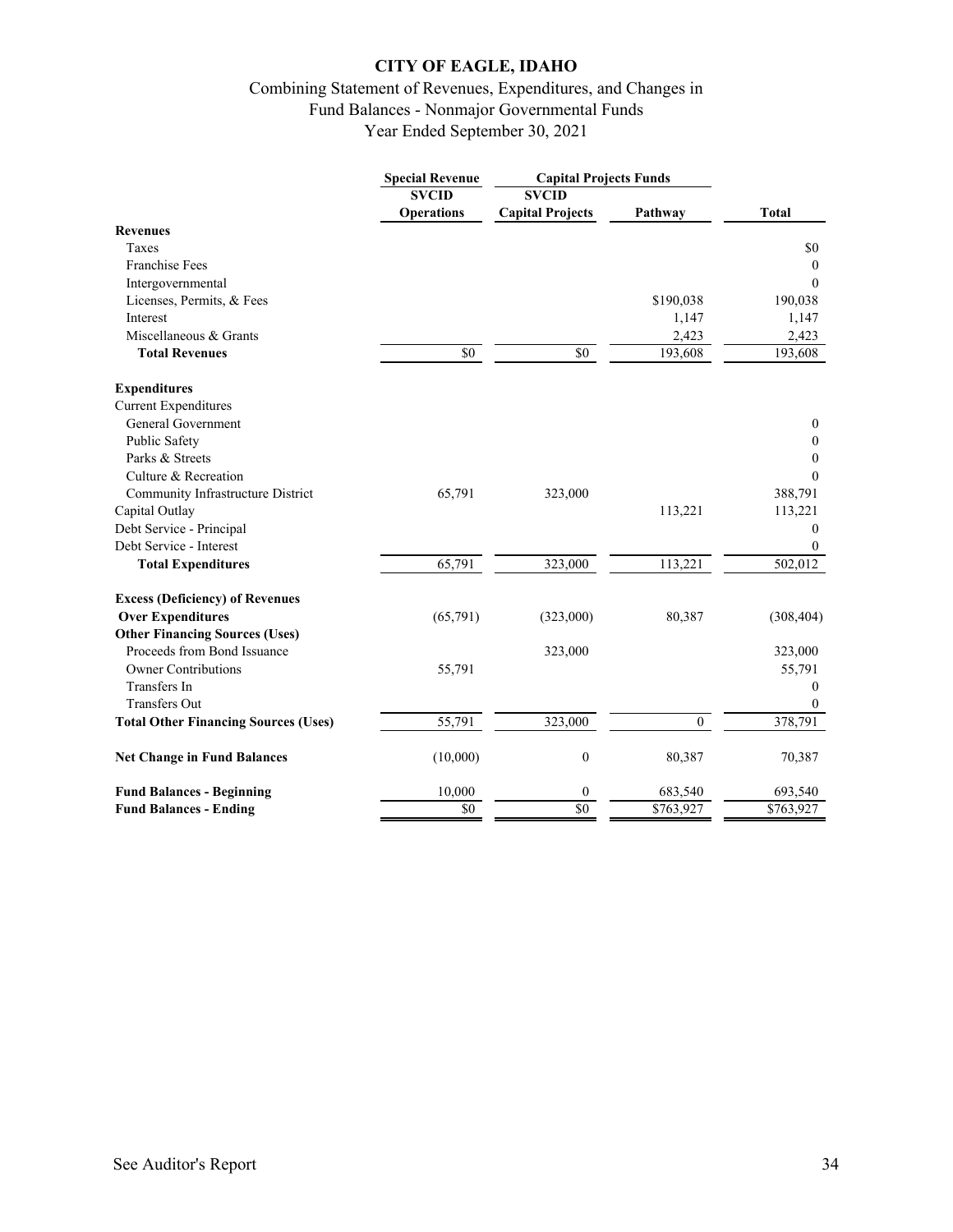## Schedule of Expenditures of Federal Awards

Year Ended September 30, 2021

| <b>Federal Grantor/ Pass-Through</b>           | Federal<br><b>CFDA</b> | Pass-Through<br><b>Entity Identifying</b> | Federal             |
|------------------------------------------------|------------------------|-------------------------------------------|---------------------|
| <b>Grantor/Program or Cluster Title</b>        | <b>Number</b>          | <b>Number</b>                             | <b>Expenditures</b> |
| <b>US Dept of Transportation</b>               |                        |                                           |                     |
| Passed Through Idaho Transportation Dept:      |                        |                                           |                     |
| Highway Planning & Construction Cluster:       |                        |                                           |                     |
| Highway Planning & Construction                | 20.205                 | 95537                                     | \$247,302           |
| Total Highway Planning & Construction Cluster  |                        |                                           | 247,302             |
| <b>Total US Dept of Transportation</b>         |                        |                                           | 247,302             |
| <b>US Dept of Treasury</b>                     |                        |                                           |                     |
| Passed Through Idaho Office of the Governor    |                        |                                           |                     |
| COVID-19 - Coronavirus Relief Fund             | 21.019                 | 20-1892-0-1-806                           | 894,655             |
| <b>Total US Dept of Treasury</b>               |                        |                                           | 894,655             |
| <b>US Dept of Homeland Security</b>            |                        |                                           |                     |
| Passed Through Idaho Dept of Military Division |                        |                                           |                     |
| COVID-19 - Disaster Grants Public Assistance   | 97.036                 | FEMA-4342 DR-ID                           | 320,382             |
| <b>Total US Dept of Homeland Security</b>      |                        |                                           | 320,382             |
| <b>Total Expenditures of Federal Awards</b>    |                        |                                           | \$1,462,339         |

#### **NOTES:**

**A. Basis of Presentation** - The accompanying schedule of expenditures of federal awards (the schedule) includes the federal award activity of the City under programs of the federal government for the year ended September 30, 2021. The information in this schedule is presented in accordance with the requirements of Title 2 U.S. *Code of Federal Regulations* Part 200, *Uniform Administrative Requirements.* Because the schedule presents only a selected portion of the operations of the City, it is not intended to and does not present the financial position, changes in net position, or cash flows of the City.

**B. Summary of Significant Accounting Policies** - Expenditures reported on the schedule are reported on the accrual basis of accounting. Such expenditures are recognized following the cost principles contained in the Uniform Guidance, wherein certain types of expenditures are not allowable or are limited as to reimbursement. The City has not elected to use the 10 percent de minimis indirec cost rate as allowed under the Uniform Guidance.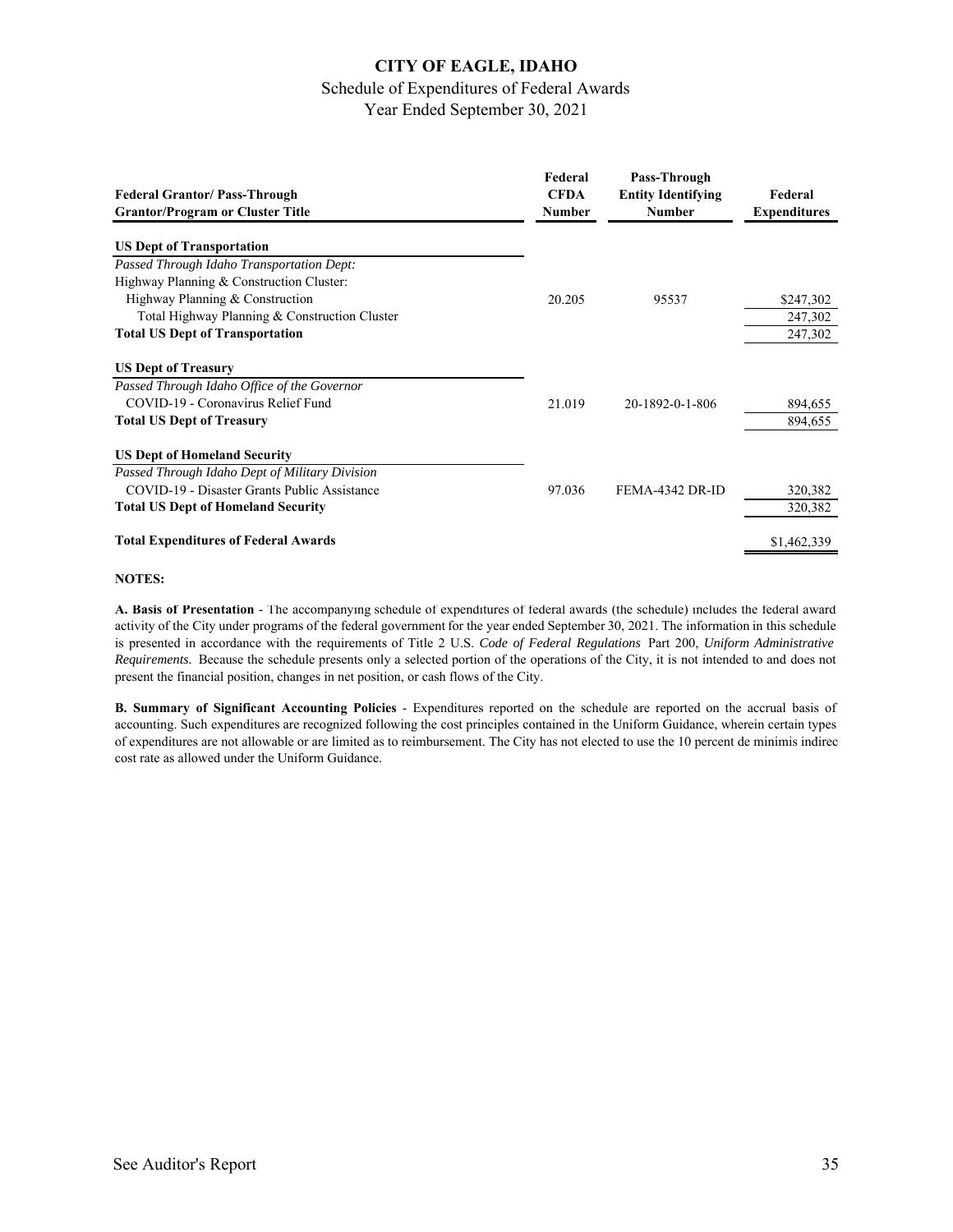

#### **Independent Auditor's Report on Internal Control Over Financial Reporting and on Compliance and Other Matters Based on an Audit of Financial Statements Performed in Accordance With** *Government Auditing Standards*

Honorable Mayor and City Council City of Eagle, Idaho

We have audited, in accordance with the auditing standards generally accepted in the United States of America and the standards applicable to financial audits contained in *Government Auditing Standards* issued by the Comptroller General of the United States, the financial statements of the governmental activities, the business-type activities, each major fund, and the aggregate remaining fund information of the City of Eagle, Idaho (the City), as of and for the year ended September 30, 2021, and the related notes to the financial statements, which collectively comprise the City's basic financial statements, and have issued our report thereon dated December 30, 2021.

#### **Internal Control Over Financial Reporting**

In planning and performing our audit of the financial statements, we considered the City's internal control over financial reporting (internal control) as a basis for designing audit procedures that are appropriate in the circumstances for the purpose of expressing our opinions on the financial statements, but not for the purpose of expressing an opinion on the effectiveness of the City's internal control. Accordingly, we do not express an opinion on the effectiveness of the City's internal control.

A *deficiency in internal control* exists when the design or operation of a control does not allow management or employees, in the normal course of performing their assigned functions, to prevent, or detect and correct, misstatements on a timely basis. A *material weakness* is a deficiency, or combination of deficiencies, in internal control, such that there is a reasonable possibility that a material misstatement of the entity's financial statements will not be prevented, or detected and corrected on a timely basis. A *significant deficiency* is a deficiency, or a combination of deficiencies, in internal control that is less severe than a material weakness, yet important enough to merit attention by those charged with governance.

Our consideration of internal control over financial reporting was for the limited purpose described in the first paragraph of this section and was not designed to identify all deficiencies in internal control that might be material weaknesses or significant deficiencies. Given these limitations, during our audit we did not identify any deficiencies in internal control that we consider to be material weaknesses. However, material weaknesses may exist that have not been identified.

#### **Compliance and Other Matters**

As part of obtaining reasonable assurance about whether the City's financial statements are free of material misstatement, we performed tests of its compliance with certain provisions of laws, regulations, contracts, and grant agreements, noncompliance with which could have a direct and material effect on the determination of financial statement amounts. However, providing an opinion on compliance with those provisions was not an objective of our audit, and accordingly, we do not express such an opinion. The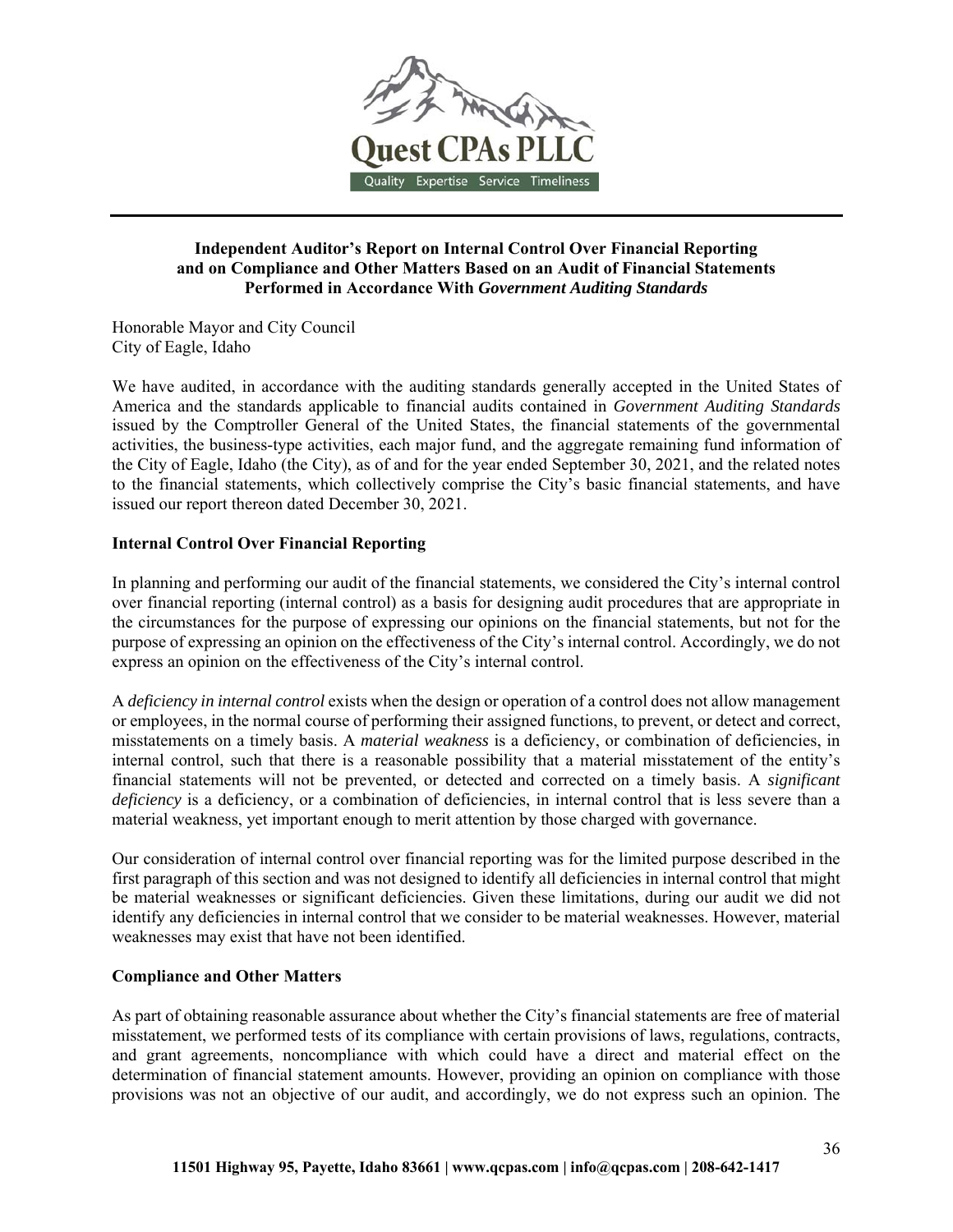results of our tests disclosed no instances of noncompliance or other matters that are required to be reported under *Government Auditing Standards*.

#### **Purpose of this Report**

The purpose of this report is solely to describe the scope of our testing of internal control and compliance and the results of that testing, and not to provide an opinion on the effectiveness of the City's internal control or compliance. This report is an integral part of an audit performed in accordance with *Government Auditing Standards* in considering the City's internal control over financial reporting and compliance. Accordingly, this communication is not suitable for any other purpose.

#### *Quest CPAs PLLC*

Payette, Idaho December 30, 2021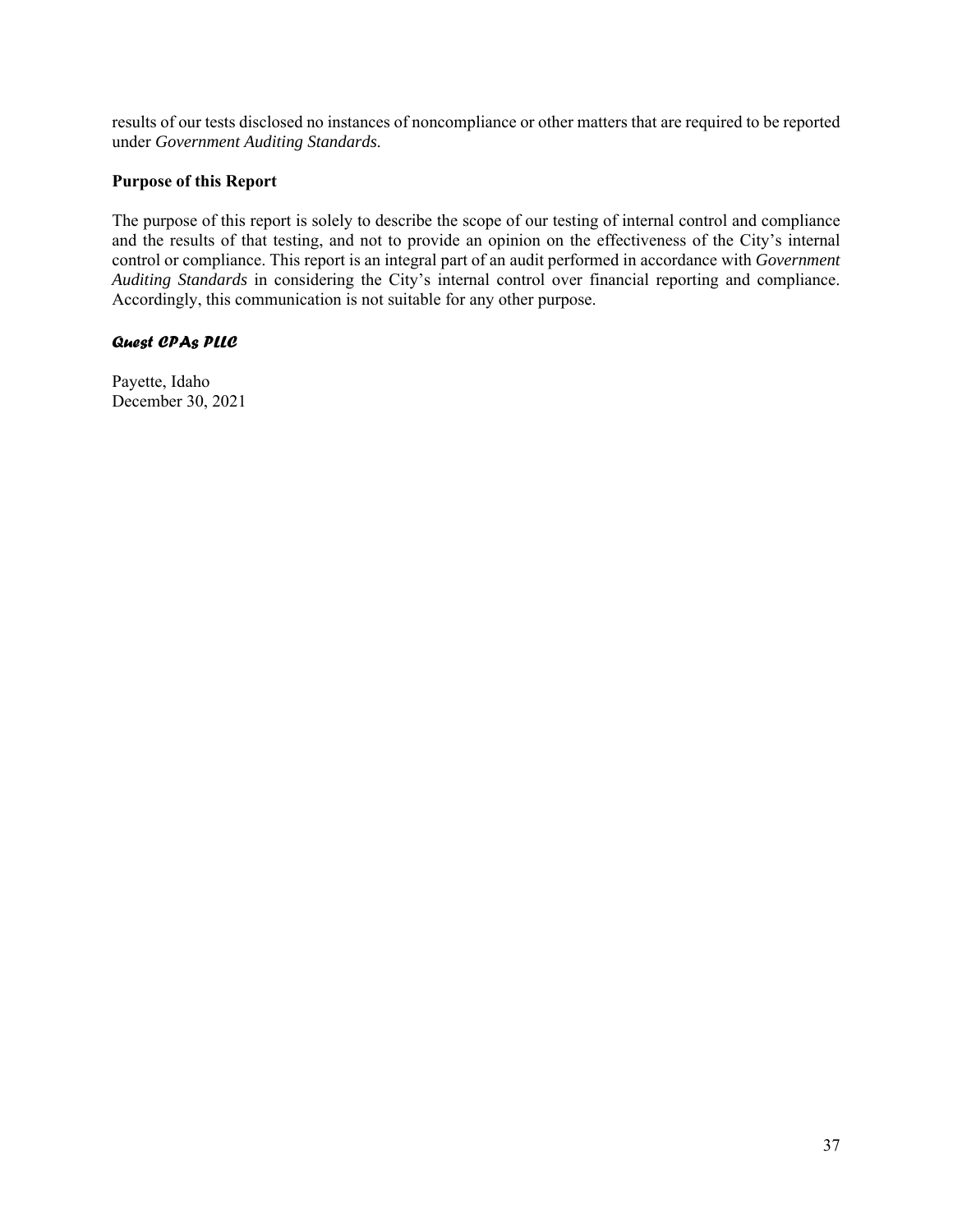

#### **Independent Auditor's Report on Compliance for Each Major Program and on Internal Control Over Compliance Required by the Uniform Guidance**

Honorable Mayor and City Council City of Eagle, Idaho

#### **Report on Compliance for Each Major Federal Program**

We have audited the City of Eagle, Idaho's (the City's) compliance with the types of compliance requirements described in the *OMB Compliance Supplement* that could have a direct and material effect on each of the City's major federal programs for the year ended September 30, 2021. The City's major federal programs are identified in the summary of auditor's results section of the accompanying schedule of findings and questioned costs.

#### **Management's Responsibility**

Management is responsible for compliance with federal statutes, regulations, and the terms and conditions of its federal awards applicable to its federal programs.

#### **Auditor's Responsibility**

Our responsibility is to express an opinion on compliance for each of the City's major federal programs based on our audit of the types of compliance requirements referred to above. We conducted our audit of compliance in accordance with auditing standards generally accepted in the United States of America; the standards applicable to financial audits contained in *Government Auditing Standards*, issued by the Comptroller General of the United States; and the audit requirements of Title 2 U.S. *Code of Federal Regulations Part 200, Uniform Administrative Requirements, Cost Principles, and Audit Requirements for Federal Awards (Uniform Guidance)*. Those standards and the Uniform Guidance require that we plan and perform the audit to obtain reasonable assurance about whether noncompliance with the types of compliance requirements referred to above that could have a direct and material effect on a major federal program occurred. An audit includes examining, on a test basis, evidence about the City's compliance with those requirements and performing such other procedures as we considered necessary in the circumstances.

We believe that our audit provides a reasonable basis for our opinion on compliance for each major federal program. However, our audit does not provide a legal determination of the City's compliance.

#### **Opinion on Each Major Federal Program**

In our opinion, the City complied, in all material respects, with the types of compliance requirements referred to above that could have a direct and material effect on each of its major federal programs for the year ended September 30, 2021.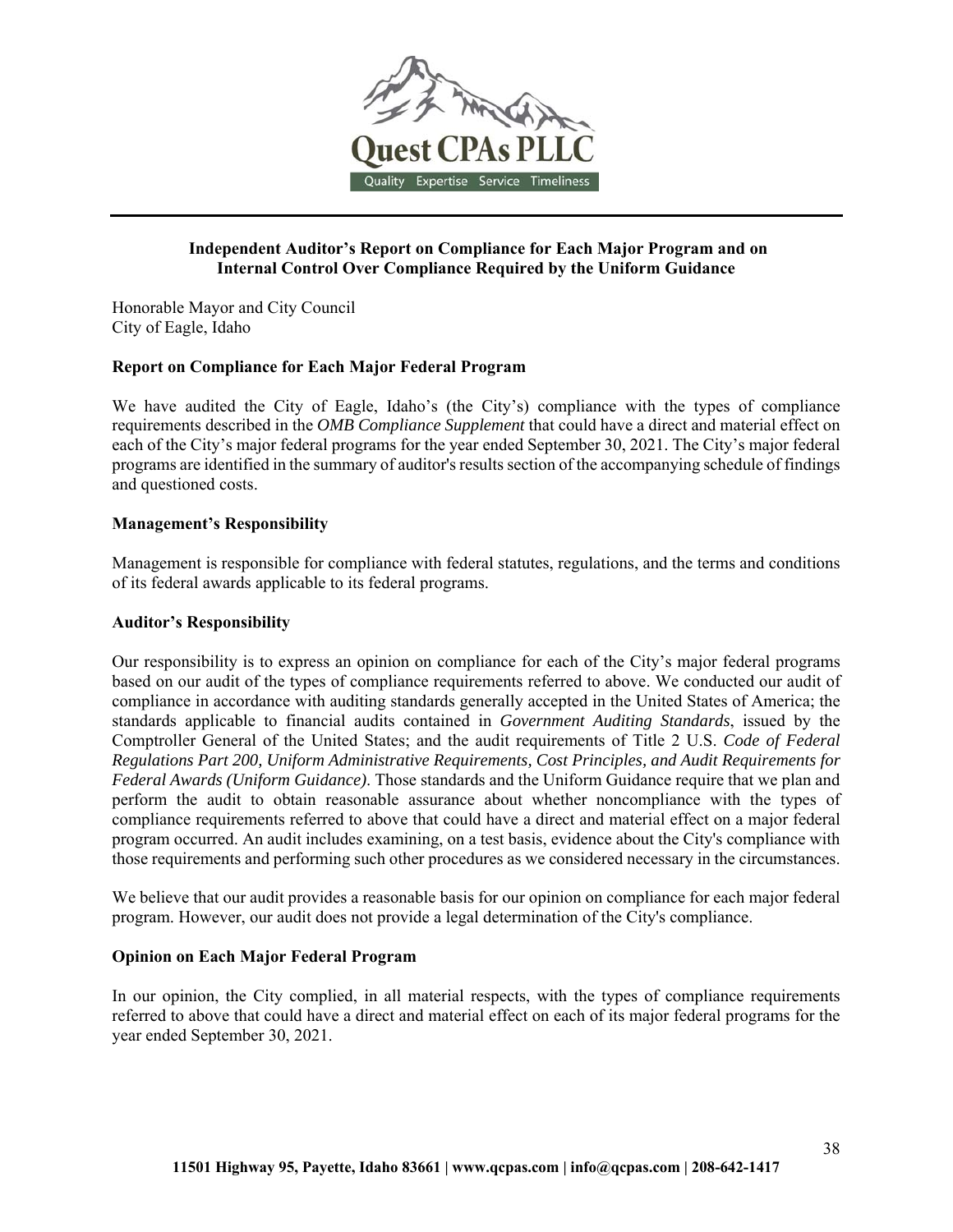#### **Report on Internal Control Over Compliance**

Management of the City is responsible for establishing and maintaining effective internal control over compliance with the types of compliance requirements referred to above. In planning and performing our audit of compliance, we considered the City's internal control over compliance with the types of requirements that could have a direct and material effect on a major federal program to determine the auditing procedures that are appropriate in the circumstances for the purpose of expressing an opinion on compliance for each major federal program and to test and report on internal control over compliance in accordance with Uniform Guidance, but not for the purpose of expressing an opinion on the effectiveness of internal control over compliance. Accordingly, we do not express an opinion on the effectiveness of the City's internal control over compliance.

A *deficiency in internal control over compliance* exists when the design or operation of a control over compliance does not allow management or employees, in the normal course of performing their assigned functions, to prevent, or detect and correct, noncompliance with a type of compliance requirement of a federal program on a timely basis. A *material weakness in internal control over compliance* is a deficiency, or combination of deficiencies, in internal control over compliance, such that there is a reasonable possibility that material noncompliance with a type of compliance requirement of a federal program will not be prevented, or detected and corrected, on a timely basis. A *significant deficiency in internal control over compliance* is a deficiency, or a combination of deficiencies, in internal control over compliance with a type of compliance requirement of a federal program that is less severe than a material weakness in internal control over compliance, yet important enough to merit attention by those charged with governance.

Our consideration of internal control over compliance was for the limited purpose described in the first paragraph of this section and was not designed to identify all deficiencies in internal control over compliance that might be material weaknesses or significant deficiencies. We did not identify any deficiencies in internal control over compliance that we consider to be material weaknesses. However, material weaknesses may exist that have not been identified.

The purpose of this report in internal control over compliance is solely to describe the scope of our testing of internal control over compliance and the results of that testing based on the requirements of the Uniform Guidance. Accordingly, this report is not suitable for any other purpose.

#### *Quest CPAs PLLC*

Payette, Idaho December 30, 2021